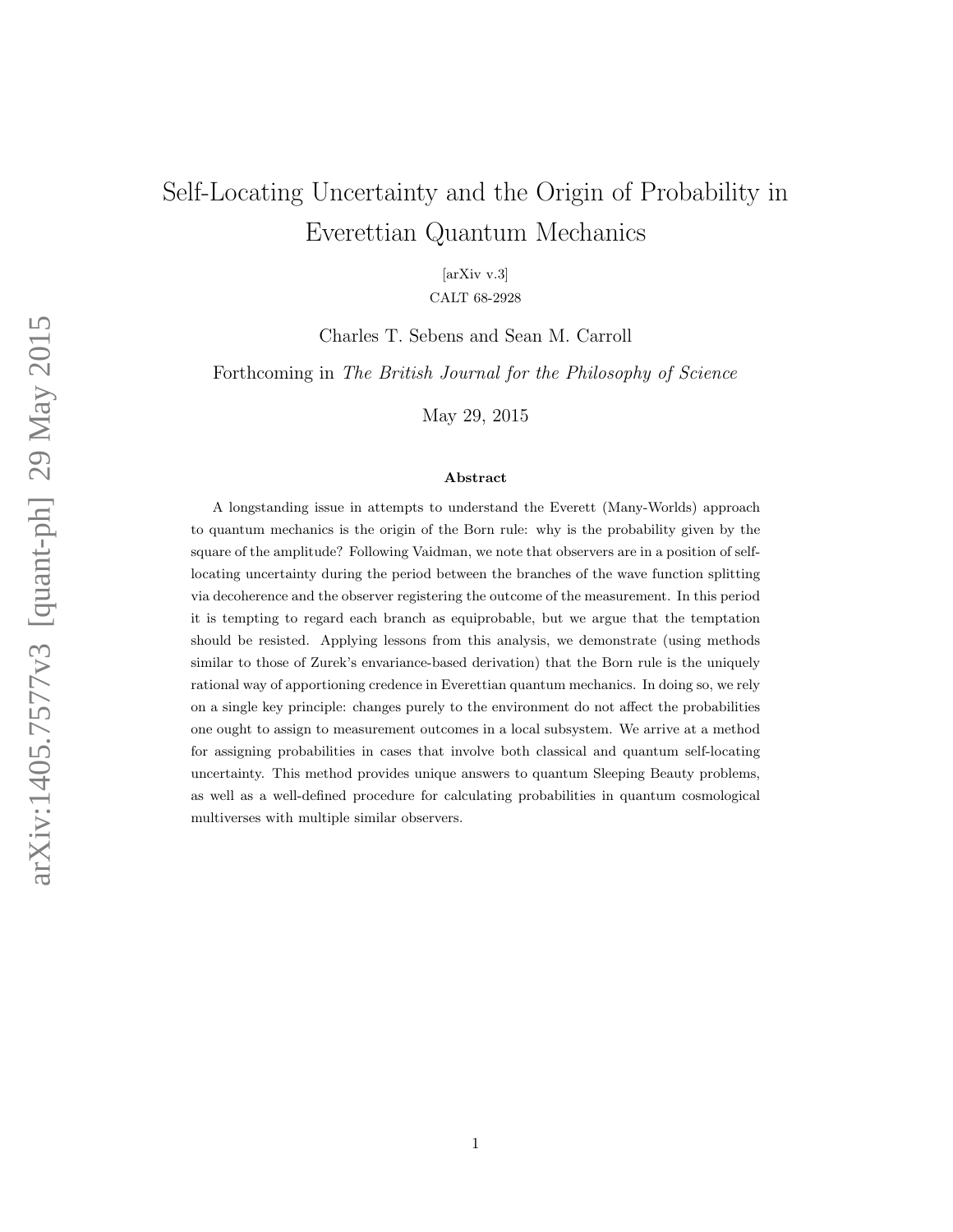# Contents

| 1        | Introduction                                                                                                    | 3              |
|----------|-----------------------------------------------------------------------------------------------------------------|----------------|
| $\bf{2}$ | Preliminaries: Many-worlds, Self-locating Uncertainty, and Branch-counting                                      | 5              |
|          | 2.1                                                                                                             | $\overline{5}$ |
|          | 2.2<br>Self-locating Uncertainty and the Everettian Multiverse                                                  | 9              |
|          | Indifference and the Quantitative Probability Problem<br>2.3                                                    | 12             |
|          | 2.4                                                                                                             | 13             |
| 3        | The Epistemic Irrelevance of the Environment                                                                    | 14             |
|          | 3.1                                                                                                             | 14             |
|          | 3.2                                                                                                             | 17             |
| 4        | Varieties of Uncertainty                                                                                        | 20             |
|          | 4.1                                                                                                             | 20             |
|          | 4.2                                                                                                             | 23             |
|          | 4.3<br>Large Universe Cosmology and the Quantum Multiverse $\dots \dots \dots \dots \dots$                      | 25             |
| 5        | <b>Probability in Practice</b>                                                                                  | $\bf 27$       |
|          | 5.1                                                                                                             | 28             |
|          | 5.2                                                                                                             | 29             |
| 6        | <b>Comparison to Other Approaches</b>                                                                           | 31             |
|          | Zurek's Envariance-based Derivation of the Born Rule<br>6.1                                                     | 32             |
|          | The Decision-theoretic Program $\dots \dots \dots \dots \dots \dots \dots \dots \dots \dots \dots \dots$<br>6.2 | 33             |
| 7        | Conclusion                                                                                                      | 34             |
|          | A What's Not Wrong with Branch-counting                                                                         | 35             |
| B.       | Circularity                                                                                                     | 37             |
|          | C Generalization of the Born Rule Derivation                                                                    | 38             |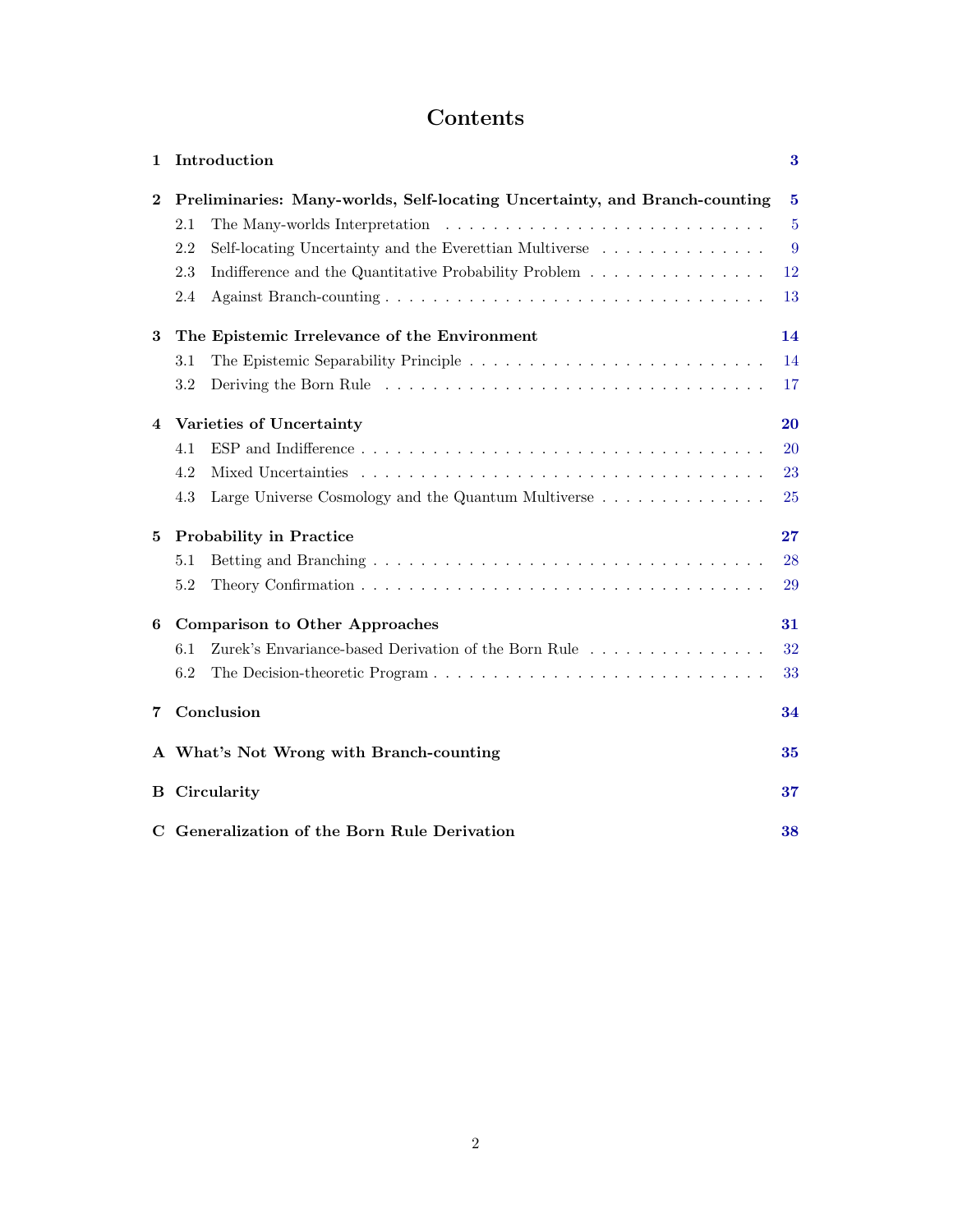## 1 Introduction

<span id="page-2-0"></span>The Everett (or Many-Worlds) approach to quantum mechanics is distinguished by its simplicity. The dynamics of the theory consists of a single deterministic evolution law, the Schrödinger equation. There are no separate rules for dealing with 'wave function collapse' and 'quantum measurement,' nor are there additional hidden variables. A longstanding challenge for such an approach is to reproduce the Born rule: the probability of a measurement yielding eigenvalue a of the observable  $\hat{A}$ , given that the system was prepared in state  $|\psi\rangle$ , is  $|\langle a|\psi\rangle|^2$ , where  $|a\rangle$ is the<sup>[1](#page-2-1)</sup> eigenstate with eigenvalue  $a$ . Indeed, it seems like quite a challenge to explain how Everettian quantum mechanics could provide a theory of probabilities at all, given that states can be specified with arbitrary precision and all evolution is perfectly deterministic.

In this paper we argue that probability arises in Everettian quantum mechanics because observers with perfect knowledge (of their immediate circumstances and the state of the universe as a whole) necessarily evolve into conditions of self-locating uncertainty, in which they do not know which approximately isolated semi-classical world (or 'branch') they inhabit.<sup>[2](#page-2-2)</sup> We propose a general principle, the Epistemic Separability Principle (ESP), which captures the idea that predictions made by local agents should be independent of their environment. Given ESP, we show that there is a unique rational way for such an agent to assign a credence to each of the quantum worlds they might be in. These credences are precisely the ones recommended by the Born rule. The probabilities are fundamentally subjective in the sense that that they are not written into the laws—as they are in spontaneous collapse theories—but instead capture the degrees of belief of a rational agent; however, they are *objective* in the sense that a rational agent *must* assign Born rule probabilities (if *ESP* is correct).

We believe that recent proofs of the Born rule [\(Deutsch,](#page-40-0) [\[1999\];](#page-40-0) [Wallace,](#page-43-0) [\[2010c\];](#page-43-0) [Zurek,](#page-43-1) [\[2005\]\)](#page-43-1) are on the right track, latching onto symmetries in the theory that serve to explain the validity of the Born rule in Everettian quantum mechanics. However, there are serious objections to the approaches already explored and many remain unconvinced, so we offer this derivation as a novel alternative. We seek to provide an epistemic—as opposed to a decision-theoretic derivation of the Born rule which connects quantum uncertainty to the sort of self-locating uncertainty present in very large universes (discussed recently in [Hartle & Srednicki,](#page-41-0) [\[2007\];](#page-41-0) [Page,](#page-41-1) [\[2007\];](#page-41-1) [Srednicki & Hartle,](#page-42-0) [\[2010\]\)](#page-42-0). This approach shares formal features with [Zurek's](#page-43-2) [\(\[2003a\];](#page-43-2) [\[2003b\];](#page-43-3) [\[2005\]\)](#page-43-1) argument based on the idea of envariance, while offering a clearer explanation of the way in which probabilities arise in a deterministic setting.

At first glance, standard treatments of self-locating uncertainty seem to generate a serious problem for the many-worlds interpretation. [Elga](#page-40-1) [\(\[2004\]\)](#page-40-1) has put forward a compelling principle of indifference for cases of self-locating uncertainty, roughly: an observer should give equal credence to any one of a discrete set of locations in the universe that are consistent with the data she has. A simplistic extension to the quantum case would seem to favor treating each

<span id="page-2-2"></span><span id="page-2-1"></span><sup>&</sup>lt;sup>1</sup> Assuming there is a unique eigenstate with eigenvalue  $a$ .

 $2$ The increase in the number of branches over time is a consequence of unitary evolution, not an additional postulate [\(Wallace,](#page-42-1) [\[2003a\],](#page-42-1) [\[2010a\]\)](#page-43-4).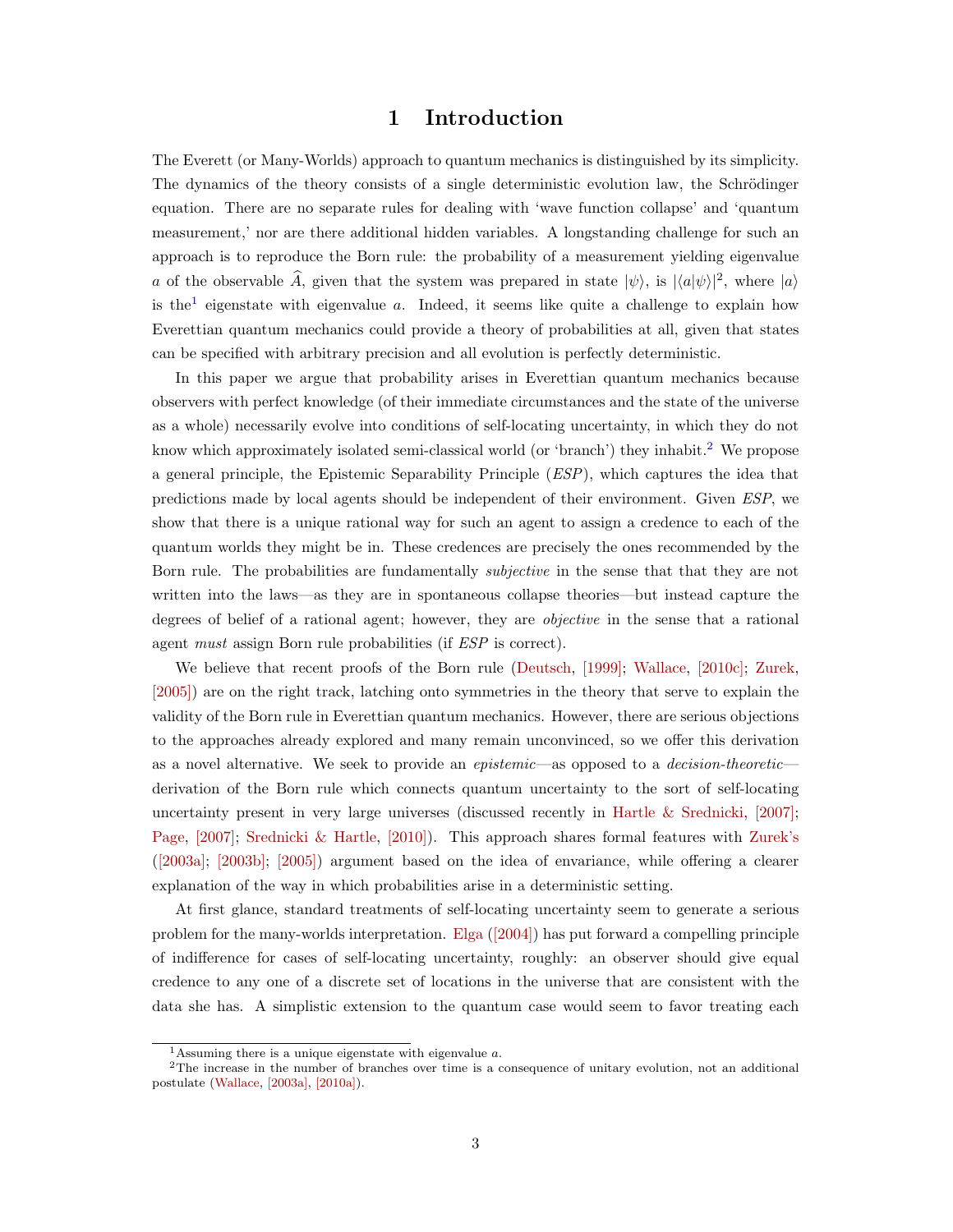world as equiprobable (branch-counting) rather than the Born rule, since Everettian observers on different branches find themselves in situations of identical data. We believe that the reasoning behind Elga's principle, when properly applied to Everettian quantum mechanics, actually leads to the Born rule—not branch-counting.

One common assumption appealed to in determining what probabilities one ought to assign is that certain features of the case are irrelevant, in particular, one can alter the environment in many ways without changing what probability assignments are rational. We formalize this idea by proposing a constraint on rational credences  $(ESP)$  and showing that, somewhat surprisingly, the principle suffices to derive the Born rule. A careful derivation will be provided after extensive stage-setting in §[3.2](#page-16-0) and appendix [C,](#page-37-0) but the spirit of the approach can be seen in this simplified version of the argument for two equal amplitude branches. Imagine that there are two quantum measurement devices which measure the  $z$ -spin of an  $x$ -spin up particle, the first displaying either  $\heartsuit$  or  $\diamondsuit$ , the second either  $\clubsuit$  or  $\spadesuit$  depending on the result of the measurement. The post-measurement state of the detectors can be written as

<span id="page-3-0"></span>
$$
\frac{1}{\sqrt{2}}|\heartsuit\rangle|\clubsuit\rangle + \frac{1}{\sqrt{2}}|\diamondsuit\rangle|\spadesuit\rangle . \tag{1}
$$

If we assume there is an experimenter who has yet to observe the outcome, they ought to be uncertain about which of the two branches they are on. The probabilities assigned to the possible states of detector 1  $(\heartsuit/\Diamond)$  should be the same if the case is modified so that detector 2 is wired to show the opposite symbols from those in [\(1\)](#page-3-0) as the state of the second detector is irrelevant to to the experimenter's question about their relation to the first detector,

<span id="page-3-1"></span>
$$
\frac{1}{\sqrt{2}}|\heartsuit\rangle|\spadesuit\rangle + \frac{1}{\sqrt{2}}|\diamondsuit\rangle|\clubsuit\rangle . \tag{2}
$$

The probability of  $\heartsuit$  in [\(1\)](#page-3-0)—which is the probability of being in the *first* branch of (1)—is the same as that of  $\heartsuit$  in [\(2\)](#page-3-1)—which is the probability of being in the *first* branch of (2). If instead we focus on assigning probabilities to the possible states of detector  $2 \left( \clubsuit / \spadesuit \right)$ , they too should be the same in [\(1\)](#page-3-0) and [\(2\)](#page-3-1). Focusing on  $\spadesuit$  yields the requirement that the probability of being in the second branch of  $(1)$  be the same as the probability of being in the *first* branch of  $(2)$ . And thus the probabilities assigned to each branch of [\(1\)](#page-3-0) must be equal.

In §[2,](#page-4-0) we begin by introducing the many-worlds interpretation and discussing how selflocating uncertainty arises during quantum measurements. If we extend standard methods of handling self-locating uncertainty to quantum cases in a simple way, we get the odd recommendation that branches should be weighted equally regardless of their quantum amplitudes. We argue that this cannot be the right way to handle the uncertainty that arises in cases of quantum branching. In §[3](#page-13-0) we provide an alternative principle for handling self-locating uncertainty across physical theories (ESP) and show that it yields the Born rule when applied to Everettian quantum mechanics. In §[4,](#page-19-0) we show that this principle (when strengthened) yields the result that each copy of oneself should be judged equiprobable in cases of classical self-locating uncertainty. We then use the principle to generate probabilities in cases which involve both uncertainty arising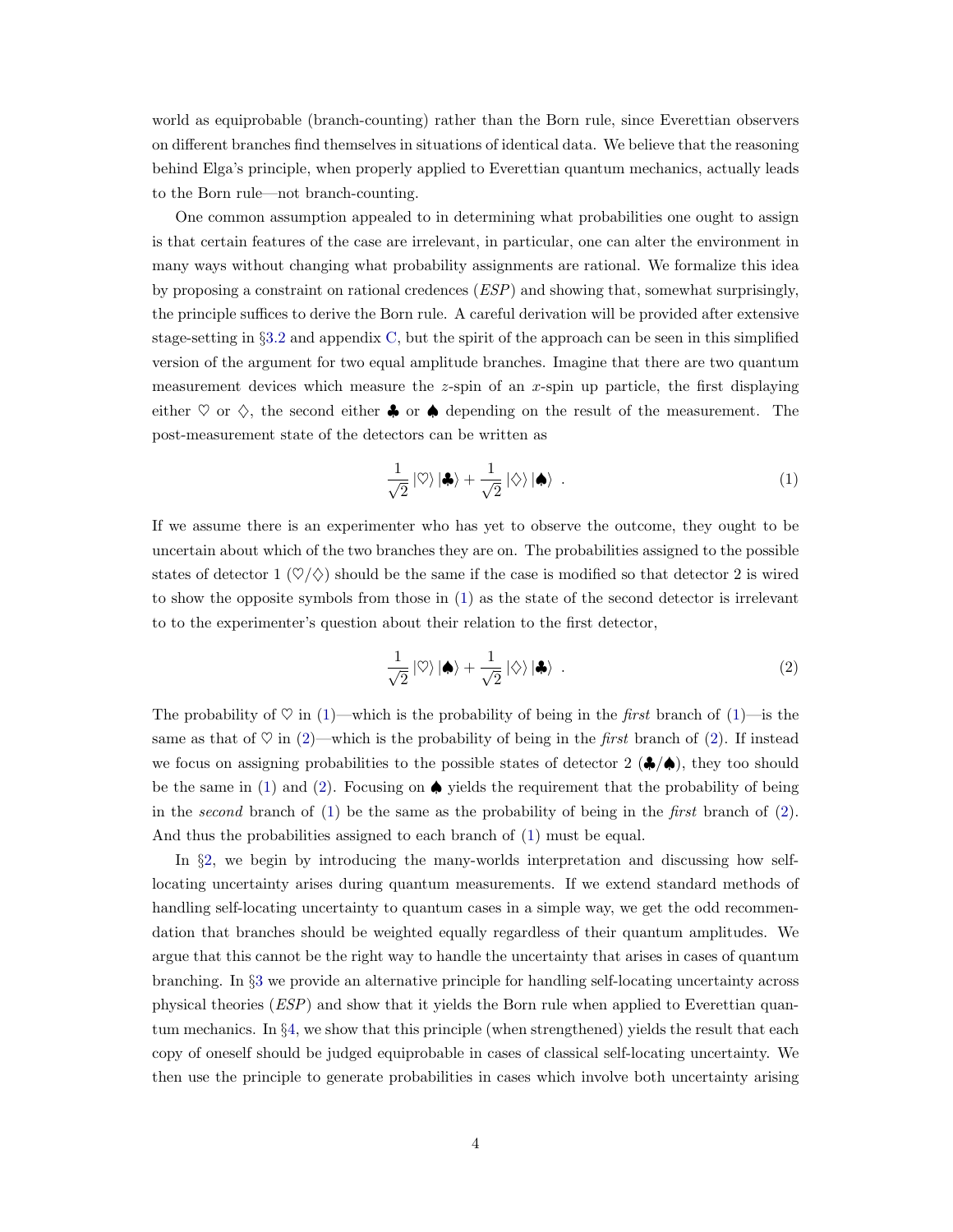from quantum measurement and from duplication of one's experiences elsewhere in the universe, such as 'quantum sleeping beauty' scenarios and quantum measurements in very large universes. Then, in §[5](#page-26-0) we argue that although in Everettian quantum mechanics there is nothing to be uncertain of before measurement (in idealized cases where the wave function and the dynamics are known), we can still generate rules for rational decision making pre-measurement and theory testing post-measurement. In §[6](#page-30-0) we compare our treatment with the approaches of Zurek, Deutsch, and Wallace.

Before diving in, a choice of terminology. In this article we'll use 'universe' to denote the collection of all branches as described by the universal wave function, reserving 'world' as a way of denoting a particular branch of the wave function, i.e., one of the many worlds of Everettian quantum mechanics. Using this terminology, 'quantum multiverse'='universe.'

# <span id="page-4-0"></span>2 Preliminaries: Many-worlds, Self-locating Uncertainty, and Branch-counting

#### 2.1 The Many-worlds Interpretation

<span id="page-4-1"></span>If the state of the universe is given by a wave function and that wave function's time evolution is at all times in accordance with the Schrödinger equation, strange things start to happen. Many of us have come to accept that tiny particles can be in superpositions of distinct states, e.g., passing through two slits at once. But, if the wave function always obeys the Schrödinger equation then these microscopic superpositions can be amplified, leading to cases where macroscopic measuring devices and even human beings are in superpositions of distinct states.

ONCE At  $t_1$  Alice has prepared particle a in the x-spin up eigenstate,

<span id="page-4-2"></span>
$$
|\uparrow_x\rangle_a = \frac{1}{\sqrt{2}} \Big( |\uparrow_z\rangle_a + |\downarrow_z\rangle_a \Big).
$$
 (3)

She then measures the z-spin of the particle. At  $t_4$ , she has just observed the outcome of the experiment. If the particle were in a z-spin eigenstate, Alice and the measuring device would simply record that outcome. But, since the particle is in a superposition of z-spins, Alice and her device evolve into a superposition of different recorded outcomes. The state of Alice  $(A)$ , her particle  $(a)$ , the measuring device  $(D)$ , and the rest of the universe evolve as below. Here R indicates the ready state and  $\uparrow/\downarrow$  denote the possible outcomes.

$$
\begin{aligned} \left| \Psi_{\text{ONCE}}(t_1) \right\rangle &= \left| R \right\rangle_A \left| R \right\rangle_D \left| \uparrow_x \right\rangle_a \left| E_0 \right\rangle \\ \left| \Psi_{\text{ONCE}}(t_4) \right\rangle &= \frac{1}{\sqrt{2}} \left| \uparrow \right\rangle_A \left| \uparrow \right\rangle_D \left| \uparrow_z \right\rangle_a \left| E_1 \right\rangle + \frac{1}{\sqrt{2}} \left| \downarrow \right\rangle_A \left| \downarrow \right\rangle_D \left| \downarrow_z \right\rangle_a \left| E_2 \right\rangle \end{aligned} \tag{4}
$$

In  $|\Psi_{\text{ONCE}}(t_4)\rangle$  both Alice and the detector have entered superpositions of recording up and down as the result of the measurement. In practice, just one outcome is observed. One could modify the theory to ensure that only a single outcome actually occurs. This is the strategy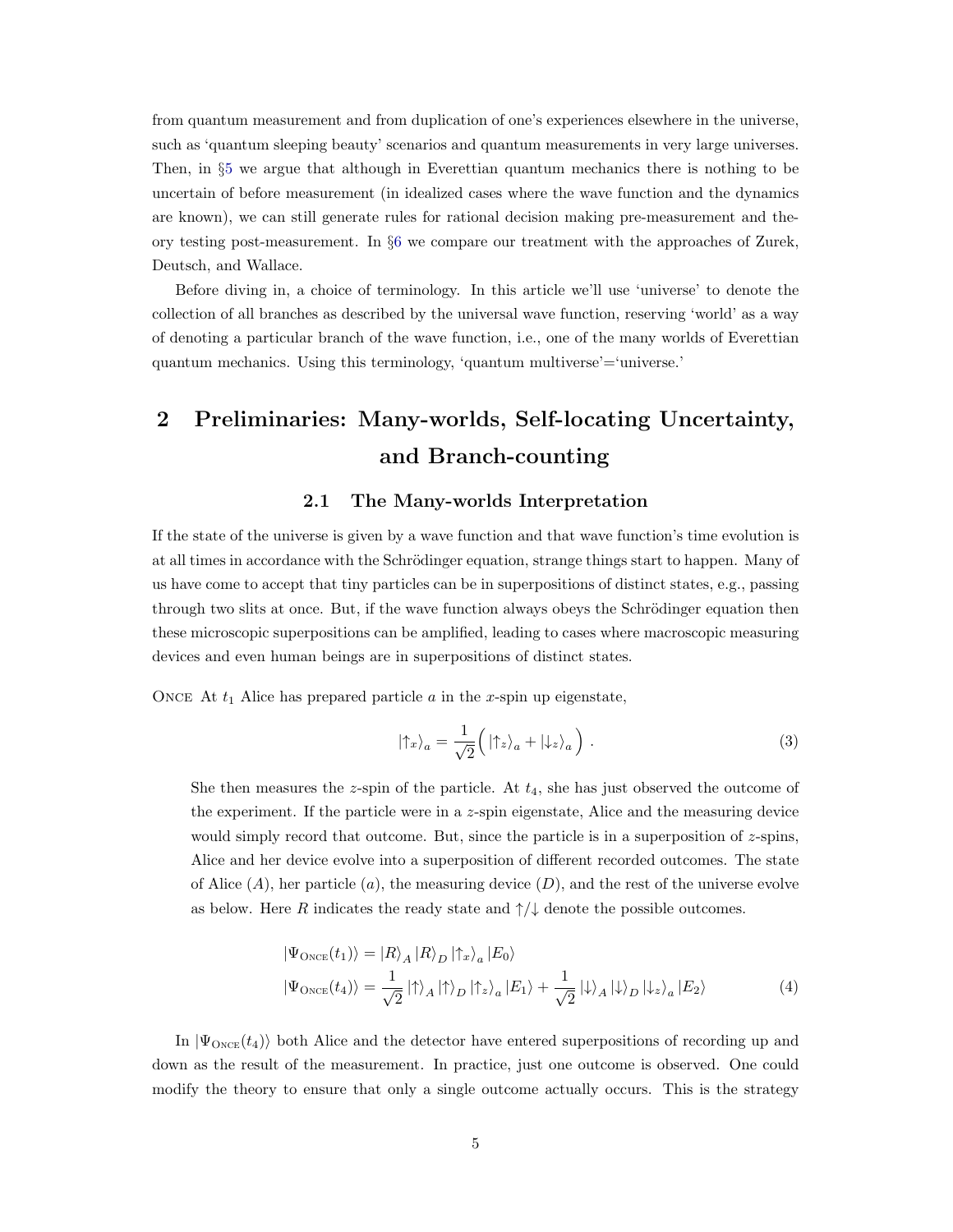taken by Bohmian mechanics, GRW theory, and other venerable responses to the measurement problem. However, such a modification may be unnecessary. According to the many-worlds interpretation,  $|\Psi_{\text{ONCE}}(t_4)\rangle$  is a state where there are two (or more) copies of Alice, each of which has just observed the readout of a z-spin measurement. There's a version of Alice who saw up and a version who saw down, but no version that saw both up and down. Seeing a single definite outcome is not precluded by the state evolution given above, it is guaranteed since every one of Alice's successors sees a definite outcome.

Even if each copy of Alice has an ordinary experience at  $t_4$ , one still might be worried about the fact that there exist parts of the universe in which each possible outcome happens. Particularly, one might hope that after a measurement like this is made and Alice dutifully records up as the result, she can forget about the fact that the particle might have been down for the sake of all her future calculations. But, if the state of the universe is as in [\(4\)](#page-4-2), then the possibility that the result might have been down is no mere possibility, that part of the wave function is still out there and could potentially interfere with Alice's part. If the many-worlds interpretation is to be viable, there must be some reason why Alice can ignore the other worlds in which the experiment turned out differently. Fortunately, there is: decoherence.

As the result of the measurement is recorded in the device and observed by Alice, many traces of this result will appear in the environment. Due to the large number of traces present in the environment, the states  $E_1$  and  $E_2$  are (at least approximately) orthogonal and can be expected to stay orthogonal as time progresses. Because these environment states are and will be orthogonal, the two components of  $|\Psi_{\text{ONCE}}(t_4)\rangle$  will evolve in a non-interacting way, each component evolving in accordance with the Schrödinger equation as if the other were not present. They can thus be treated as separate worlds (or collections of worlds) since they are effectively causally isolated and within each of them there are versions of Alice having clear and determinate experiences.[3](#page-5-0)

In quantum mechanics, the state of a subsystem is given by a reduced density matrix, generated by taking a partial trace over the Hilbert space of the environment [\(Schlosshauer,](#page-42-2) [\[2007\],](#page-42-2) §2.4; [Nielsen & Chuang,](#page-41-2) [\[2010\],](#page-41-2) §2.4). In ordinary cases of quantum measurement, the process of decoherence diagonalizes the reduced density matrix for the macroscopic degrees of freedom describing our observer and measuring apparatus in a very specific basis, the so-called pointer basis [\(Zurek,](#page-43-5) [\[1981\],](#page-43-5) [\[1982\],](#page-43-6) [\[1993\],](#page-43-7) [\[2003a\]\)](#page-43-2). The pointer basis is distinguished by being robust with respect to ordinary interactions with the environment.

<span id="page-5-0"></span><sup>3</sup>For more on how Everettian branches arise from decoherence, see [\(Schlosshauer,](#page-42-3) [\[2005\];](#page-42-3) [Saunders,](#page-41-3) [\[2010a\],](#page-41-3) §1.3) and references therein. One might object that this sort of story about the emergence of separate worlds cannot be assumed in a derivation of the Born rule. See appendix [B.](#page-36-0)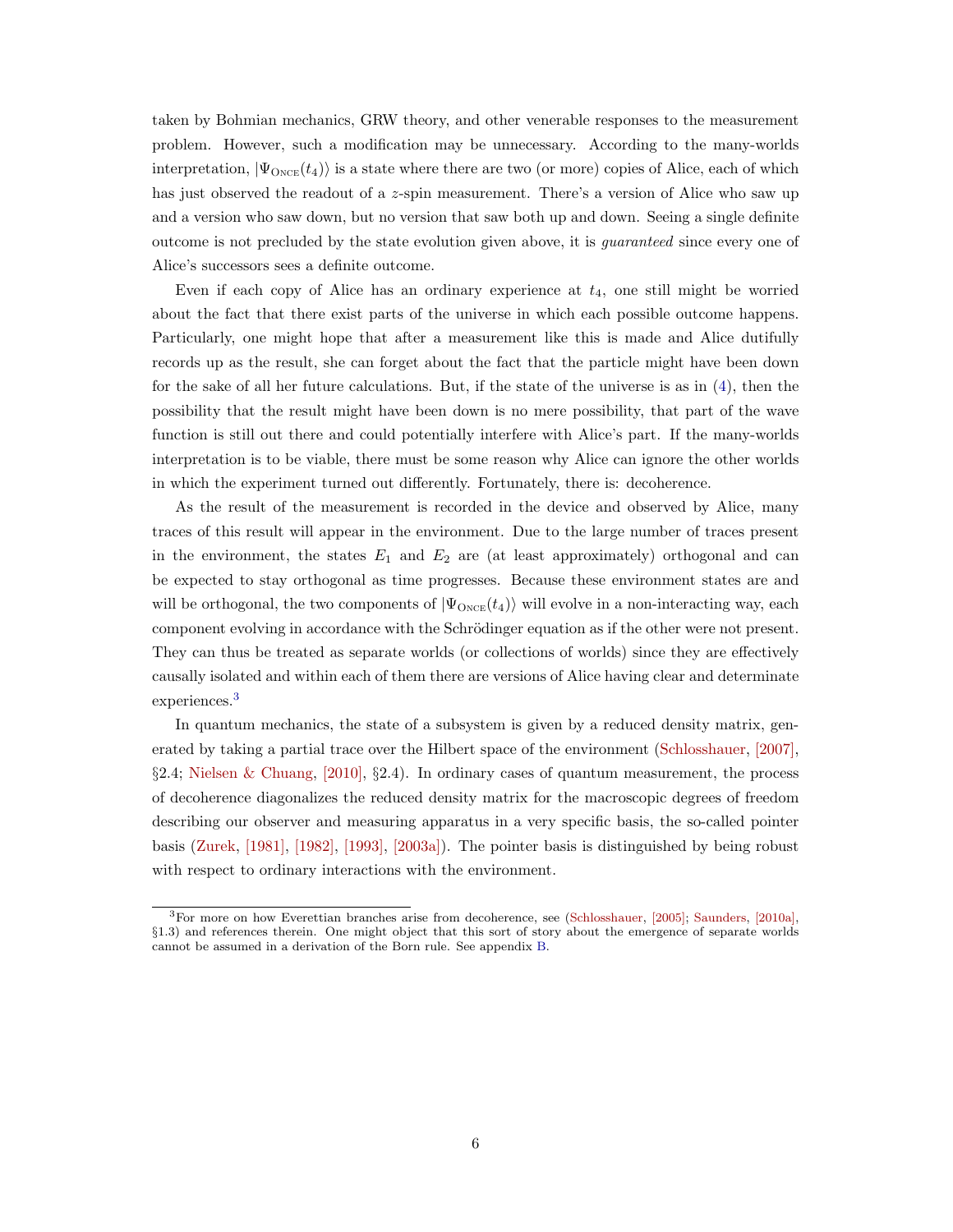The state of Alice, the detector, and particle a at  $t_1$  can be written as a reduced density matrix by tracing out the environment,

<span id="page-6-0"></span>
$$
\hat{\rho}_{ADa}(t_1) = \text{Tr}_{E}\left(\left|\Psi_{\text{ONCE}}(t_1)\right\rangle\left\langle\Psi_{\text{ONCE}}(t_1)\right|\right)
$$
\n
$$
= \frac{1}{2}\left|R_{A}\right|R_{D}\right| \uparrow z\rangle_a \left\langle\uparrow z\right|_a \left\langle R\right|_D \left\langle R\right|_A + \frac{1}{2}\left|R_{A}\right|R_{D}\right| \uparrow z\rangle_a \left\langle\downarrow z\right|_a \left\langle R\right|_D \left\langle R\right|_A + \frac{1}{2}\left|R_{A}\right|R_{D}\right| \uparrow z\rangle_a \left\langle\downarrow z\right|_a \left\langle R\right|_D \left\langle R\right|_A . \quad (5)
$$

As the z-spin of the particle has yet to be entangled with the measuring device and the environment, the diagonal terms of the reduced density matrix (the middle two terms of the sum in the second line of  $(5)$ ) are non-zero and potentially very relevant to the evolution of the system e.g., if the x-spin of the particle were to be measured. After the measurement is made and the environment gets entangled with the particle's spin, the reduced density matrix becomes

<span id="page-6-2"></span>
$$
\widehat{\rho}_{ADa}(t_4) = \frac{1}{2} \langle E_1 | E_1 \rangle | \uparrow \rangle_A | \uparrow \rangle_D | \uparrow_z \rangle_a \langle \uparrow_z |_a \langle \uparrow |_D \langle \uparrow |_A + \frac{1}{2} \langle E_1 | E_2 \rangle | \uparrow \rangle_A | \uparrow \rangle_D | \uparrow_z \rangle_a \langle \downarrow_z |_a \langle \downarrow |_D \langle \downarrow |_A + \frac{1}{2} \langle E_2 | E_1 \rangle | \downarrow \rangle_A | \downarrow \rangle_D | \downarrow_z \rangle_a \langle \uparrow_z |_a \langle \uparrow |_D \langle \uparrow |_A + \frac{1}{2} \langle E_2 | E_2 \rangle | \downarrow \rangle_A | \downarrow \rangle_D | \downarrow_z \rangle_a \langle \downarrow_z |_a \langle \downarrow |_D \langle \downarrow |_A + \frac{1}{2} \langle E_2 | E_2 \rangle | \downarrow \rangle_A | \downarrow \rangle_D | \downarrow_z \rangle_a \langle \downarrow_z |_a \langle \downarrow |_D \langle \downarrow |_A + \frac{1}{2} \langle E_2 | E_2 \rangle | \downarrow \rangle_A | \downarrow \rangle_D | \downarrow_z \rangle_a \langle \downarrow_z |_a \langle \downarrow |_D \langle \downarrow |_A + \frac{1}{2} \langle E_2 | E_2 \rangle | \downarrow \rangle_A | \downarrow \rangle_D | \downarrow_z \rangle_a \langle \downarrow_z |_a \langle \downarrow |_B \langle \downarrow |_A + \frac{1}{2} \langle E_2 | E_2 \rangle | \downarrow \rangle_A | \downarrow \rangle_D | \downarrow_z \rangle_a \langle \downarrow_z |_a \langle \downarrow |_B \langle \downarrow |_A + \frac{1}{2} \langle E_2 | E_2 \rangle | \downarrow \rangle_A | \downarrow \rangle_D | \downarrow_z \rangle_a \langle \downarrow |_A + \frac{1}{2} \langle E_2 | E_2 \rangle | \downarrow \rangle_A | \downarrow \rangle_D | \downarrow_z \rangle_a \langle \downarrow |_A + \frac{1}{2} \langle E_2 | E_2 \rangle | \downarrow \rangle_A | \downarrow \rangle_D | \downarrow_z \rangle_a \langle \downarrow |_A + \frac{1}{2} \langle E_2 | E_2 \rangle | \downarrow \rangle_A | \downarrow \rangle_D | \downarrow_z \rangle_a \langle \downarrow |_A + \frac{1}{2} \langle E_2 | E_2 \rangle | \downarrow
$$

Here we've assumed for simplicity that  $E_1$  and  $E_2$  are perfectly orthogonal,  $\langle E_1|E_2\rangle = 0$ , and the diagonal terms vanish; in realistic cases  $\langle E_1|E_2\rangle$  is very close to zero. The diagonal terms have dropped out and the state is now decomposable into two parts—branches—of the reduced density matrix, one in which the result was up and a second in which it was down. It is common to speak of the universal wave function splitting into several branches upon measurement, components that will no longer interact because of decoherence.<sup>[4](#page-6-1)</sup> Similarly, one can just as easily speak of the density matrix for the universe as being decomposable into branches. Reduced density matrices can also evolve into pieces that because of decoherence will no longer interact. We call these pieces 'branches' too, although this is a non-standard use of the term 'branch.' Branches of a reduced density matrix should not be confused with branches of the universal wave function. A branch of a reduced density matrix may correspond to many branches of the universal wave function, as occurs in the possible elaboration of ONCE below.

ONCE-OR-TWICE Alice's particle  $(a)$  and Bob's particle  $(b)$  are both initially prepared in the x-spin up eigenstate. Alice's device measures the z-spin of her particle first. Then, Bob's device, which is connected to Alice's, measures z-spin of particle b only if particle a was measured to have z-spin up. By  $t_1$  the setup is prepared; by  $t_2$  Alice's particle has been measured but Bob's has not; by  $t_3$  both particles have been measured. Bob has been watching as the results of the experiments are recorded. Up through  $t_3$ , Alice has not looked at the measuring devices and is unaware of the results. By  $t_4$ , Alice has looked

<span id="page-6-1"></span><sup>4</sup>Although we will use the language of 'branching' throughout the paper, we do not mean by this to prejudge the issue of whether these branches diverge or overlap (discussed in [Saunders,](#page-42-4) [\[2010b\];](#page-42-4) [Wilson,](#page-43-8) [\[2012\]\)](#page-43-8). Our strategy can be implemented on either picture (see footnote [28\)](#page-26-1).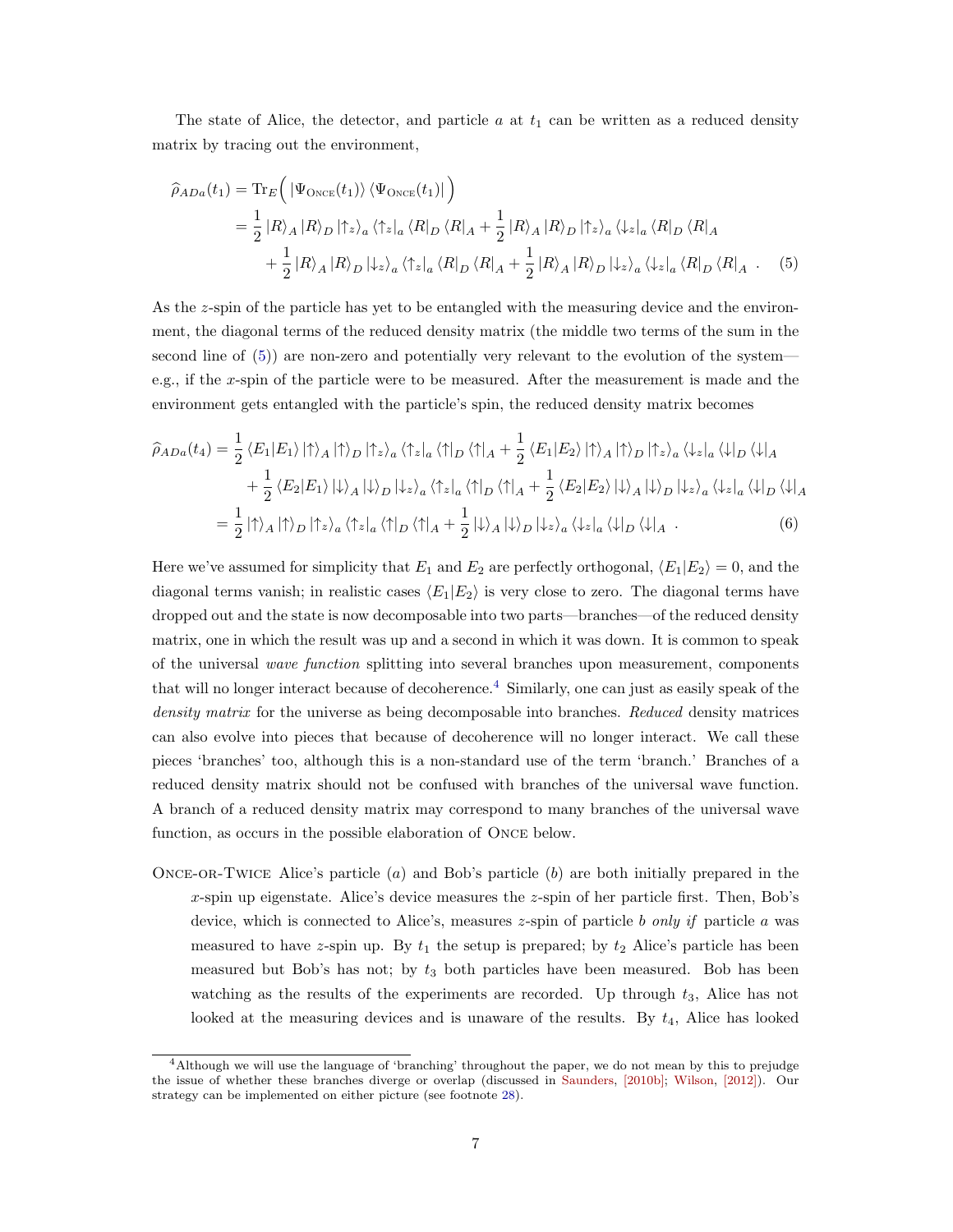at her device and seen the result of the measurement of particle a, although she remains ignorant about the z-spin of particle b. The branching structure of this scenario is shown in figure [1.](#page-7-0) The evolution of the state is shown below. Here Bob  $(B)$  and his particle  $(b)$ have been pulled out of the environment, but otherwise the state is broken down as in [\(4\)](#page-4-2) (Bob's device is treated as part of the environment; X indicates that the measurement was not made).

$$
|\Psi_{\text{OT}}(t_{1})\rangle = |R\rangle_{A} |R\rangle_{D} |\uparrow_{x}\rangle_{a} |R\rangle_{B} |\uparrow_{x}\rangle_{b} |E_{R}\rangle
$$
  
\n
$$
|\Psi_{\text{OT}}(t_{2})\rangle = \frac{1}{\sqrt{2}} |R\rangle_{A} |\uparrow\rangle_{D} |\uparrow_{z}\rangle_{a} |\uparrow\rangle_{B} |\uparrow_{x}\rangle_{b} |E_{\uparrow}\rangle + \frac{1}{\sqrt{2}} |R\rangle_{A} |\downarrow\rangle_{D} |\downarrow_{z}\rangle_{a} |\downarrow\rangle_{B} |\uparrow_{x}\rangle_{b} |E_{\downarrow}\rangle
$$
  
\n
$$
|\Psi_{\text{OT}}(t_{3})\rangle = \frac{1}{2} |R\rangle_{A} |\uparrow\rangle_{D} |\uparrow_{z}\rangle_{a} |\uparrow, \uparrow\rangle_{B} |\uparrow_{z}\rangle_{b} |E_{\uparrow\uparrow}\rangle + \frac{1}{2} |R\rangle_{A} |\uparrow\rangle_{D} |\uparrow_{z}\rangle_{a} |\uparrow, \downarrow\rangle_{B} |\downarrow_{z}\rangle_{b} |E_{\uparrow\downarrow}\rangle
$$
  
\n
$$
+ \frac{1}{\sqrt{2}} |R\rangle_{A} |\downarrow\rangle_{D} |\downarrow_{z}\rangle_{a} |\downarrow, X\rangle_{B} |\uparrow_{x}\rangle_{b} |E_{\downarrow X}\rangle
$$
  
\n
$$
|\Psi_{\text{OT}}(t_{4})\rangle = \frac{1}{2} | \uparrow\rangle_{A} | \uparrow\rangle_{D} | \uparrow_{z}\rangle_{a} | \uparrow, \uparrow\rangle_{B} | \uparrow_{z}\rangle_{b} |E'_{\uparrow\uparrow}\rangle + \frac{1}{2} | \uparrow\rangle_{A} | \uparrow\rangle_{D} | \uparrow_{z}\rangle_{a} | \downarrow, \downarrow\rangle_{B} |E'_{\downarrow\downarrow}\rangle
$$
  
\n
$$
+ \frac{1}{\sqrt{2}} | \downarrow\rangle_{A} | \downarrow\rangle_{D} | \downarrow_{z}\rangle_{a} | \downarrow, X\rangle_{B} | \uparrow_{x}\rangle_{b} |E'_{\downarrow\chi}\rangle
$$
  
\n(7)

<span id="page-7-1"></span>

<span id="page-7-0"></span>Figure 1: Once-Or-Twice

If we focus on the state of Alice, the detector, and particle  $a$  at  $t_4$ , the reduced density matrix for ONCE-OR-TWICE will be exactly as it was in ONCE  $(6)$ . However, this is clearly a case where there are at least three branches of the universal wave function corresponding to the three different possible outcomes of the series of experiments as recorded by Bob. In this case, the branch of  $\hat{\rho}_{ADa}$  in which Alice observes up corresponds to at least two branches of the universal wave function, as there are two possible outcomes Bob might have observed.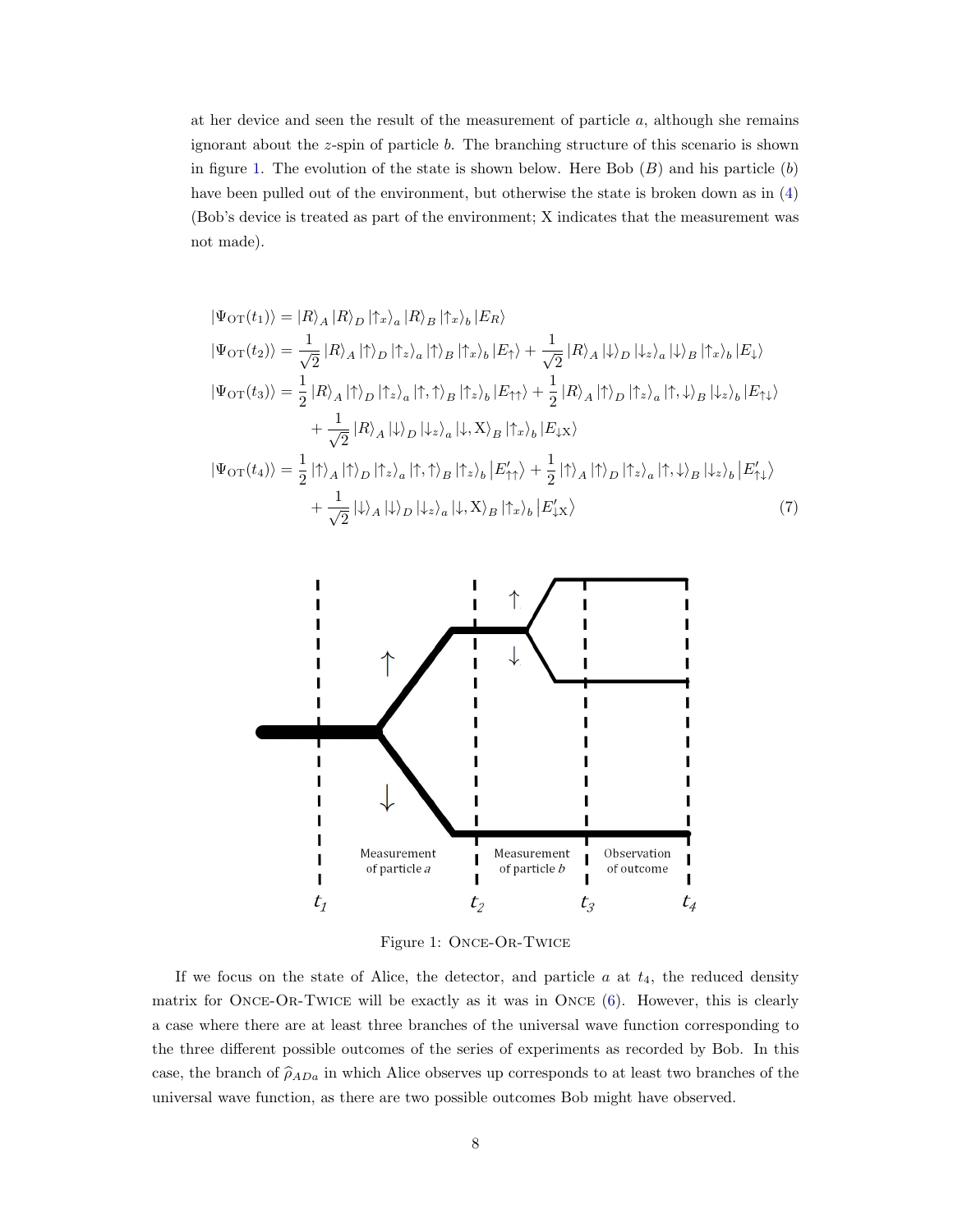#### 2.2 Self-locating Uncertainty and the Everettian Multiverse

<span id="page-8-0"></span>On many interpretations of quantum mechanics, quantum measurements yield just one result. Before a measurement is made, the experimenter is typically uncertain about which outcome will actually occur, even if he knows as much about the universal wave function as could be helpful. This uncertainty can be quantified using the Born rule. In the many-worlds interpretation, if we assume that the experimenter knows the relevant information about the wave function, it is unclear what the agent might be uncertain of before a measurement is made. They know that every outcome will occur and that they will have a successor who sees each possible result. Before we can discuss the quantitative problem of what numerical probabilities an agent in an Everettian multiverse should assign to different outcomes, we must answer the question: What can one assign probabilities to? Our answer will be that agents performing measurements pass through a period of self-locating uncertainty, in which they can assign probabilities to being one of several identical copies, each on a different branch of the wave function.

Consider Alice in ONCE-OR-TWICE. At time  $t_2$  the state can be written in either of two equivalent forms,

$$
|\Psi_{\text{OT}}(t_2)\rangle = \frac{1}{\sqrt{2}} |R\rangle_A \left( |\!\uparrow\rangle_D |\!\uparrow_z\rangle_a |\!\uparrow\rangle_B |\!\uparrow_x\rangle_b |E_\uparrow\rangle + |\!\downarrow\rangle_D |\!\downarrow_z\rangle_a |\!\downarrow\rangle_B |\!\uparrow_x\rangle_b |E_\downarrow\rangle \right) \tag{8}
$$

<span id="page-8-2"></span><span id="page-8-1"></span>
$$
= \frac{1}{\sqrt{2}} |R\rangle_A |\!\uparrow\rangle_D |\!\uparrow_z\rangle_a |\!\uparrow\rangle_B |\!\uparrow_x\rangle_b |E_\uparrow\rangle + \frac{1}{\sqrt{2}} |R\rangle_A |\!\downarrow\rangle_D |\!\downarrow_z\rangle_a |\!\downarrow\rangle_B |\!\uparrow_x\rangle_b |E_\downarrow\rangle. \tag{9}
$$

In the first way of writing the state, it appears as if there is only one copy of Alice (represented by  $|R\rangle_A$ , while the rest of the state has branched in two. But in the second expression, it appears as if there are two branches with two identical copies of Alice. [\(8\)](#page-8-1) and [\(9\)](#page-8-2) are manifestly mathematically identical, but suggest different physical pictures, corresponding to two plausible attitudes about wave function branching. One attitude would be that Alice herself doesn't branch until her own reduced density matrix splits into multiple distinct branches (in the pointer basis) sometime between  $t_3$  and  $t_4$ ; in that case [\(8\)](#page-8-1) gives the right physical picture, and there is only one copy of Alice even after the first measurement has occurred. The other attitude is that branching happens throughout the whole wave function whenever it happens anywhere. When the universal wave function splits into multiple distinct and effectively non-interacting parts, the entire world splits—along with every object and agent in it. Then [\(9\)](#page-8-2) is the more perspicuous way of writing the state. There are two identical post-measurement copies of Alice, one on each branch.<sup>[5](#page-8-3)</sup>

We will work under the assumption that the second attitude (branching happens throughout the wave function whenever it happens anywhere) is the right way to think about the process.<sup>[6](#page-8-4)</sup> The branching structure of the wave function in Everettian quantum mechanics is not uniquely defined by the theory, which is just a state space and a dynamical law; like coarse-graining

<span id="page-8-3"></span> $5$ [Wallace](#page-43-9) [\(\[2012\],](#page-43-9) §8.6) advocates a version of the first picture and [Vaidman](#page-42-5) [\(\[2014a\],](#page-42-5) [\[2014b\],](#page-42-6) [\[forthcoming\]\)](#page-42-7) the second.

<span id="page-8-4"></span><sup>&</sup>lt;sup>6</sup>In our derivation of the Born rule, §[3.2,](#page-16-0) this second attitude plays an important role in allowing us to examine cases like [\(17\)](#page-17-0) where the agent is in a physically identical state on each branch.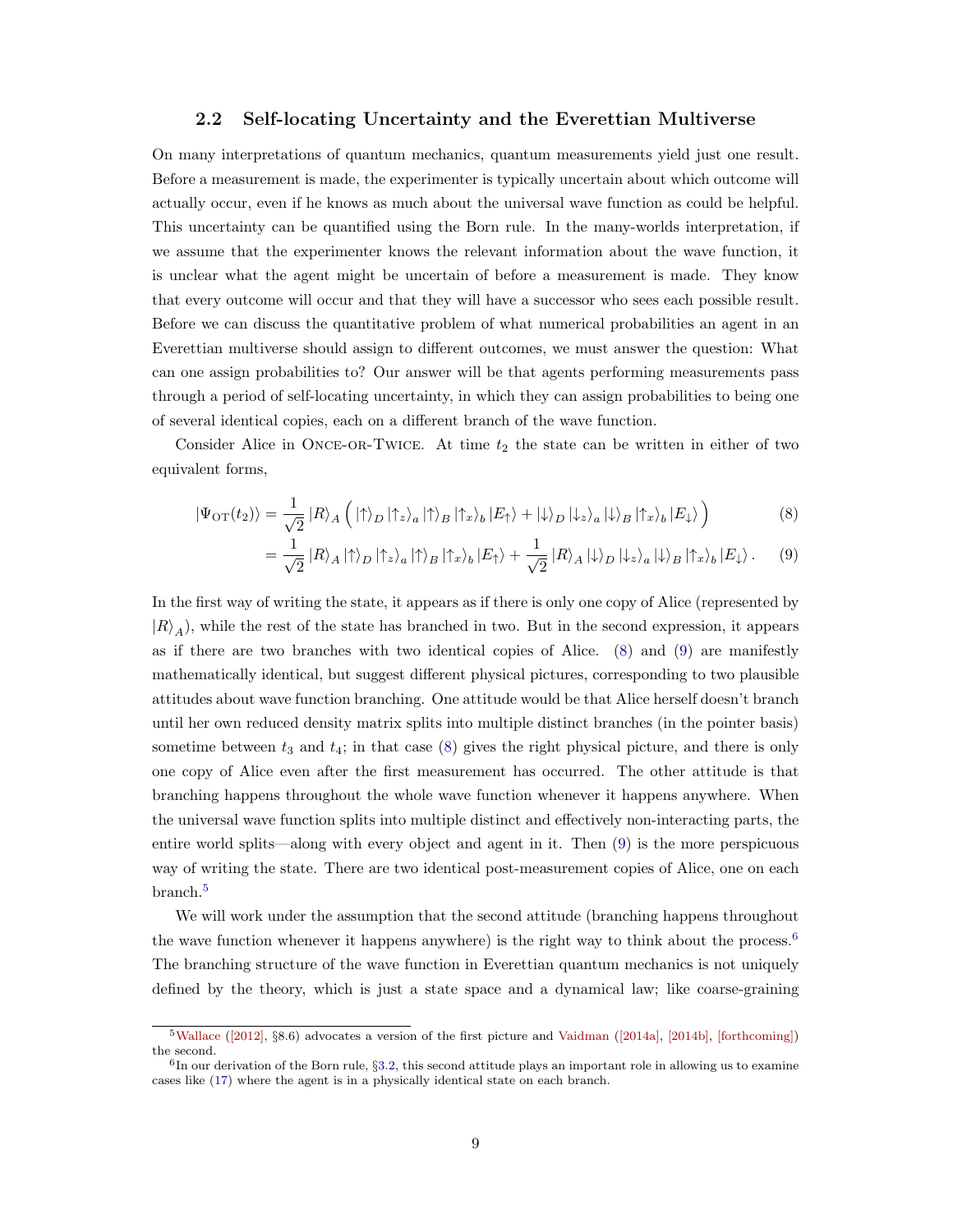in classical statistical mechanics, there is a subjective element in how it is constructed. We must decide what kind (and what degree) of separation is required for two putative branches to count as distinct (this involves choosing an appropriate system/environment split, or, in a consistent-histories approach, choosing which coarse-grained observables to use). However, treating branching on a subsystem-by-subsystem basis—as advised by the first attitude—is needlessly arbitrary; it depends on how the universe is carved into subsystems. Some very small piece of a post-measurement detector might remain in the same state on every branch, but it seems wrong to think that whether the single piece has branched into many depends on whether it is considered as part of the detector or as a separate subsystem in its own right. For Alice's purposes, it makes sense to distinguish between the two copies of herself in [\(9\)](#page-8-2); even though they are currently unentangled with the rest of the state, in the future they will evolve differently (and independently of one another) as Alice becomes aware of the measurement outcome. (In particular, she is *allowed* to make that distinction, and doing so enables her to assign probabilities to measurement outcomes; probabilities which we will show must obey the Born rule.)

The non-local nature of the globally-branching view might cause some discomfort. It implies that observers here on Earth could be (and almost surely are) branching all the time, without noticing it, due to quantum evolution of systems in the Andromeda Galaxy and elsewhere throughout the universe.<sup>[7](#page-9-0)</sup> We take this to be one among many psychologically unintuitive but empirically benign consequences of Everettian quantum mechanics.

There are two copies of Alice at  $t_2$  in Once-or-Twice. Each copy can reasonably wonder which one she is. Thus even if she (incredibly) knows the universal wave function exactly, Alice still has something to be uncertain of. She isn't uncertain about the way the universe is; by supposition she knows the wave function and this gives a complete specification of the state of the universe. Alice is uncertain about where she is in the quantum multiverse (as has been emphasized by [Vaidman](#page-42-8) [\[1998\],](#page-42-8) [\[2011\],](#page-42-9) [\[2014a\],](#page-42-5) [\[2014b\]\)](#page-42-6). She doesn't know if she's in the branch of the wave function in which the detector displays up or the one in which it shows down. We say that Alice has self-locating uncertainty (see [Lewis,](#page-41-4) [\[1979\];](#page-41-4) [Bostrom,](#page-40-2) [\[2002\]\)](#page-40-2). We call this period in which self-locating uncertainty is present, after the measurement has been made and branching has occurred via decoherence but before the experimenter has registered the result, the 'post-measurement pre-observation' period.

During the post-measurement pre-observation there are multiple copies of Alice seeing different results. Are any or all of them the same person as Alice before the measurement? This is a tricky metaphysical question upon which we will not speculate. We will indiscriminately refer to a post-branching version of Alice as a 'copy,' or a 'successor,' or simply 'Alice.' In appealing to self-locating uncertainty during the post-measurement pre-observation period, all that is needed is that each copy of Alice can coherently wonder what sort of branch they inhabit.

At this point it may be objected that Once-or-Twice is highly atypical as Alice is for a time

<span id="page-9-0"></span><sup>7</sup>However, the reduced density matrix describing the state of the observer on Earth is unaffected by the events occurring in the Andromeda galaxy. In a relativistic context, one natural option would be to say that although the number of copies of an observer is frame-relative, the probabilities assigned to measurement outcomes are not (as the reduced density matrix is all that is relevant to the calculation of probabilities, see §[3.1\)](#page-13-1).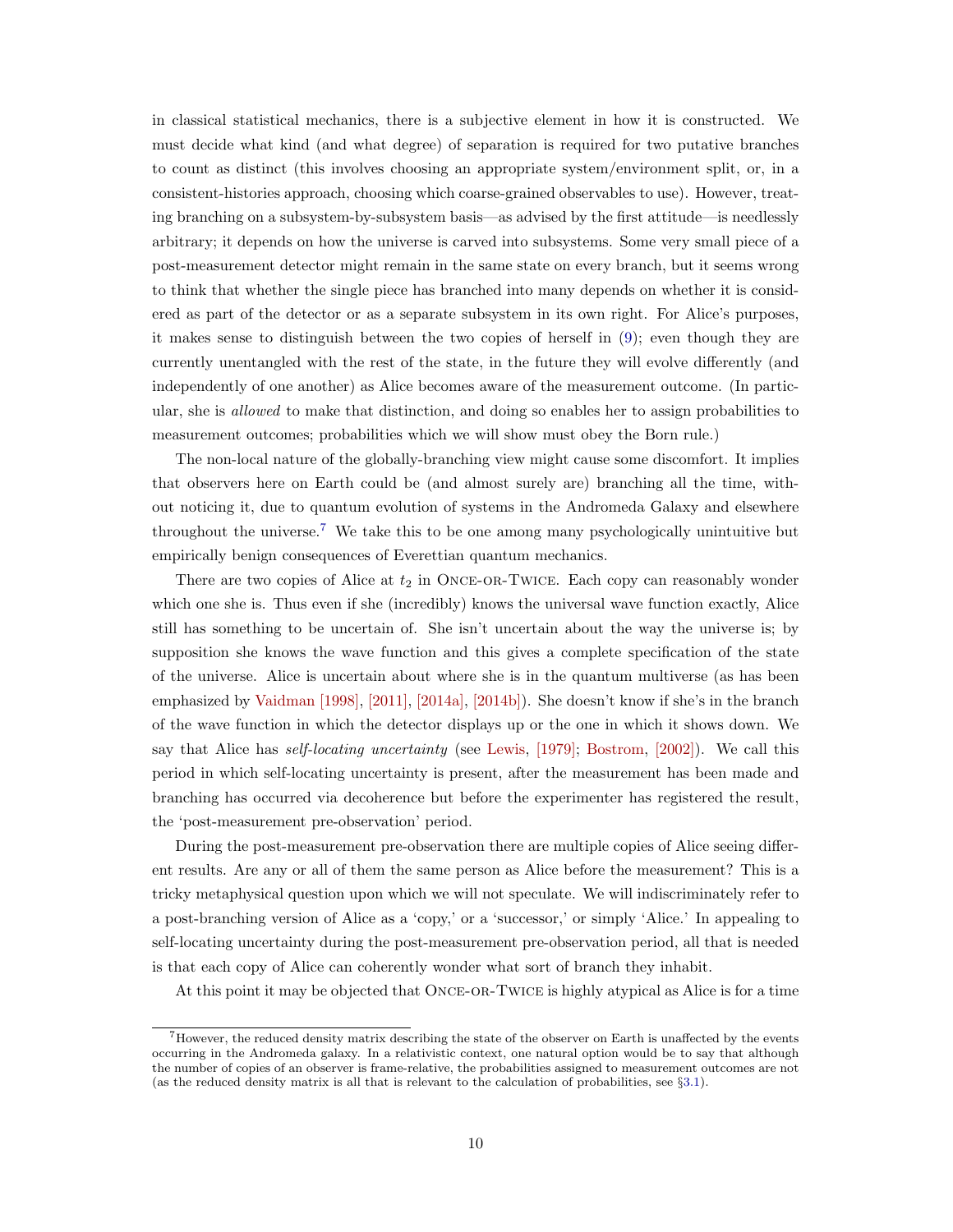unaware of the measurement result. Actually, self-locating uncertainty is generic in quantum measurement. In Everettian quantum mechanics the wave function branches when the system becomes sufficiently entangled with the environment to produce decoherence. The normal case is one in which the quantum system interacts with an experimental apparatus (cloud chamber, Geiger counter, electron microscope, or what have you) and then the observer sees what the apparatus has recorded. For any realistic room-temperature experimental apparatus, the decoherence time is extremely short: less than  $10^{-20}$  seconds. Even if a human observer looks at the quantum system directly, the state of the observer's eyeballs will decohere in a comparable time. In contrast, the time it takes a brain to process a thought is measured in tens of milliseconds. No matter what we do, real observers will find themselves in a situation of self-locating uncertainty (after decoherence, before the measurement outcome has been registered).<sup>[8](#page-10-0)</sup> The observer may not have enough time to think and reorganize their credences before learning the outcome [\(Wallace,](#page-43-10) [\[2006\],](#page-43-10) §4.2), but, in trying to approximate ideal rationality, the agent can attempt to reconstruct the probabilities they ought to have assigned during the post-measurement pre-observation period. Despite often being short-lived, these probabilities are relevant for deciding what to believe after seeing the measurement outcome, §[5.2,](#page-28-0) and deciding how to act in anticipation of the measurement, §[5.1.](#page-27-0)

Self-locating uncertainty has been discussed in great depth by formal epistemologists. The general question of how to extend Bayesian updating to cases involving self-locating uncertainty is very difficult and a matter of contemporary philosophical debate, but many different proposals<sup>[9](#page-10-1)</sup> agree on one minimal constraint on rational credences (a.k.a. subjective probabilities or degrees of belief):

**Indifference** Suppose that in a given possible universe U, agent S has a finite number  $N_U$  of copies in an internally qualitatively identical state to  $S$ . Further, suppose that the hypothesis H is true for  $N_{UH}$  of these copies. Then, S should assign the following conditional credence to  $H$  being true given that  $S$  is in  $U$ :

$$
P(H|U) = \frac{N_{UH}}{N_U} \tag{10}
$$

Indifference was originally put forward in [\(Elga,](#page-40-1) [\[2004\]\)](#page-40-1); the version here is from [\(Manley,](#page-41-5) [\[unpublished\]\)](#page-41-5) (paraphrased). Two agents are in the same internal qualitative state if they have identical current evidence: the patterns of colors in their visual fields are identical, they recall the same apparent memories, they both feel equally hungry, etc. This principle should not be confused with a Laplacean 'principle of indifference.'

To see Indifference in action, consider the following case from [Elga](#page-40-1) [\(\[2004\]\)](#page-40-1):

Duplicating Dr. Evil Dr. Evil is plotting the destruction of Earth from his lunar battle station when he receives an unwelcome message. Back on earth some pesky philosophers have

<span id="page-10-0"></span><sup>8</sup>Although we think that self-locating uncertainty is typical, it may not be necessary for our account that it is always present. See the end of §[5.2.](#page-28-0)

<span id="page-10-1"></span><sup>&</sup>lt;sup>9</sup>In particular, we're thinking of the proposals of [\(Bostrom,](#page-40-2) [\[2002\];](#page-40-2) [Meacham,](#page-41-6) [\[2008\];](#page-41-6) [Manley,](#page-41-5) [\[unpublished\]\)](#page-41-5) as formulated in [\(Manley,](#page-41-5) [\[unpublished\]\)](#page-41-5).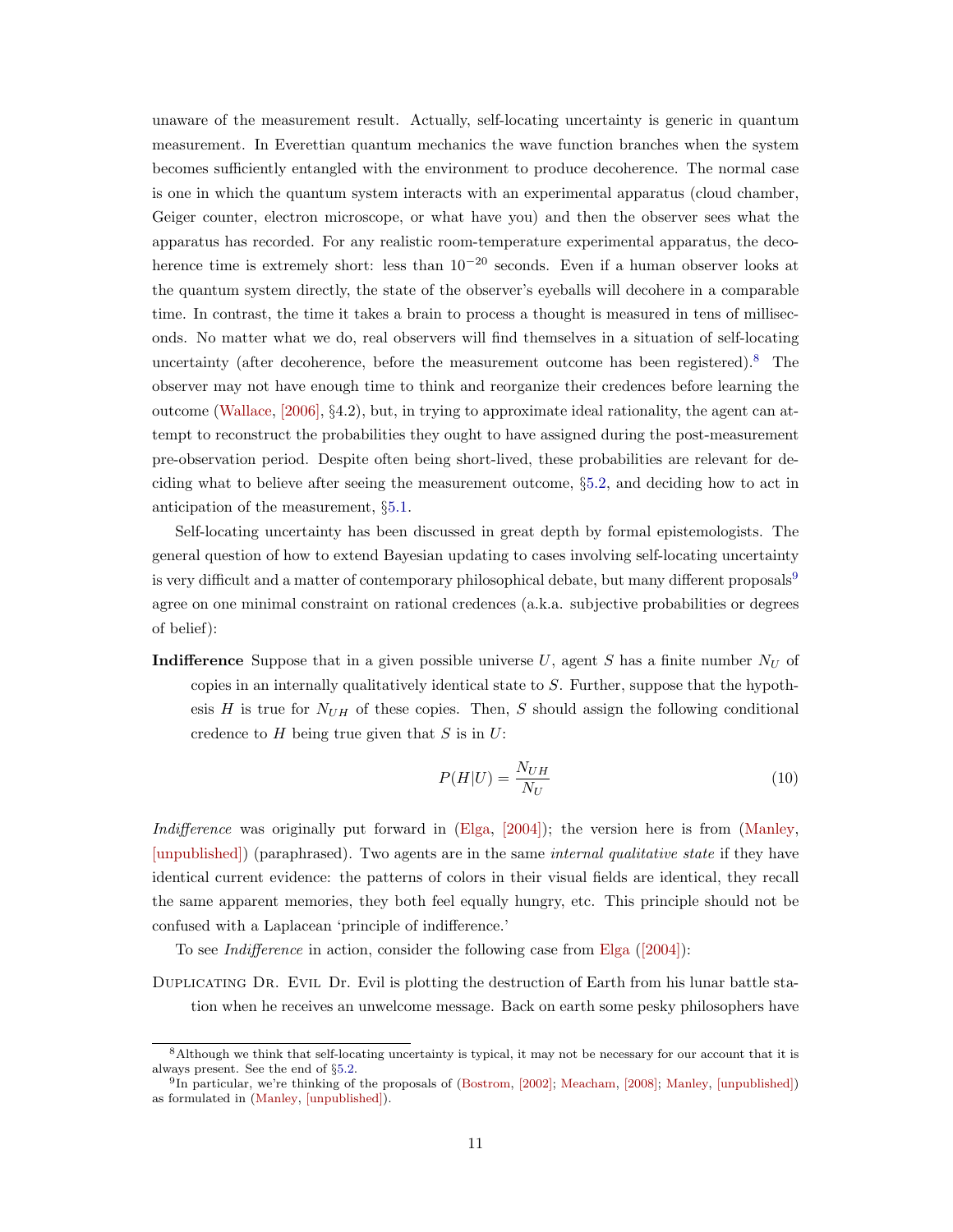duplicated the entirety of his battle station, perfectly replicating every piece of furniture, every weapon, and every piece of food, even replicating the stale moon air and somehow the weaker gravitational field. They went so far that at  $t$  they created a duplicate of Dr. Evil himself, Dup. Dup's immediate experiences are internally identical to Dr. Evil's. The two men pace, think, and scratch themselves in perfect synchronicity.

Upon learning of his duplication, what credence should Dr. Evil assign to being in his lunar base and not the terrestrial fake? According to Indifference, Dr. Evil should assign a credence of one half (and Dup should do the same). Dr. Evil knows that in any universe  $U$  he might inhabit there are two copies of himself ( $N_U = 2$ ) and that one is on the moon ( $N_{UH} = 1$  for  $H = 'I$  am on the moon.').

#### 2.3 Indifference and the Quantitative Probability Problem

<span id="page-11-0"></span>In the previous section we showed that in the post-measurement pre-observation period it is possible to assign probabilities to the different possible outcomes of a completed experiment. But, what probabilities ought one to assign? If you take Indifference to be a constraint on rational probability assignments and count agents in the most naive way, there appears to be a simple rule for assigning probabilities: branch-counting.<sup>[10](#page-11-1)</sup> The probability that H is true is given by the fraction of branches in which  $H$  holds. Since there is a single copy of the experimenter on each branch, the fraction of branches is the same as the fraction of agents and branch-counting is a direct consequence of Indifference.

There is a well-known problem for this kind of approach.<sup>[11](#page-11-2)</sup> The number of branches in which a certain outcome occurs might not be well-defined. Branches are structures in the wave function which emerge via decoherence, and although this process will guarantee that on each branch a definite outcome is observed, it will generally not yield a good answer to the question of how many branches feature a certain outcome or even how many branches there are in total. In contrast, the total mod-squared amplitude of branches in which a certain outcome occurs is well-defined (although not to arbitrary precision). The difficulty of branch-counting provides good reason to think Indifference will often be unhelpful in Everettian scenarios. However, Indifference does give clear recommendations in idealized scenarios, so for the time being we'll restrict our attention to cases where the number of branches is well-defined.

Assume that Once-or-Twice really is a case in which one branch becomes three, as depicted in figure [1.](#page-7-0) At  $t_3$ , what probability should Alice assign to particle a having been measured to be z-spin down? By the methods of textbook quantum mechanics, we should use the Born rule to calculate the probability. That is, we should square the coefficient of the third branch of the wave function in [\(7\)](#page-7-1),

$$
P_{t_3}(\text{down}) = \left(\frac{1}{\sqrt{2}}\right)^2 = \frac{1}{2} \tag{11}
$$

To apply Indifference we simply need to determine the fraction of branches in which the result

<span id="page-11-1"></span> $10$ [Lewis](#page-41-7) [\(\[2009a\]\)](#page-41-7) considers a proposal along these lines.

<span id="page-11-2"></span><sup>&</sup>lt;sup>11</sup>For more in-depth discussion, see [Wallace](#page-43-11) [\(\[2007\],](#page-43-11)  $\S9$ , [\[2012\],](#page-43-9)  $\S3.11$ ).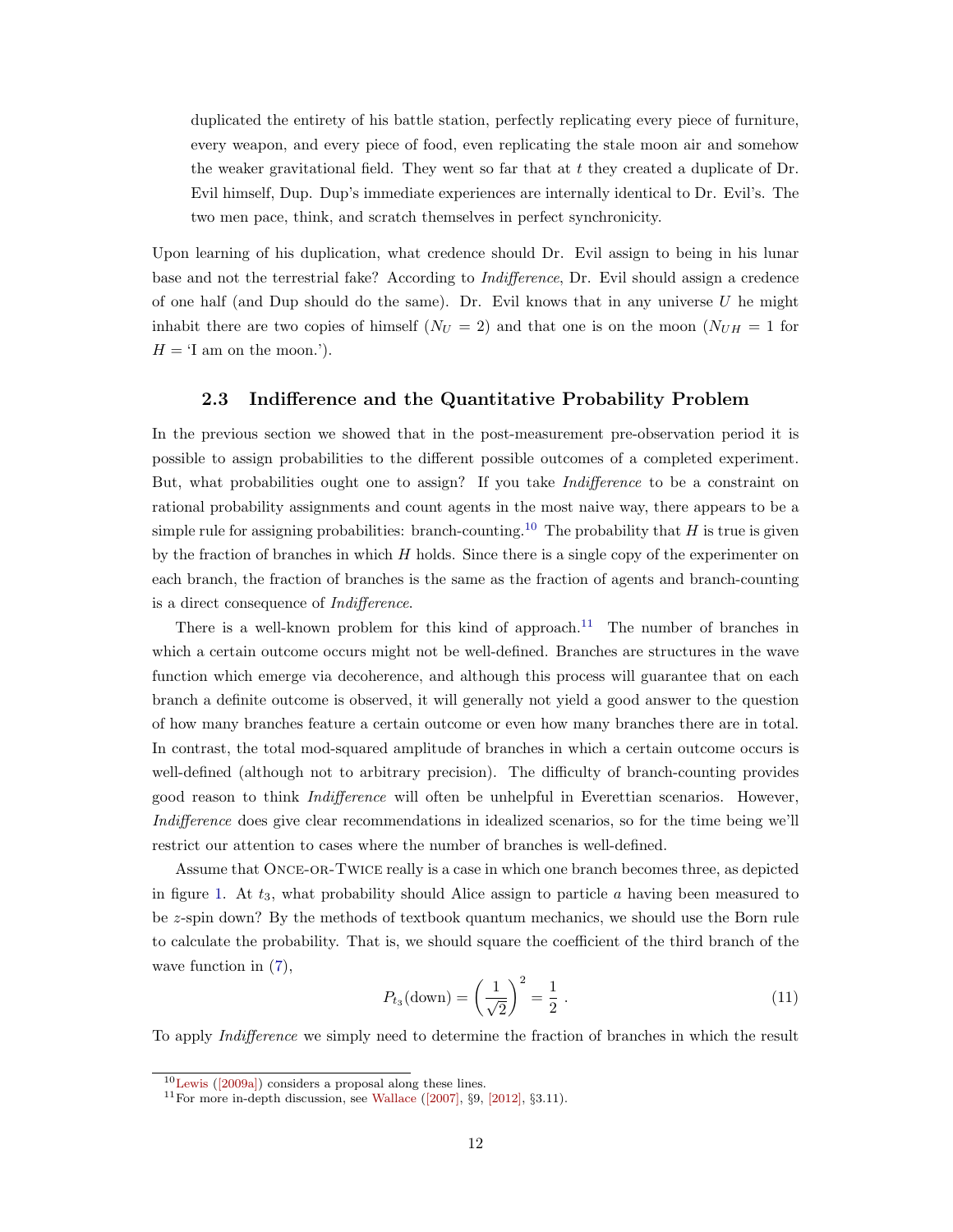of the first measurement was down,

<span id="page-12-2"></span>
$$
P_{t_3}(\text{down}) = \frac{\text{number of down branches}}{\text{number of branches}} = \frac{1}{3},\tag{12}
$$

the coefficients of  $1/2$ ,  $1/2$ , and  $1/$ √ 2 of the branches in  $|\Psi_{\text{OT}}(t_3)\rangle$  are irrelevant to the calculation. Supposing Indifference is true and people are to be counted in this straightforward way, textbook quantum mechanics and Everettian quantum mechanics make different predictions about the probability of seeing down. Thus, we can empirically test the many-worlds interpretation in any case where the fraction of branches in which some hypothesis  $H$  is true is unequal to the combined weights of branches in which  $H$  is true (the generic case).

We now have the strongest kind of argument against Everettian quantum mechanics: it is empirically inadequate. The theory fails to reproduce the empirical predictions of textbook quantum mechanics and thus has been conclusively falsified by the data typically taken as evidence for quantum mechanics.<sup>[12](#page-12-1)</sup> However, this argument relies on the assumption that *Indifference* is a universally valid principle applicable to Everettian multiverses as well as cases of classical duplication like DUPLICATING DR. EVIL. As we will see, it is not.

#### 2.4 Against Branch-counting

<span id="page-12-0"></span>When *Indifference* is applied to ONCE-OR-TWICE, something odd happens. At  $t_2$  the principle advises each copy of Alice to assign a probability of one half to particle a being down as half of the copies of Alice are in a branch where the particle was measured to be down. Then, at  $t_3$  Alice is supposed to assign down a probability of one third (as in [\(12\)](#page-12-2)). According to the Born rule, the recommended probability assignment is one half at both  $t_2$  and  $t_3$ . If Indifference is right, there's a strange switch in the probabilities between  $t_2$  and  $t_3$ . Is there any reason to think this undermines the branch-counting strategy advocated by Indifference? David Wallace has argued that such a switch violates a constraint he calls 'diachronic consistency.' In appendix [A,](#page-34-0) we argue that this is not the right diagnosis of the problem with the switch in credences. This kind of 'inconsistency' is a common result of Indifference and not something which should be taken to refute the principle. Still, we agree that there's something wrong with the probability switch.

Between  $t_2$  and  $t_3$  what happens? Particle b is measured and Bob takes note of the result. Nothing happens to Alice, particle a, or Alice's device. If nothing about Alice or her detector changes, why should her degree of belief that she bears a certain relation to the detector change? At  $t_2$ , the state of Alice and her detector is given by,

<span id="page-12-3"></span>
$$
\widehat{\rho}_{AD}(t_2) = \frac{1}{2} |R\rangle_A | \uparrow \rangle_D \langle \uparrow |_D \langle R|_A + \frac{1}{2} |R\rangle_A | \downarrow \rangle_D \langle \downarrow |_D \langle R|_A . \tag{13}
$$

At this time Alice is trying to locate herself in one of the two branches of this Alice+Detector

<span id="page-12-1"></span> $12$ Admittedly, the force of this argument is weakened by the fact that we are working under an idealization. Branch number may not be well-defined in realistic cases and then it becomes unclear what probabilities the proponent of Indifference thinks one should assign.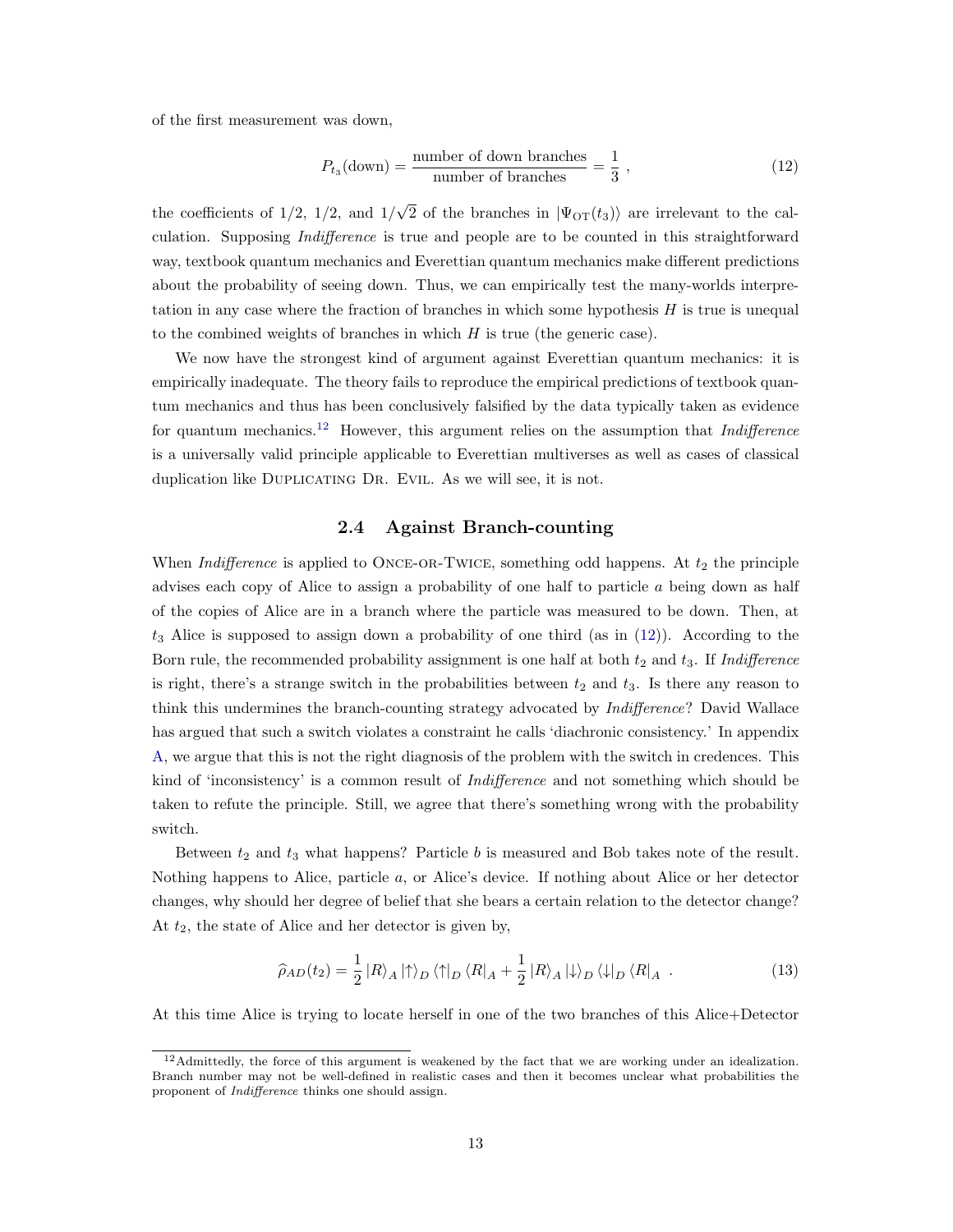system and, if she applies *Indifference*, decides that she should assign a probability of one half to each branch. At  $t_3$ , the state of the Alice+Detector system is unchanged, it is still exactly as in [\(13\)](#page-12-3). Now she decides that the probability of being in the second branch is one third. Why should her probability for being in different subsystems (branches of  $\hat{\rho}_{AD}$ ) of the Alice+Detector system change when nothing about that system changes and she knows that she is somewhere in that system? It shouldn't. In the next section we will use this insight to motivate a replacement for Indifference.

It is tempting to think that the number of copies of Alice cannot change without her physical state changing—this is the way things work in classical physics. But, in Everettian quantum mechanics, changes that purely affect her environment can change the number of copies of Alice in existence. For example, the change of state from  $t_2$  to  $t_3$  in ONCE-OR-TWICE, [\(7\)](#page-7-1). Two intuitive constraints come into conflict: Indifference, and the belief that Alice's probabilities should be unaffected by changes in the state of her environment. We recommend rejecting the former in favor of the latter.

## <span id="page-13-0"></span>3 The Epistemic Irrelevance of the Environment

#### 3.1 The Epistemic Separability Principle

<span id="page-13-1"></span>In §[2.4](#page-12-0) we argued that branch-counting is unreasonable because it requires Alice to change her credences about the result of the measurement of particle a when things change elsewhere in the universe. In particular, when particle  $b$  is measured. In the DUPLICATING DR. EVIL case, whatever one thinks of Indifference, it seems clear that certain facts are irrelevant. The probability  $P(\Gamma m)$ . Evil $|U\rangle$  should not depend on what's happening deep inside the Earth's core or what's happening on the distant planet Neptune or any other remote occurrences. Unless, of course, the actions of the Earth's core cause earthquakes which the terrestrial Dup feels but the lunar Dr. Evil does not. Or, if what's happening on Neptune includes another copy of the laboratory with another duplicate Dr. Evil in it. If there's a duplicate on Neptune, Dr.Evil can no longer be sure that Neptune is in fact a distant planet and not the one under his feet (and thus cannot treat it as irrelevant to his probability assignments). As long as the copies of Dr. Evil are unaffected and no new copies are created elsewhere,  $P(\text{I'm Dr. Evil}|U)$  should be unaffected by changes to the environment. This thought, which was essential to our argument in §[2.4,](#page-12-0) can be stated in imprecise slogan form as:

ESP-gist The credence one should assign to being any one of several observers having identical experiences is independent of the state of the environment.

In more precise but still theory-independent language, this epistemic principle becomes:

**ESP** Suppose that universe U contains within it a set of subsystems  $S$  such that every agent in an internally qualitatively identical state to agent  $A$  is located in some subsystem which is an element of S. The probability that A ought to assign to being located in a particular subsystem  $X \in \mathcal{S}$  given that they are in U is identical in any possible universe which also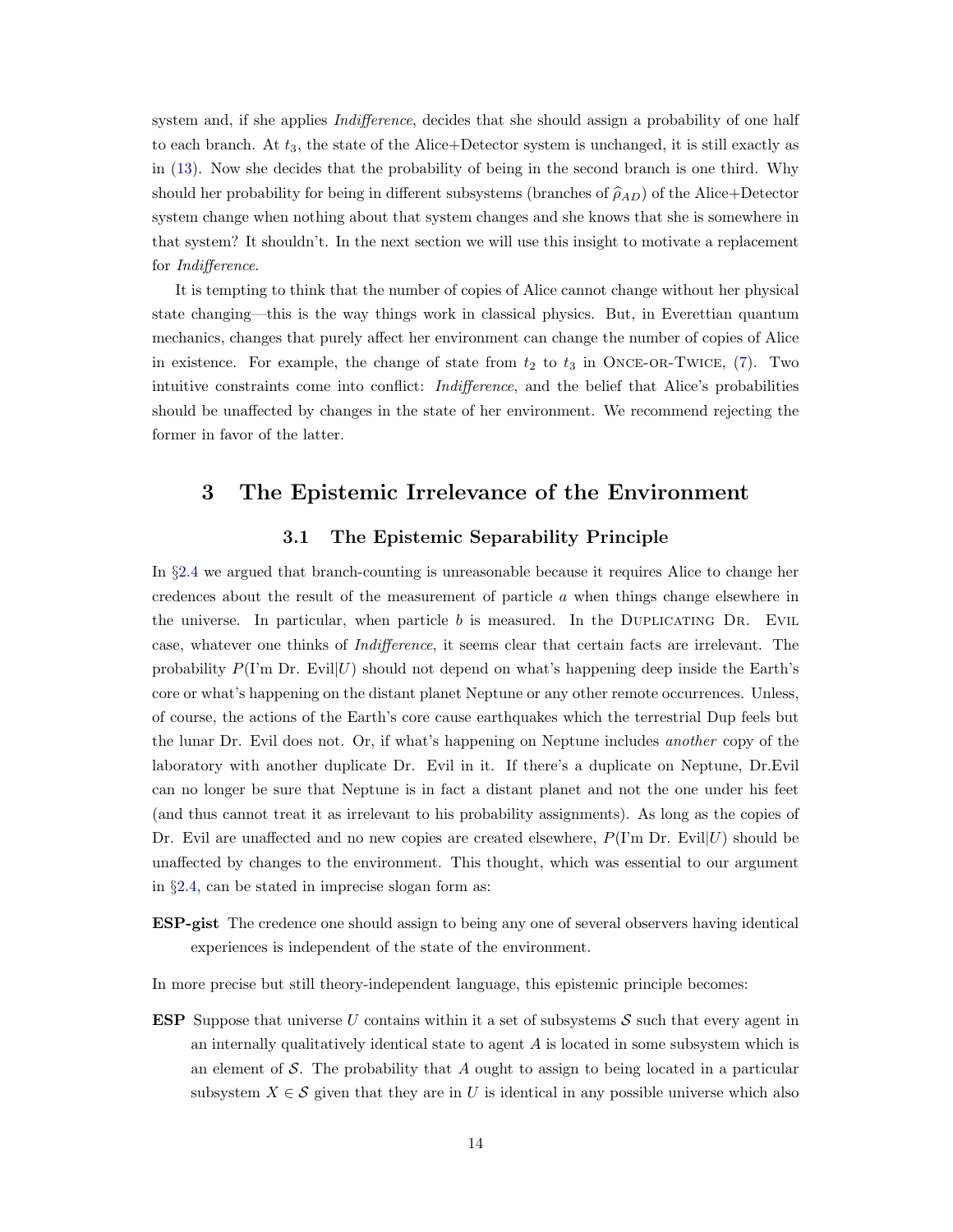contains subsystems  $S$  in the same exact states (and does not contain any copies of the agent in an internally qualitatively identical state that are not located in  $S$ ).

<span id="page-14-0"></span>
$$
P(X|U) = P(X|\mathcal{S})\tag{14}
$$

ESP stands for 'Epistemic Separability Principle,' as the principle allows one to separate the relevant parts of the universe from the rest; that is, to separate the set of subsystems where the agent might, for all they know, be located from everything else.  $X$ ,  $U$ , and  $S$  are not propositions; [\(14\)](#page-14-0) is shorthand that must be clarified.  $P(X|U)$  is the probability that A assigns to being in X given that they are in U. In  $P(X|\mathcal{S})$ , 'S' is shorthand for: there exist subsystems  $S$  and there are no internally qualitatively identical copies of  $A$  outside of these subsystems. To be precise, let's say that one is 'located in' subsystem  $X$  just in case one is a proper part of the subsystem (no limb or brain cell is omitted). There may be more than one copy of  $A$  in a given subsystem. In general, There will be many ways to carve out a set of subsystems from the universe.  $ESP$  applies to any such carving. The subsystems in  $S$  together need not cover the entire world, there may well be parts of  $U$  that are not in any of these subsystems, however these omitted parts cannot contain copies of A. The principle is restricted to cases where  $S$  has a finite number of members. The subsystems need not be located at the same time. One may, for example, be unsure if they are the person waking up in their bed on Monday or Tuesday (see  $§4.2$ ).

We need to be somewhat careful about what exactly a 'subsystem' is supposed to be, although we will not attempt to give a rigorous characterization applicable to any conceivable theory. The essential idea is that a subsystem is a part of the larger system that can be considered as a physical system in its own right. Slightly more formally, we imagine that the overall state of a system can be decomposed into the states of various subsystems, so that two constraints are satisfied: (1) the state of each subsystem, perhaps with some additional information about how the subsystems are connected, can be used to uniquely reconstruct the original state; and (2) the information contained within each subsystem's state is enough to specify its immediate dynamical evolution, as long as the other subsystems are not influencing it.<sup>[13](#page-14-1)</sup> So, in classical particle physics, a subsystem might be a collection of particles at a time and its state specified by giving the masses, positions, and velocities of the particles in the collection. By contrast, giving only the positions (or only the velocities) of a collection of particles would not specify a subsystem, since that wouldn't be sufficient to determine the collection's evolution. In quantum mechanics, systems can be divided into subsystems in two fundamentally different ways—quite unlike classical physics. The state of a system can be written as a density matrix  $\hat{\rho}_{sys}$  corresponding to some factor of the Hilbert space  $\mathcal{H}_{sys}$  (a *reduced* density matrix unless the system is the whole universe). As  $\mathscr{H}_{sys}$  can itself be decomposed into factors,  $\mathscr{H}_{sys} = \mathscr{H}_1 \otimes \mathscr{H}_2$ , one can treat the reduced density matrices  $\hat{\rho}_1$  and  $\hat{\rho}_2$  as subsystems of  $\hat{\rho}_{sys}$ . Alternatively, if—as in [\(13\)](#page-12-3)—branching has occurred,

<span id="page-14-1"></span><sup>&</sup>lt;sup>13</sup> Work would need to be done to formulate these constraints precisely, here they serve as rough guides.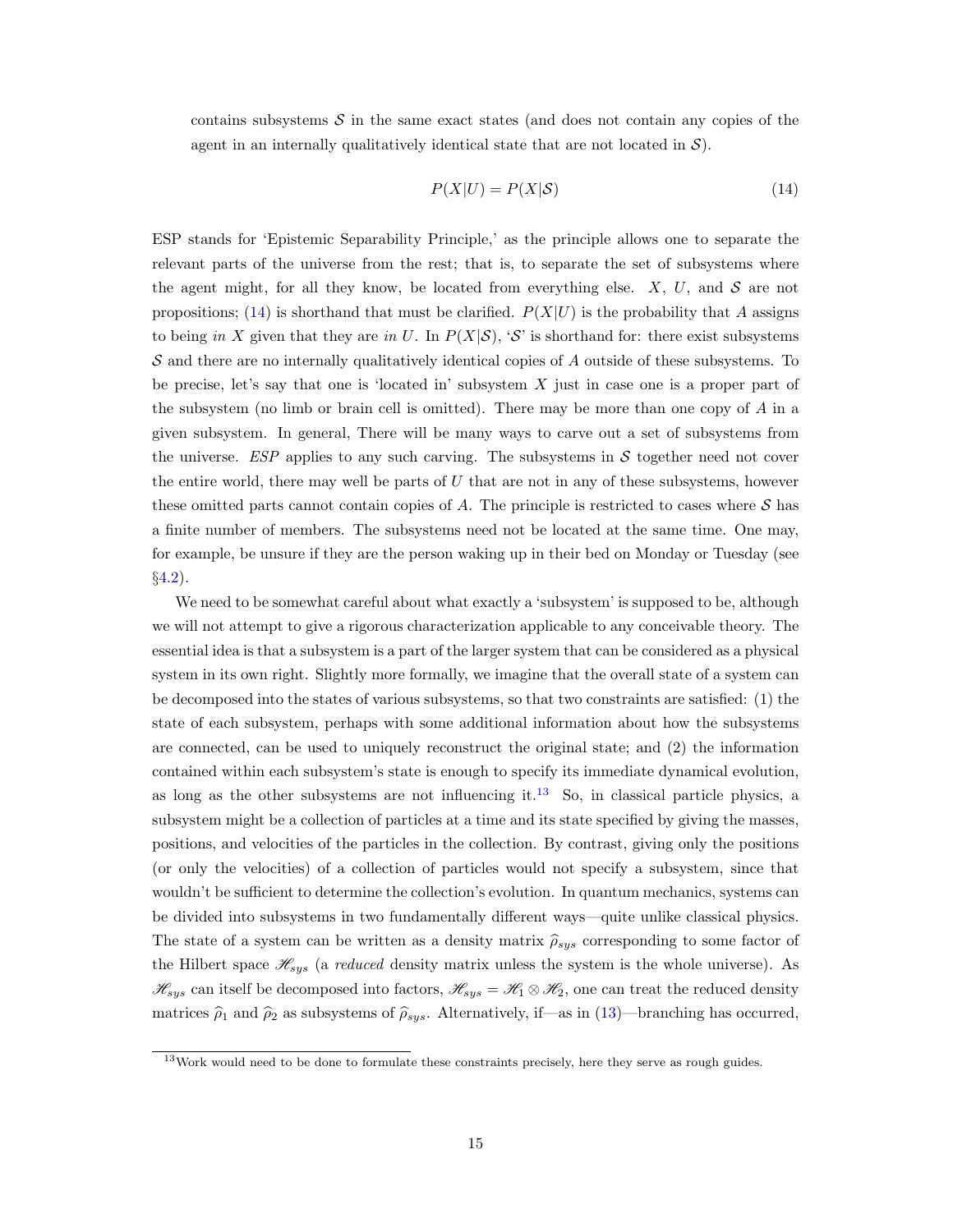the different branches of  $\hat{\rho}_{sys}$  can be regarded as separate subsystems.<sup>[14](#page-15-0)</sup>

Examination of the argument given by [Elga](#page-40-1) [\(\[2004\]\)](#page-40-1) for Indifference reveals that something like *ESP* is taken for granted. In his TOSS&DUPLICATION thought experiment, Elga assumes that the outcome of an additional coin toss should not affect the credence we assign to being either the original or a duplicated person with identical experiences; the justification for such an assumption would have to be something like *ESP*. *ESP* is compatible with *Indifference* in standard cases of classical self-locating uncertainty like Duplicating Dr. Evil. Requiring that all one care about in assigning credences between Dr. Evil and Dup is what's happening in the lunar laboratory, X, and the terrestrial replica, Y, (together,  $S = \{X, Y\}$ ) looks like it allows any assignment of credences to the two copies at all, provided one is consistent across universes that vary only in the state of the world outside the two laboratories. Actually, in §[4.1](#page-19-1) we'll see that although *ESP* is compatible with *Indifference*, the rule is not as permissive as it might initially seem. At least, not if we strengthen it as in §[4.1.](#page-19-1) In classical cases, the strengthened principle requires one to consider each copy of oneself to be equiprobable—in agreement with Indifference.

Now that ESP is on the table, let's apply it to cases of measurement in Everettian quantum mechanics. Consider ONCE-OR-TWICE. At  $t_2$ , after particle a has been measured, Alice has branched into multiple copies. Alice knows that she is somewhere in the Alice+Detector system which is characterized by the reduced density matrix in [\(13\)](#page-12-3). The density matrix  $\hat{\rho}_{AD}$  itself can be divided into branches  $X \& Y$  corresponding to the particle spin being measured as either up or down. Any universal wave function which agrees on the density matrix  $\hat{\rho}_{AD}$  agrees on the state of  $X$  and  $Y$ . So, the probability of being in  $X$ , which is the probability of an up result, must be the same in any universe with the same reduced density matrix  $\hat{\rho}_{AD}$ .

More generally, suppose that an experimenter A has just measured observable  $\widetilde{O}$  of system S and the measuring device has recorded some eigenvalue  $O_i$  on each branch of the wave function.<sup>[15](#page-15-1)</sup> As discussed in §[2.1,](#page-4-1) the reduced density matrix,  $\hat{\rho}_{AD}$ , will be diagonalized in the pointer basis for the Agent+Detector subspace,  $\mathscr{H}_A \otimes \mathscr{H}_D$ , by the decoherence process. Each pointer state (with nonzero amplitude) defines a branch of the reduced density matrix,  $\hat{\rho}_{AD}$ , on which the detector D registered a particular outcome  $O_i$ <sup>[16](#page-15-2)</sup> In assigning credences to the different outcomes, the agent is assigning probabilities to being located in these different branches. Specifying the state of  $\hat{\rho}_{AD}$  determines the state of all its branches and thus of all the subsystems in which the agent might find themselves  $(S)$ .

Thus in ordinary cases of quantum measurement, we can formulate a less general version of ESP which will be sufficient for our derivation of the Born rule.

<span id="page-15-0"></span><sup>14</sup>In specifying the state of each branch of a reduced density matrix like [\(13\)](#page-12-3) one must retain the numerical prefactors before each term as they would be necessary to reconstruct the state of the system as a whole.

<span id="page-15-1"></span><sup>&</sup>lt;sup>15</sup>ESP is not *only* applicable to Everettian quantum mechanics in cases of measurement. It can be applied whenever one is trying to locate oneself within a collection of decohered branches of the wave function. For example, this decoherence might have been caused by chaotic processes instead of quantum measurement [\(Wallace,](#page-43-9) [\[2012\],](#page-43-9) ch. 3).

<span id="page-15-2"></span><sup>&</sup>lt;sup>16</sup>After a measurement, the branching structure of  $\hat{\rho}_{AD}$ —the set of pointer states—can be derived either by examining the interaction with the environment or by seeing in which basis the matrix is diagonal. One need not know anything about the state of the environment; the reduced density matrix alone is sufficient.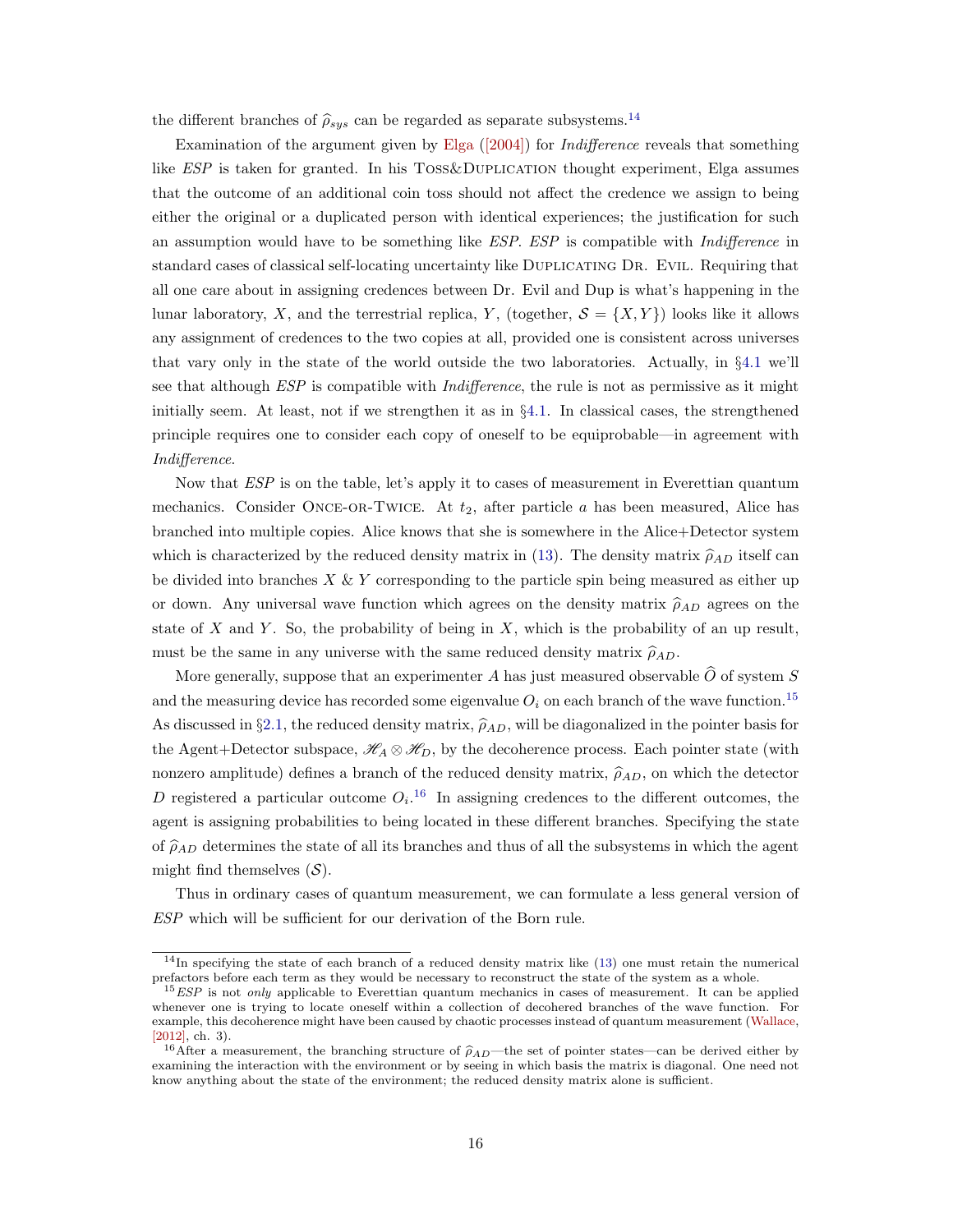**ESP-QM** Suppose that an experiment has just measured observable  $\widehat{O}$  of system S and registered some eigenvalue  $O_i$  on each branch of the wave function. The probability that agent A ought to assign to the detector  $D$  having registered  $O_i$  when the universal wave function is  $\Psi$ ,  $P(O_i | \Psi)$ , only depends on the reduced density matrix of A and D,  $\hat{\rho}_{AD}$ :

$$
P(O_i|\Psi) = P(O_i|\hat{\rho}_{AD})\tag{15}
$$

This principle tells us that when observers assign probabilities to recorded outcomes of measurements that have already occurred, these probabilities should only depend on the Agent+Detector state,  $\hat{\rho}_{AD}$  (not on other features of the universal wave function). By applying this principle to quantum cases instead of Indifference, we are now able to shake the unrealistic assumption that the number of branches in which a certain outcome occurs is well-defined.

In formulating *ESP-QM*, we've relied on the fact that the state of a quantum subsystem is specified by a reduced density matrix. Although this is the standard way of representing subsystems in quantum mechanics, one might worry that its use here requires further justification. We discuss this concern in appendix [B.](#page-36-0)

#### 3.2 Deriving the Born Rule

<span id="page-16-0"></span>In this section we will derive the Born rule probabilities as the rational assignment of credences post-measurement pre-observation. We will first derive the rule in a case with two branches that have equal amplitudes, then use similar techniques to treat a case with two branches of unequal amplitude. It is straightforward to extend these methods to more general cases (see appendix [C\)](#page-37-0). Mathematically, our argument is most similar to that of [Zurek](#page-43-1) [\(\[2005\]\)](#page-43-1) and not far from those of the decision theoretic approach [\(Deutsch,](#page-40-0) [\[1999\];](#page-40-0) [Wallace,](#page-43-12) [\[2003b\],](#page-43-12) [\[2010c\],](#page-43-0) [\[2012\]\)](#page-43-9). The interest of this proof is not its mathematical ingenuity but the facts that (a) it applies to cases where uncertainty is undeniably present and (b) it is based on a single well-motivated principle of rationality, ESP.

**Proof of the Born rule for**  $\frac{1}{2}$  / $\frac{1}{2}$  **case**: Alice measures the *z*-spin of a single particle in the x-spin up state. One display  $(D1)$  will show the result of the experiment. If the spin is up, a second display (D2) will show  $\heartsuit$ . If it is down, a  $\Diamond$  will appear on the second display. Alice is not immediately affected by the result; in particular, she is for a time unaware of the experiment's outcome.<sup>[17](#page-16-1)</sup> The wave function of Alice, the detectors, the particle, and the environment (the rest of the universe) evolves from

$$
|\Psi_0\rangle = |R_0\rangle_A |R\rangle_{D1} |R\rangle_{D2} |\uparrow_x\rangle |E_R\rangle
$$
\n(16)

<span id="page-16-1"></span><sup>&</sup>lt;sup>17</sup>That is, we assume that Alice is in the same physical state on both branches of the wave function  $(|R\rangle_A$  in [\(17\)](#page-17-0)). As time passes and the result of the measurement has effects on various parts of the universe, Alice's state will come to differ on the two branches (e.g., if she observes the result). But, immediately after measurement her state will be unaffected.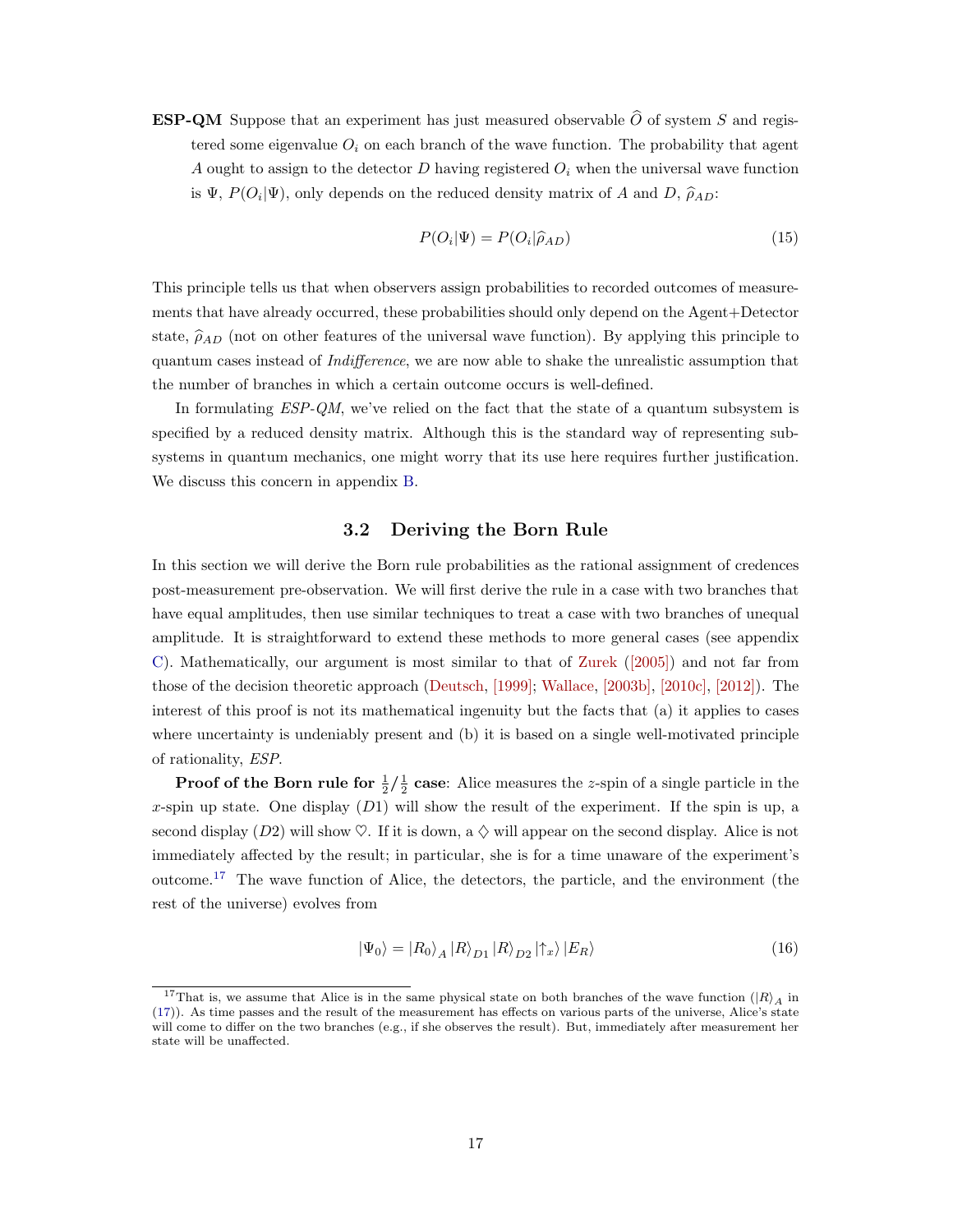to

<span id="page-17-0"></span>
$$
|\Psi_1\rangle = \frac{1}{\sqrt{2}} |R\rangle_A |\uparrow\rangle_{D1} |\heartsuit\rangle_{D2} |\uparrow_z\rangle |E_{\uparrow\heartsuit}\rangle + \frac{1}{\sqrt{2}} |R\rangle_A |\downarrow\rangle_{D1} |\diamondsuit\rangle_{D2} |\downarrow_z\rangle |E_{\downarrow\diamond}\rangle . \tag{17}
$$

To use ESP-QM to demonstrate that  $P(\uparrow \Psi_1) = P(\downarrow \Psi_1) = 1/2$ , we will need to also consider an alternate scenario where the computer (part of the environment) is programmed differently so that  $\heartsuit$  displays if down is measured and  $\Diamond$  displays if up. Then the post-measurement pre-observation wave function would be

$$
|\Psi_2\rangle = \frac{1}{\sqrt{2}} |R\rangle_A |\uparrow\rangle_{D1} |\diamond\rangle_{D2} |\uparrow_z\rangle |E_{\uparrow\diamond\rangle} + \frac{1}{\sqrt{2}} |R\rangle_A |\downarrow\rangle_{D1} |\heartsuit\rangle_{D2} |\downarrow_z\rangle |E_{\downarrow\heartsuit}\rangle . \tag{18}
$$

**Step 1**: Focus first on Alice and D1. The Alice+Detector 1 reduced density matrices for  $\Psi_1$ and  $\Psi_2$  are the same,  $^{18}$  $^{18}$  $^{18}$ 

<span id="page-17-4"></span>
$$
\widehat{\rho}_{AD1}(\Psi_1) = \widehat{\rho}_{AD1}(\Psi_2) = \frac{1}{2} |R\rangle_A |\!\uparrow\rangle_{D1} \langle R|_A \langle \uparrow|_{D1} + \frac{1}{2} |R\rangle_A |\!\downarrow\rangle_{D1} \langle R|_A \langle \downarrow|_{D1} . \qquad (19)
$$

ESP-QM requires that the probabilities Alice assigns to the possible spin results be the same in these two universes as they have the same Observer+Detector reduced density matrix,

<span id="page-17-2"></span>
$$
P(\downarrow|\Psi_1) = P(\downarrow|\Psi_2) . \tag{20}
$$

Step 2: If we ask what probability Alice should assign to the display being  $\heartsuit$ , we need to consider the reduced density matrix generated by tracing over D1, the spin of the particle, and the environment.  $\Psi_1$  and  $\Psi_2$  agree on  $\hat{\rho}_{AD2}$ . By ESP-QM, the probabilities assigned to  $\heartsuit$  must be equal,

$$
P(\heartsuit|\Psi_1) = P(\heartsuit|\Psi_2) . \tag{21}
$$

**Step 3:** Next, note that the  $\heartsuit$ -branches just are the  $\uparrow$ -branches in  $\Psi_1$  and the  $\heartsuit$ -branches just are the  $\downarrow$ -branches in  $\Psi_2$ . Thus Alice is in the  $\heartsuit$ -branch of  $\hat{\rho}_{AD2}(\Psi_1)$  if and only if she is in the ↑-branch of  $\hat{\rho}_{AD1}(\Psi_1)$ . Similarly, she is in the ♡-branch of  $\hat{\rho}_{AD2}(\Psi_2)$  if and only if she is in the  $\downarrow$ -branch of  $\hat{\rho}_{AD1}(\Psi_2)$ . Therefore, Alice must assign

<span id="page-17-3"></span>
$$
P(\uparrow | \Psi_1) = P(\heartsuit | \Psi_1)
$$
  
\n
$$
P(\downarrow | \Psi_2) = P(\heartsuit | \Psi_2) .
$$
\n(22)

Step 4: Putting together the results in [\(20\)](#page-17-2) - [\(22\)](#page-17-3), we see that in  $\Psi_1$  the probability of being on a  $\uparrow/\heartsuit$ -branch must be the same as that for being on a  $\downarrow/\diamondsuit$ -branch:  $P(\uparrow|\Psi_1) = P(\downarrow|\Psi_1)$ . So, the unique rational degrees of belief in the first scenario consider each branch to be equiprobable. Since these are the only two alternatives, the probability of each outcome is one half. In fact, using  $ESP-QM$ , we have shown that for *any* case in which the reduced density matrix is as in [\(19\)](#page-17-4), the two spin states are equiprobable; there doesn't have to be a second display present.

<span id="page-17-1"></span><sup>&</sup>lt;sup>18</sup>Here we assume for simplicity that the environments are perfectly orthogonal. What is crucial is that we choose  $\Psi_2$  such that  $\hat{\rho}_{AD1} (\Psi_1) = \hat{\rho}_{AD1} (\Psi_2)$  and  $\hat{\rho}_{AD2} (\Psi_1) = \hat{\rho}_{AD2} (\Psi_2)$ , both of which can be easily satisfied even if the environment states are not perfectly orthogonal.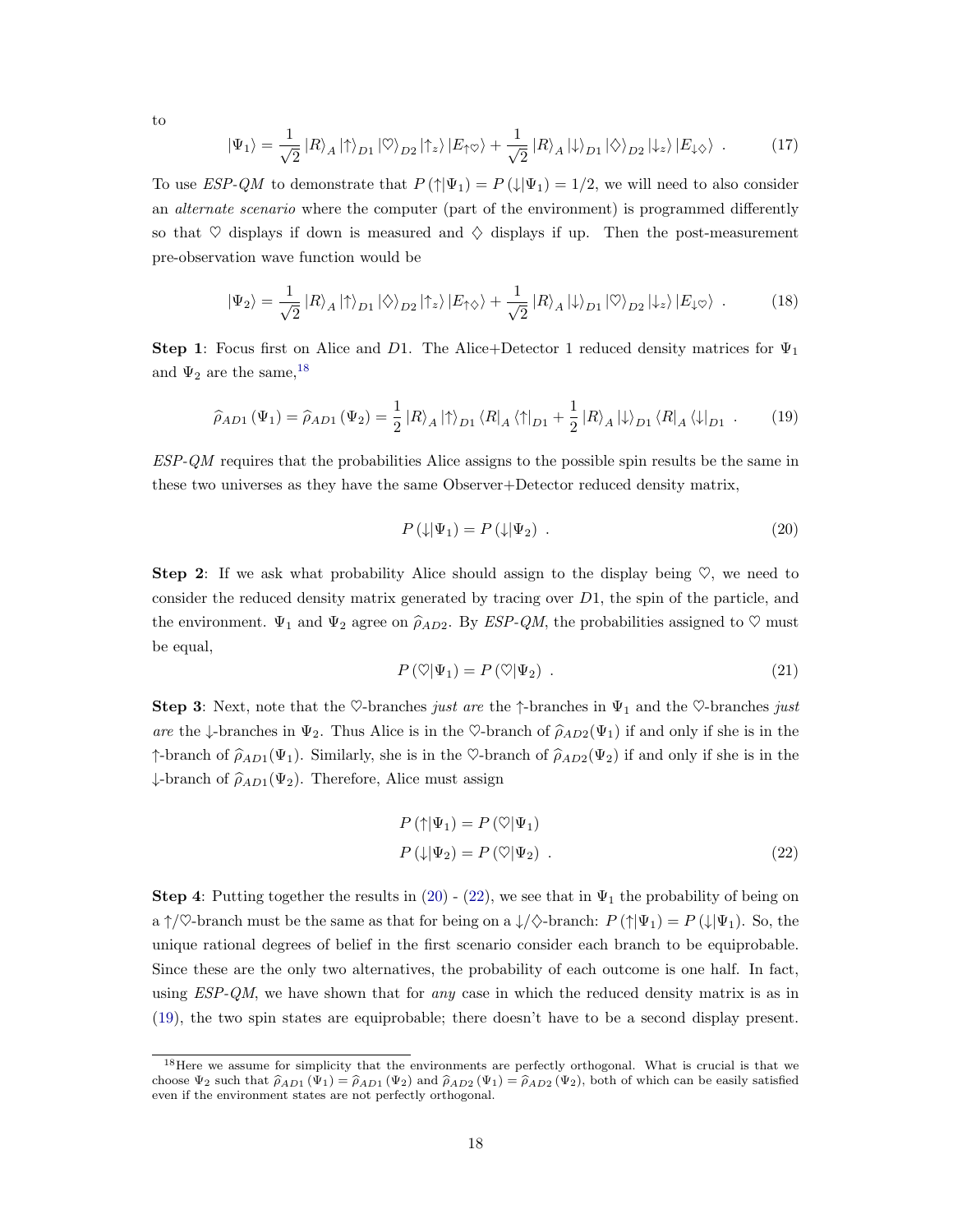The result applies to a state in the general form:

$$
\frac{1}{\sqrt{2}}\left|R\rangle_A\left|\uparrow\right\rangle_D_1\left|\uparrow_z\right\rangle\left|E_{\uparrow}\right\rangle+\frac{1}{\sqrt{2}}\left|R\rangle_A\left|\downarrow\right\rangle_D_1\left|\downarrow_z\right\rangle\left|E_{\downarrow}\right\rangle\tag{23}
$$

**Proof of the Born rule for**  $\frac{1}{3}$  / $\frac{2}{3}$  case: Suppose Alice measures a particle in the state

$$
\sqrt{\frac{2}{3}}|\uparrow_z\rangle + \sqrt{\frac{1}{3}}|\downarrow_z\rangle ,\qquad (24)
$$

in which case upon measurement  $\widehat{\rho}_{AD1}$  would be

<span id="page-18-2"></span>
$$
\widehat{\rho}_{AD1} \left( \Psi_2 \right) = \frac{2}{3} \left| R \right\rangle_A \left| \uparrow \right\rangle_{D1} \left\langle R \right|_A \left\langle \uparrow \right|_{D1} + \frac{1}{3} \left| R \right\rangle_A \left| \downarrow \right\rangle_{D1} \left\langle R \right|_A \left\langle \downarrow \right|_{D1} . \tag{25}
$$

To determine the probabilities in this scenario, we will consider two different ways of having three displays linked to the measurement outcomes in the post-measurement pre-observation state,

$$
|\Psi_{\alpha}\rangle = \sqrt{\frac{1}{3}} \Big( |R\rangle_{A} |{\uparrow}\rangle_{D1} |{\diamond}\rangle_{D2} |\clubsuit\rangle_{D3} |{\uparrow}_{z}\rangle |E_{\alpha1}\rangle + |R\rangle_{A} |{\uparrow}\rangle_{D1} |{\heartsuit}\rangle_{D2} |\spadesuit\rangle_{D3} |{\uparrow}_{z}\rangle |E_{\alpha2}\rangle
$$
  
+  $|R\rangle_{A} |{\downarrow}\rangle_{D1} |{\heartsuit}\rangle_{D2} |\clubsuit\rangle_{D3} |{\downarrow}_{z}\rangle |E_{\alpha3}\rangle \Big)$   

$$
|\Psi_{\beta}\rangle = \sqrt{\frac{1}{3}} \Big( |R\rangle_{A} |{\uparrow}\rangle_{D1} |{\heartsuit}\rangle_{D2} |\clubsuit\rangle_{D3} |{\uparrow}_{z}\rangle |E_{\beta1}\rangle + |R\rangle_{A} |{\uparrow}\rangle_{D1} |{\heartsuit}\rangle_{D2} |\clubsuit\rangle_{D3} |{\uparrow}_{z}\rangle |E_{\beta2}\rangle
$$
  
+  $|R\rangle_{A} |{\downarrow}\rangle_{D1} |{\diamond}\rangle_{D2} |\spadesuit\rangle_{D3} |{\downarrow}_{z}\rangle |E_{\beta3}\rangle \Big)$  (26)

Step 1: Using ESP-QM to ignore D2, D3, and the environment, we can focus on the first display and compare the probabilities for  $\downarrow$ ,

<span id="page-18-3"></span><span id="page-18-0"></span>
$$
P(\downarrow | \Psi_{\alpha}) = P(\downarrow | \Psi_{\beta}) \tag{27}
$$

Step 2: Focusing on the second display gives

$$
P\left(\diamondsuit|\Psi_{\alpha}\right) = P\left(\diamondsuit|\Psi_{\beta}\right) \tag{28}
$$

Since the  $\diamond$ -branches of  $\Psi_\beta$  are the  $\downarrow$ -branches, we have

$$
P\left(\diamondsuit|\Psi_{\beta}\right) = P\left(\downarrow|\Psi_{\beta}\right) \tag{29}
$$

Step 3: Similarly, focusing on D3 and noting that the ↓-branches of  $\Psi_\beta$  are the ◆-branches yields

<span id="page-18-1"></span>
$$
P(\spadesuit|\Psi_{\alpha}) = P(\downarrow|\Psi_{\beta}) \tag{30}
$$

**Step 4:** Combining  $(27)$  -  $(30)$  gives

$$
P(\diamondsuit|\Psi_{\alpha}) = P(\spadesuit|\Psi_{\alpha}) = P(\downarrow|\Psi_{\alpha}) . \tag{31}
$$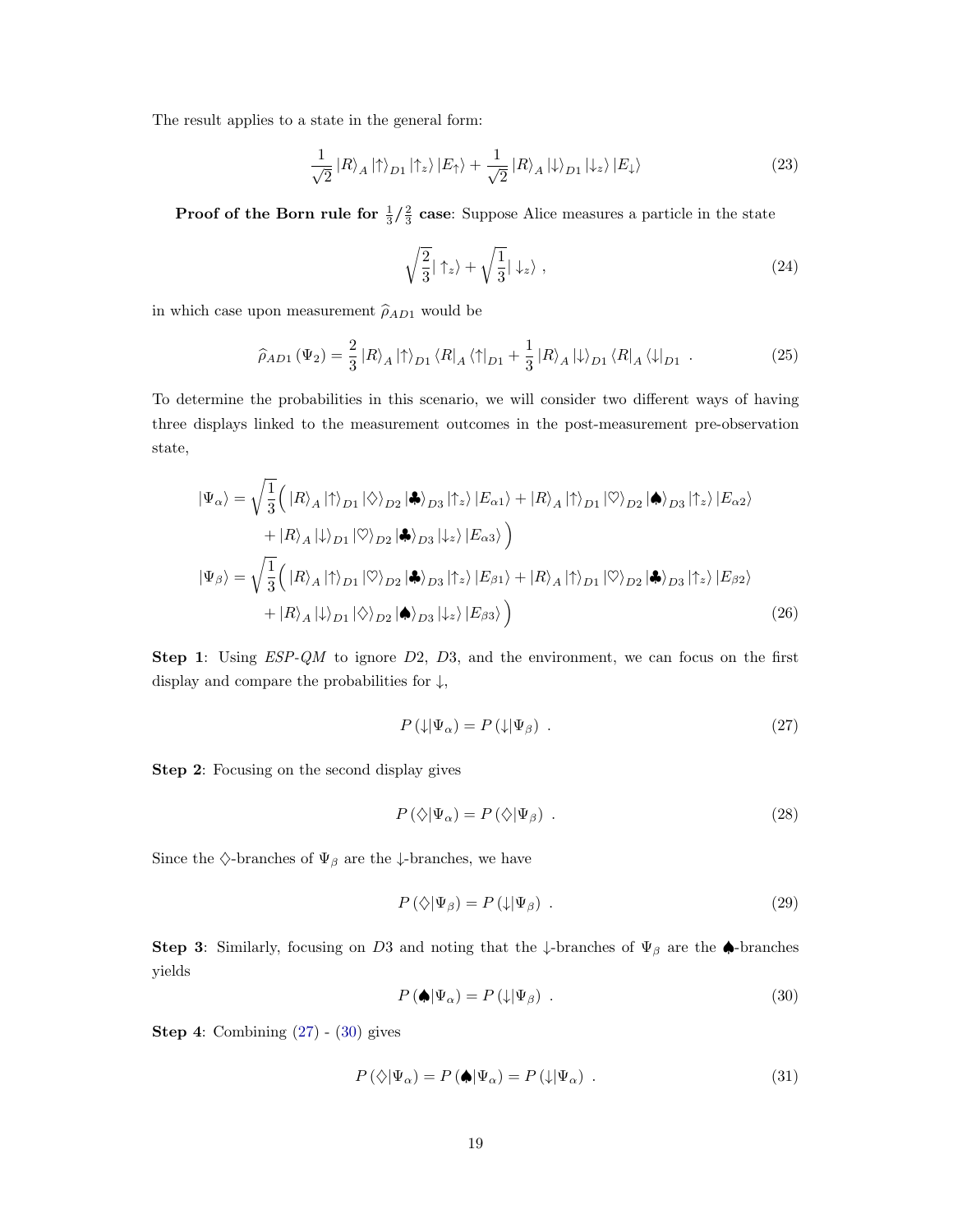Since these are all of the possibilities, the probability of each is a third and

$$
P(\downarrow | \Psi_{\alpha}) = \frac{1}{3}
$$
  
 
$$
P(\uparrow | \Psi_{\alpha}) = \frac{2}{3}.
$$
 (32)

This result holds whenever the reduced density matrix is as in [\(25\)](#page-18-2).

The logic of this section suggests a way of thinking about the Born rule at an intuitive level. Our recipe amounts to the following prescription: write the state vector as a sum of orthogonal vectors with equal amplitudes by unitarily transforming the environment. Then (and only then), ESP justifies according equal credence to each such basis vector. In that sense, the Born rule is simply a matter of counting. However, we don't need to take this picture literally.

Now that *ESP-QM* has revealed its power, one might reasonably suspect that we have given it too much. Let's take a moment to reflect on the principle's plausibility. As was discussed in §[2.4](#page-12-0) and [3.1,](#page-13-1) if ESP-QM is correct then Alice's credence that the result was up should not change between  $t_2$  and  $t_3$  in ONCE-OR-TWICE even though the number of copies of Alice changes. The proof for the  $\frac{1}{3}$  / $\frac{2}{3}$  case above relies on the same trick: the reduced density matrix in [\(25\)](#page-18-2) could describe a case of three detectors with three different combinations of outputs—as in [\(26\)](#page-18-3)—or a single detector with two different outputs. By  $ESP\text{-}QM$  the probability of an up result must be the same in either case. When ESP was introduced it was immediately restricted to only apply in cases where the changes made to the environment do not involve the creation of additional copies of the agent elsewhere. Why? We cannot claim that the problem is that such changes increase the number of copies in existence—the change from  $t_2$  to  $t_3$  in ONCE-OR-TWICE does too. One problem with omitting the restriction is that it would be impossible to assign non-zero credences to the additional copies in the environment, since the agent would have to assign the same probabilities to all of the original copies whether or not additional copies are present. This problem does not arise when  $ESP\text{-}QM$  is applied to the quantum case. The change from  $t_2$  to  $t_3$ in Once-Or-Twice increases the number of copies of Alice in existence, but she is not forced to assign any of the copies probability zero. The fact that  $ESP\text{-}QM$  avoids this particular problem does not fully exonerate the principle. The change in the quantum state from  $t_2$  to  $t_3$  could conceivably turn out to be relevant. The motivation for  $ESP-QM$ , emphasized earlier, is that when Alice is wondering about her relation to some detector  $D$ , things happening elsewhere are in fact not relevant. We believe the principle to be well-motivated but not established beyond any doubt, and thus our derivation is provisional: if one can focus on the reduced density matrix in calculating probabilities as recommended by ESP-QM, the Born rule follows.

## 4 Varieties of Uncertainty

#### 4.1 ESP and Indifference

<span id="page-19-1"></span><span id="page-19-0"></span>In classical physics, you experience self-locating uncertainty when, for example, the universe is so large that you should expect there to exist a distant planet where someone is having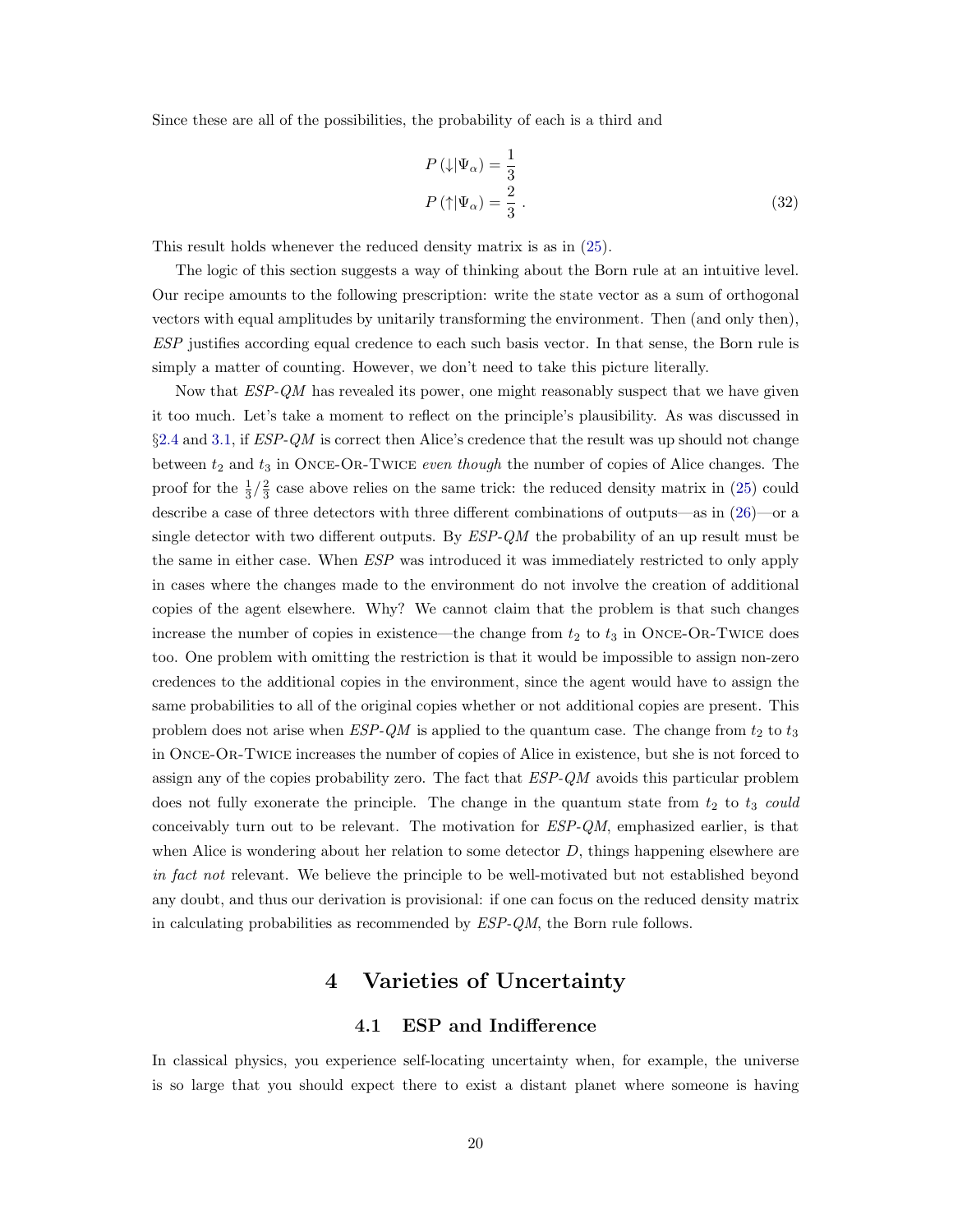the exact same immediate experiences that you are, or when the universe survives so long that you should expect short-lived Boltzmann brains to pop out of the vacuum in the exact subjective state you are in now, or when, as in DUPLICATING DR. EVIL, you have reason to think someone has purposefully created a duplicate of you. Such phenomena can also occur in quantum mechanical contexts, leading to within-branch uncertainty. Once the principle is strengthened, *ESP* mandates that this sort of uncertainty should be treated with *Indifference*. This brings out an important virtue of the epistemic principle we've proposed: ESP explains why Indifference was a good heuristic valid in a wide variety of cases and also explains why the uncertainty arising from quantum measurements should be treated differently, using the Born rule.[19](#page-20-0)

To apply ESP fruitfully to classical cases, it will help to strengthen the principle. The stronger version of ESP is not concise when stated precisely (below), but the basic idea is simple: Not only should it be irrelevant what's going on outside of the subsystems in  $S$ , it also should be irrelevant where in spacetime each subsystem in  $S$  is located. Consider again DUPLICATING DR. Evil. It seems irrelevant where the philosophers decide to build the replica of the lab. They could make it in America or Japan or on Mars. The choice shouldn't affect the probability that Dr. Evil assigns to being on the moon. Perhaps more controversially, we believe it is irrelevant when they build the replica. Suppose they tell Dr. Evil that they are scanning his lab now and will (unstoppably) make the replica next week. In such a case, Dr. Evil should start to wonder whether he's mistaken about the date. Further, we believe his doubts about being on the moon should not be mitigated by the temporal separation between himself and the replica.

**Strong ESP** Suppose that universe U contains within it a set of subsystems  $S$  such that every agent in an internally qualitatively identical state to agent  $A$  is located in some subsystem which is an element of  $S = \{X, Y, ...\}$ . Let  $S' = \{M_X(X), M_Y(Y), ...\}$  where each  $M(\cdot)$ is a transformation which rotates, spatially translates, and/or temporally shifts<sup>[20](#page-20-1)</sup> the subsystem. The probability that A ought to assign to being located in a particular subsystem  $X \in \mathcal{S}$  given that they are in U is identical to the probability that they ought to assign to being in  $M_X(X) \in \mathcal{S}'$  given that they are in some universe U' (which contains within it a set of subsystems  $\mathcal{S}'$  such that every agent in an internally qualitatively identical state to agent A is located in some subsystem which is an element of  $\mathcal{S}'$ .

<span id="page-20-2"></span>
$$
P(X|U) = P(M_X(X)|U')\tag{33}
$$

Here  $M_X(X)$  is a relocated version of X,  $M_Y(Y)$  is a relocated version of Y, etc. Since  $M_Y(Y)$ is simply a relocated version of subsystem Y, being in  $M_Y(Y)$  will feel just like being in Y. One

<span id="page-20-0"></span><sup>19</sup>In a recent paper, [\(Wilson,](#page-43-13) [\[forthcoming\]\)](#page-43-13) has offered a clever alternative explanation as to why within-branch uncertainty should be treated differently from which-branch uncertainty: different Everettian worlds are in fact different possible worlds and thus Indifference does not constrain one's treatment of which-branch uncertainty. Our analysis goes further than just explaining the difference between the two kinds of uncertainty, we also explain the commonality (by giving a unified account of how both the Born rule, quantifying which-branch uncertainty, and Indifference, quantifying within-branch uncertainty, arise from a single core epistemic principle, ESP).

<span id="page-20-1"></span> $^{20}$  Strong ESP loses some of its plausibility if these three transformations are not symmetries of the dynamical laws of  $U$  and  $U'$ . Here we assume that they all are.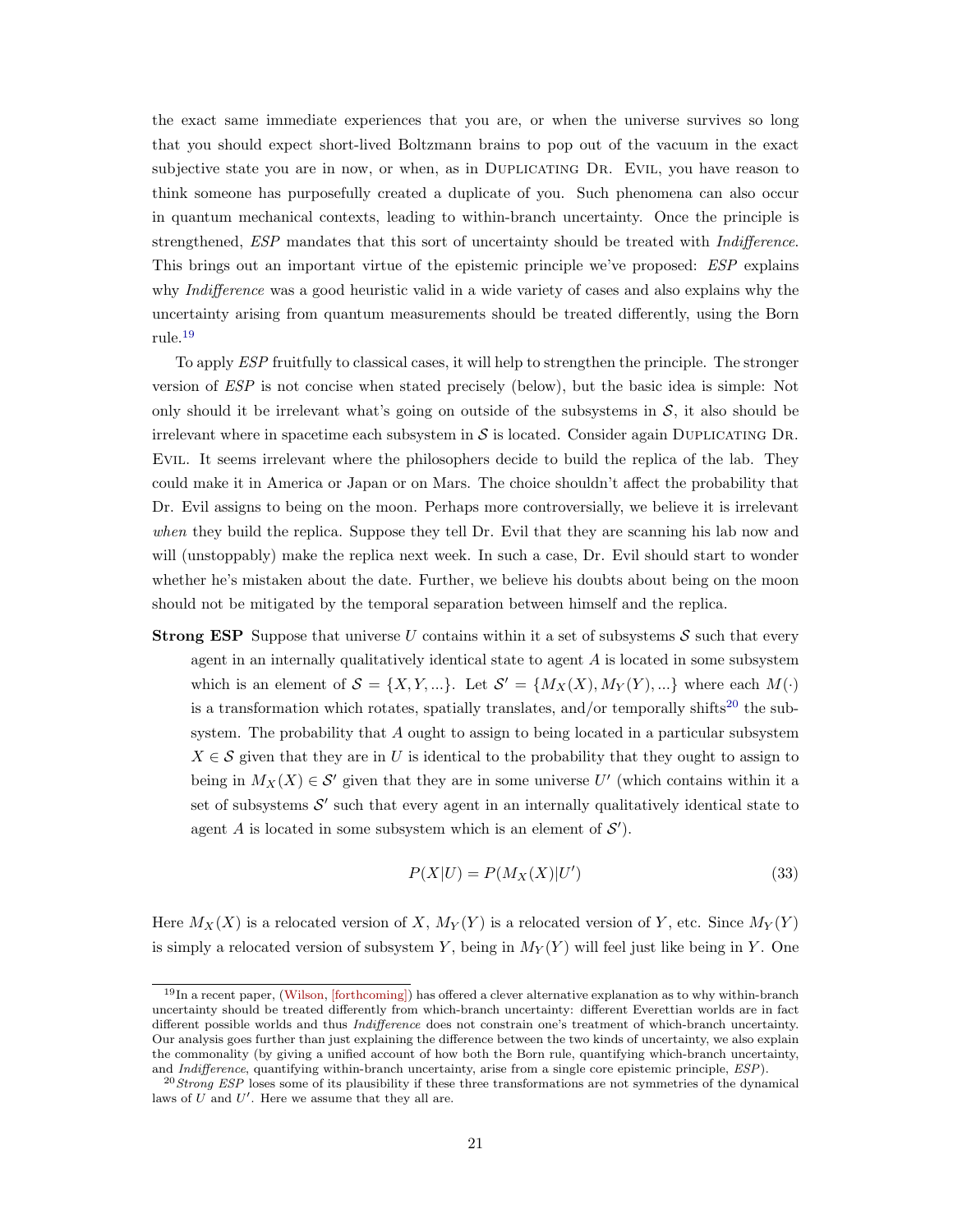might worry that the fact that  $M_Y(Y)$  is surrounded by a different local environment than that around Y could make  $M_Y(Y)$  and Y distinguishable. If the replica of the laboratory is built floating in outer space instead of sitting on Earth's surface, the instantaneous arrangement of furniture and fermions may be the same, but the copy of Dr. Evil would quickly notice the absence of a force keeping his feet on the floor. Still, if we focus on the  $instant^{21}$  $instant^{21}$  $instant^{21}$  when the outer space replica really is a perfectly shifted version of the terrestrial replica, all of the particles in the each agent's brain are in the same arrangement and the outer space copy must be having exactly the same experiences as those had by the terrestrial copy (and thus the same experiences as those of the original Dr. Evil).

Using Strong ESP, it is straightforward to prove that one must follow the recommendations of Indifference in cases of classical duplication. In fact, the proof is so quick that it may cause you to doubt the principle. It shouldn't. *Indifference* was intuitively plausible.<sup>[22](#page-21-1)</sup> Strong ESP retains those intuitive recommendations while avoiding the unacceptable recommendations in cases like ONCE-OR-TWICE  $(\S2.4)$  $(\S2.4)$ .

We'll first apply *Strong ESP* to DUPLICATING DR. EVIL and then move to the general case. Let X be the lunar laboratory and all of its contents (including  $Dr$ . Evil) and Y be the terrestrial replica and its contents. Let  $M_X(X)$  move the lunar laboratory to where the terrestrial replica was and  $M_Y(Y)$  move the lunar laboratory to where the terrestrial replica was  $(M_X(X) = Y \&$  $M_Y(Y) = X$ , provided the two laboratories are in truly identical physical states). Take U to be the original world and  $U'$  to be the universe you get by switching the two laboratories (which, as it happens, doesn't change anything:  $U' = U$ ). Then, [\(33\)](#page-20-2) yields

$$
P(X|U) = P(M_X(X)|U') = P(Y|U) .
$$
\n(34)

Generalizing to arbitrary many copies of an agent is simple. By pairwise swaps like the one above it can be shown that any two copies are equiprobable. Thus when we restrict attention to cases where the agent's copies are *physically* identical and not merely having identical *experiences*, the recommendations of *Strong ESP* align with those of *Indifference*. The recommendations even agree in cases of quantum measurement when the agent's copies are truly identical, as in equal amplitude superpositions like [\(17\)](#page-17-0).

The above justification for assigning equal credence to being in the lunar and terrestrial laboratories in the Duplicating Dr. Evil case at no point relied on the laws being classical. One could equally well apply the reasoning to cases of within-branch uncertainty. For simplicity, focus on a single branch which contains a copy of Dr. Evil on the moon and another on Earth. The state might then be represented as  $|\Psi\rangle = |L\rangle|T\rangle|E\rangle$ , where  $|L\rangle$  is the lunar lab,  $|T\rangle$  is

<span id="page-21-0"></span><sup>&</sup>lt;sup>21</sup>If one thinks (reasonably enough) that it takes time to have an experience, the subsystems  $X, Y, ...$  must be taken to be temporally extended if they are to contain agents having experiences. For example, let Y be the terrestrial laboratory persisting over the course of, say, one minute. Moving  $Y$  into outer space wouldn't change what's happening inside the laboratory during that minute at all. It would, however, involve a violation of the laws of nature (as the felt downward force would have no source) unless other appropriate changes were made (like the addition of an appropriately sized planet beneath the laboratory's floor).

<span id="page-21-1"></span> $^{22}$ In fact, it's not just intuitive, there are arguments for it. The argument given by [Elga](#page-40-1) [\(\[2004\]\)](#page-40-1) essentially relies on something like ESP, as we discussed in Section [3.1.](#page-13-1)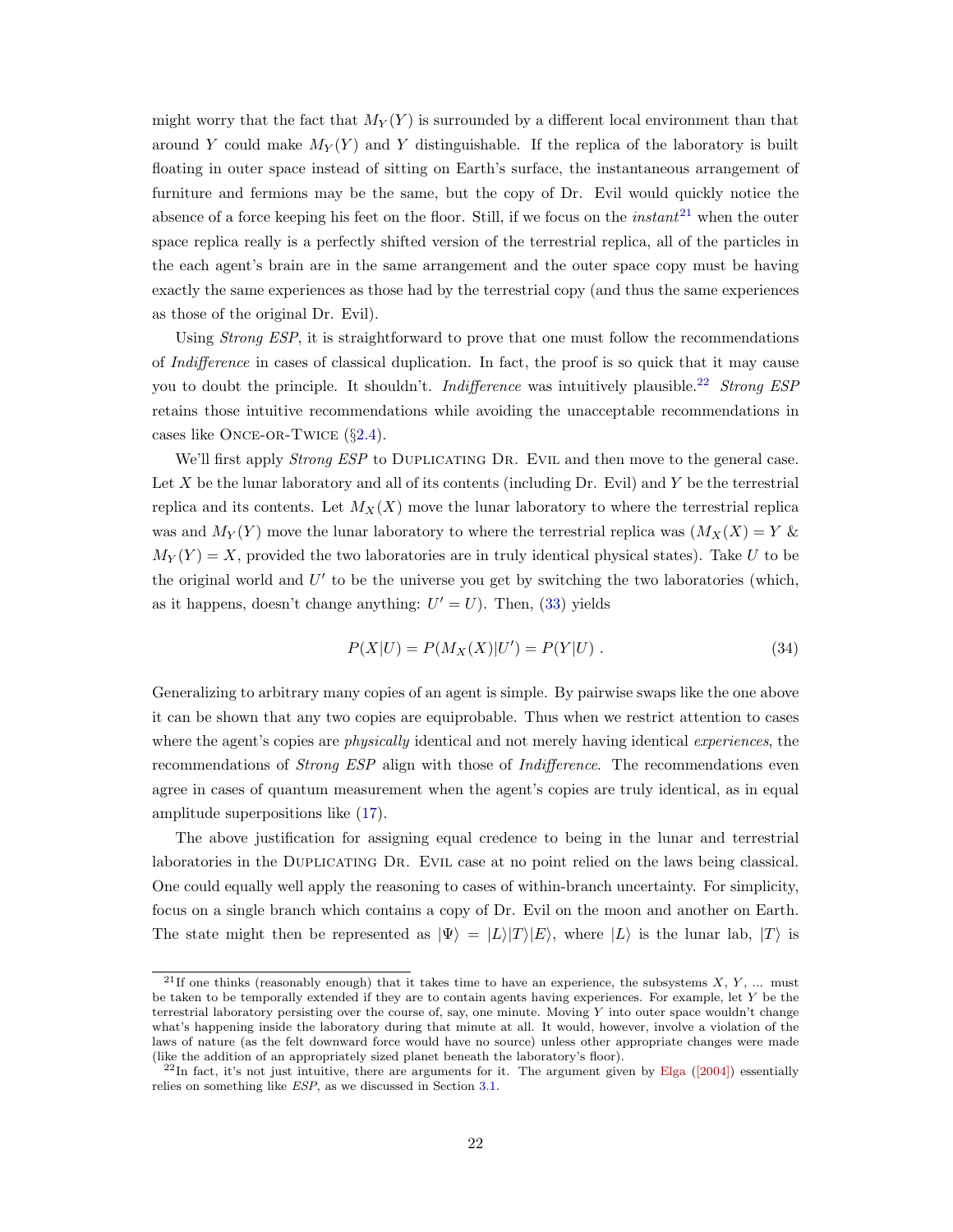the terrestrial lab, and  $|E\rangle$  is everything else. Take subsystem X to be the lunar laboratory, represented by the reduced density matrix  $|L\rangle\langle L|$ , and Y to be terrestrial one,  $|T\rangle\langle T|$ . We can define two unitary shift operators:  $\widehat{S}_X$  which takes  $|L\rangle$  to  $|T\rangle$  and  $\widehat{S}_Y$  which takes  $|T\rangle$  to  $|L\rangle$ . With these operators we can express  $M_X$  and  $M_Y$  mathematically as  $M_X(\cdot) = \widehat{S}_X(\cdot) \widehat{S}_X^{\dagger}$  and  $M_Y(\cdot) = \hat{S}_Y(\cdot)\hat{S}_Y^{\dagger}$ . The remainder of the argument proceeds as above. Note that the division into subsystems is different here than in §[3.2.](#page-16-0) There we assumed you know what particles you are made of and are trying to determine what branch of a particular reduced density matrix you inhabit. Here we've focused on the question of what you're made of—that is, which reduced density matrix gives the state of the particles that compose your body.

#### 4.2 Mixed Uncertainties

<span id="page-22-0"></span>We have now seen that, depending on the scenario, probability in quantum mechanical contexts is sometimes handled by the Born rule and other times handled by Indifference. What about cases where the two types of uncertainty are mixed—when one knows neither where they are in spacetime nor which branch they are on? Here we must rely on the rule from which both individual prescriptions arise: *Strong ESP*. In this section, we'll discuss two illustrative 'quantum sleeping beauty' scenarios that combine both kinds of uncertainty [\(Lewis,](#page-41-8) [\[2007\],](#page-41-8) [\[2009b\];](#page-41-9) Papineau & Durà-Vilà, [\[2009a\],](#page-41-10) [\[2009b\];](#page-41-11) [Peterson,](#page-41-12) [\[2011\];](#page-41-12) [Bradley,](#page-40-3) [\[2011\],](#page-40-3) [\[forthcoming\];](#page-40-4) [Wilson,](#page-43-14) [\[2014\];](#page-43-14) [Groisman](#page-41-13) et al., [\[2013\]\)](#page-41-13).

Two-Branch-Beauty The experimental subject, Beauty, will be put to sleep on Sunday night. While she is asleep, there will be a z-spin measurement of particle  $a$  which is initially x-spin up. If the result is up, she will be awoken on Monday and then her memory of Monday's events will be erased so that on Tuesday when she wakes up her last memories will be of going to sleep Sunday night. If the result is down, she will not have her memory erased. Beauty knows everything that might be relevant about the setup.



Figure 2: Two quantum sleeping beauty scenarios.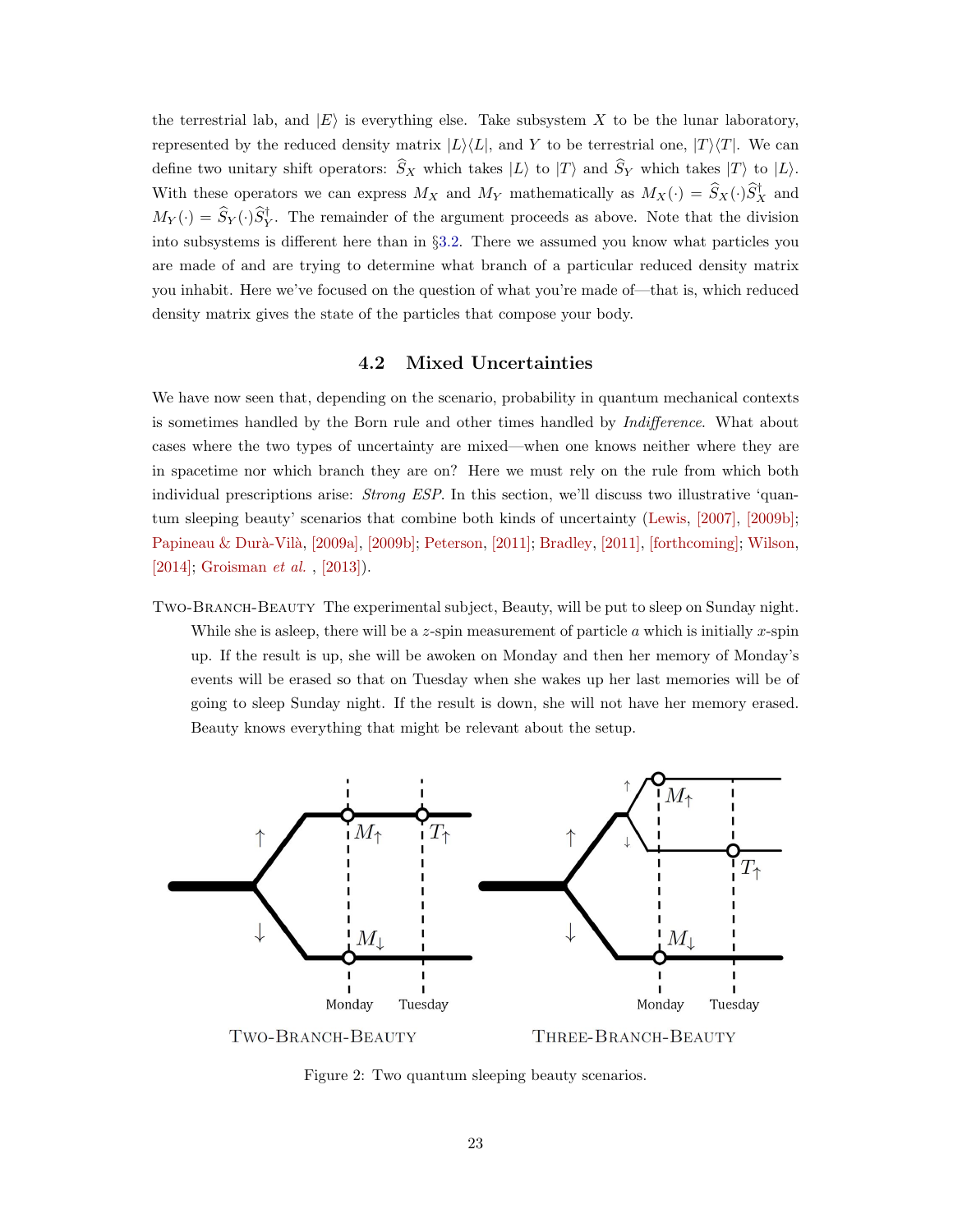Consider Beauty's situation upon waking with her most recent memories being those of going to bed Sunday evening. Her evidence doesn't discern between three possible locations in the multiverse where she might be: Monday morning on a branch where  $a$  was measured to be up,  $M_{\uparrow}$ , Tuesday morning on a branch where a was up,  $T_{\uparrow}$ , or Monday morning on a branch where a was down,  $M_{\downarrow}$ . Upon waking, what probability should Beauty assign to particle a being up? That is, what probability should she assign to  $M_{\uparrow} \vee T_{\uparrow}$ ? By *ESP*-based arguments like those in §[3.2,](#page-16-0) she should assign equal probability to  $M_{\uparrow}$  and  $M_{\downarrow}$ ,

<span id="page-23-0"></span>
$$
P(M_{\uparrow}) = P(M_{\downarrow}) \tag{35}
$$

However, since  $M_{\uparrow}$  and  $M_{\downarrow}$  are not the only alternatives, it does not follow that she should assign a probability of one half to each.

Given that a was spin up, we're dealing with a case of within-branch uncertainty about what day it is. Here *Indifference* and *Strong ESP* agree that Alice should assign equal probability to it being Monday or Tuesday morning (provided that the Monday and Tuesday Alices are in identical physical states, a useful albeit unrealistic assumption),

<span id="page-23-1"></span>
$$
P\left(M_{\uparrow}\right) = P\left(T_{\uparrow}\right) \tag{36}
$$

Since  $M_{\uparrow}$ ,  $M_{\downarrow}$ , and  $T_{\uparrow}$  are the only three options, it follows from [\(35\)](#page-23-0) and [\(36\)](#page-23-1) that Alice should assign each alternative a probability of one third. The answer to our original question is that  $P(\uparrow) = P(M_{\uparrow} \vee T_{\uparrow})$  ought to be two thirds. We thus recover the popular 'thirder' result for this kind of sleeping beauty scenario.<sup>[23](#page-23-2)</sup>

Two-Branch-Beauty may appear to be merely a fanciful philosopher's concoction, of little to no physical importance. In fact, the case is importantly similar to inflation scenarios where some quantum branches have no life, others have life, and some have so much life that one can reasonably expect that one's own experiences are duplicated somewhere else in spacetime. If we hope to develop a framework for testing theories like this, we need epistemic principles which can handle uncertainty about both which branch one is on and where one is within that branch.

There's something odd about the recommendations of *Strong ESP* in Two-BRANCH-BEAUTY. The probability that the principle tells Beauty to assign to up is 2/3 whereas the Born rule recommends a probability of  $1/2$ . Is the Born rule invalid?<sup>[24](#page-23-3)</sup> We think that the right lesson to draw is that there are two sources of uncertainty here and the Born rule is perfectly correct for quantifying the uncertainty brought about by quantum measurement. However, there is also uncertainty arising from the duplication of Beauty's experiences on the up branch. When both types of uncertainty are present, we need a rule for aggregating them. Strong ESP is capable of doing this, as discussed here and in §[4.3.](#page-24-0)

<span id="page-23-3"></span><span id="page-23-2"></span><sup>23</sup>[Vaidman](#page-42-9) [\(\[2011\],](#page-42-9) §6) gets the same result in this case through his consideration of self-locating uncertainty. <sup>24</sup>See the discussion of cosmological cases where it appears that the Born rule is untenable in [\(Page,](#page-41-14)  $[2009a]$ ); see also §[4.3.](#page-24-0)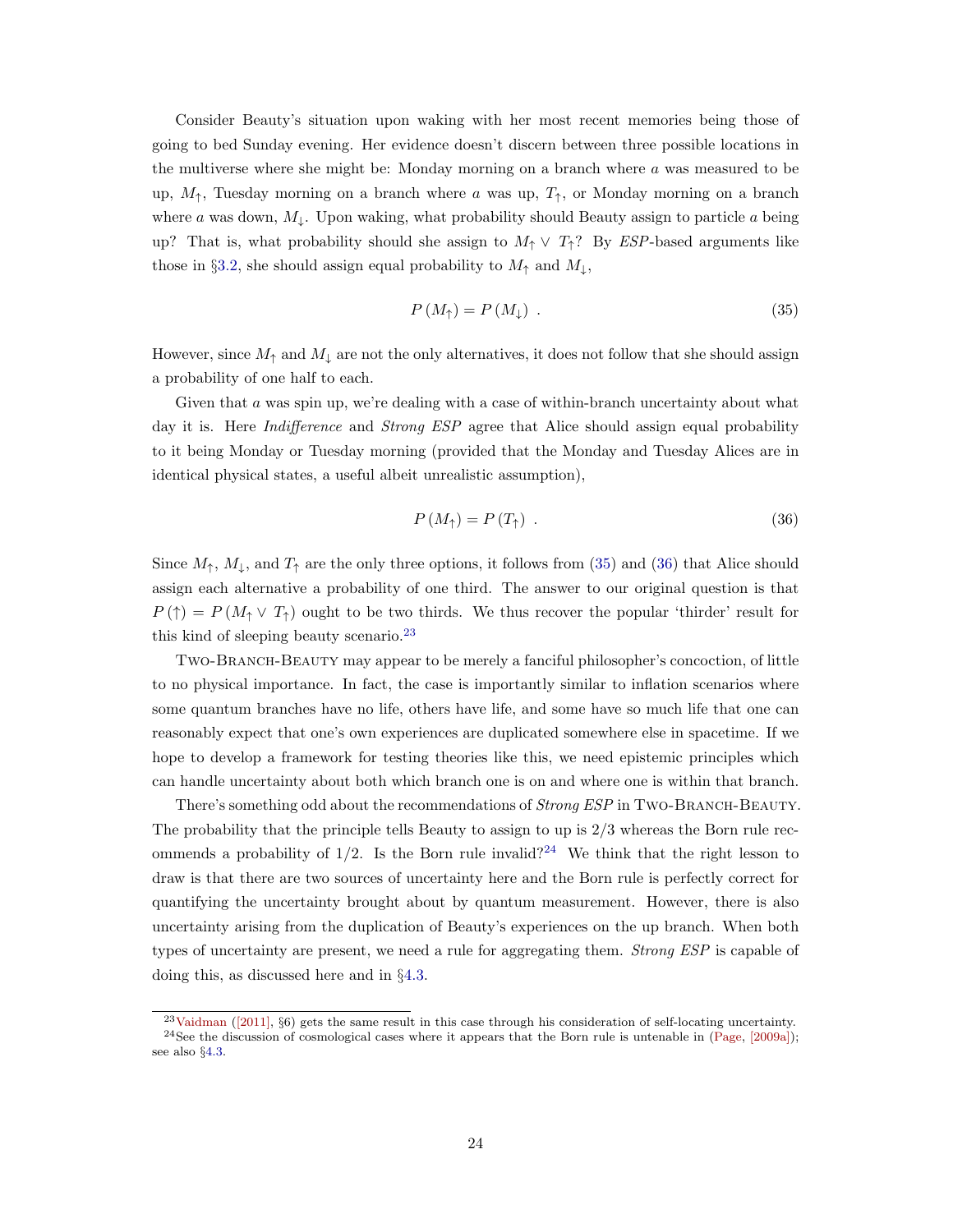To understand what's special about the Two-Branch-Beauty case discussed above, it is worth considering a variant of the case.

Three-Branch-Beauty Beauty will be put to sleep on Sunday night. While she is asleep, there will be a z-spin measurement of particle  $\alpha$  which is initially x-spin up. If the result is up, particle b (identically prepared) will also be measured: If  $b$  is up, Beauty will awake on Monday morning; if down, Beauty will be kept asleep until Tuesday morning. If particle a is measured to be down, particle  $b$  will not be measured and Beauty will awake on Monday. Beauty knows the setup.

This is simply a case of repeated quantum measurements, essentially the same setup as Once-or-Twice. Here we can run arguments like those in §[3.2](#page-16-0) to show that Beauty should assign Born rule probabilities:  $P(M<sub>†</sub>) = 1/4$ ,  $P(T<sub>†</sub>) = 1/4$ , and  $P(M<sub>⊥</sub>) = 1/2<sup>25</sup>$  $P(M<sub>⊥</sub>) = 1/2<sup>25</sup>$  $P(M<sub>⊥</sub>) = 1/2<sup>25</sup>$  Comparing THREE-BRANCH-BEAUTY and TWO-BRANCH-BEAUTY, we see that *Strong ESP* explains how the popular thirder solution can be correct for TWO-BRANCH-BEAUTY whereas the halfer solution is correct in the quantum Three-Branch-Beauty case (solving the mystery of [Lewis,](#page-41-8) [\[2007\]\)](#page-41-8).

#### <span id="page-24-0"></span>4.3 Large Universe Cosmology and the Quantum Multiverse

The tricks of §[4.2](#page-22-0) can be used to give recommendations in the general case. Consider a universe  $U$ —recall that in our terminology 'universe' means 'entire quantum multiverse'—with a set of observers  $\{\mathcal{O}_i\}$  who find themselves in indistinguishable circumstances.<sup>[26](#page-24-2)</sup> They may be on the same branch of the wave function, on different branches, or even at different times. For each observer  $\mathcal{O}_i$  existing at some time  $t_i$ , the overall state describing the universe can be written in the form

$$
|\Psi(t_i)\rangle = \alpha_i|\phi_i\rangle + \beta_i|\phi_i^{\perp}\rangle \tag{37}
$$

where  $|\phi_i\rangle$  is the branch on which the observer lives and  $|\phi_i^{\perp}\rangle$  is the remainder of the quantum state, including all other branches.  $|\phi_i^{\perp}\rangle$  is (at least approximately) orthogonal to  $|\phi_i\rangle$ .

In this case, by the considerations above, *Strong ESP* provides an unambiguous procedure for assigning credences. To each observer we assign a weight

$$
w_i = |\alpha_i|^2 \tag{38}
$$

Then the probability for being observer  $\mathcal{O}_i$  is simply<sup>[27](#page-24-3)</sup>

<span id="page-24-4"></span>
$$
P(\mathcal{O}_i|U) = \frac{w_i}{\sum_j w_j} \tag{39}
$$

<span id="page-24-1"></span><sup>25</sup>A wrinkle: Before we can apply the methods of §[3.2,](#page-16-0) one must first shift attention to a universe where the  $T<sub>†</sub>$  copy of Beauty is temporally translated back to Monday. Strong ESP says that the probabilities will be the same in such a universe. However, this new case is easier to handle as it is exactly analogous to ONCE-OR-TWICE.

<span id="page-24-2"></span><sup>&</sup>lt;sup>26</sup>Here we work under the fiction that the observers can be easily distinguished, labeled, and counted. In actuality there may be multiple ways of carving the wave function into branches (see  $\S 2.2$ ). Corresponding to different ways of carving the wave function into branches, there will be different collections of observers  $\mathcal{O}_i$ . However, predictions derived using [\(39\)](#page-24-4) will not depend significantly on the particular carving. In applying Strong ESP we also assume that the observers are physically identical (modulo the weights of their branches).

<span id="page-24-3"></span> $27$ [Groisman](#page-41-13) *et al.* [\(\[2013\]\)](#page-41-13) have proposed essentially the same rule.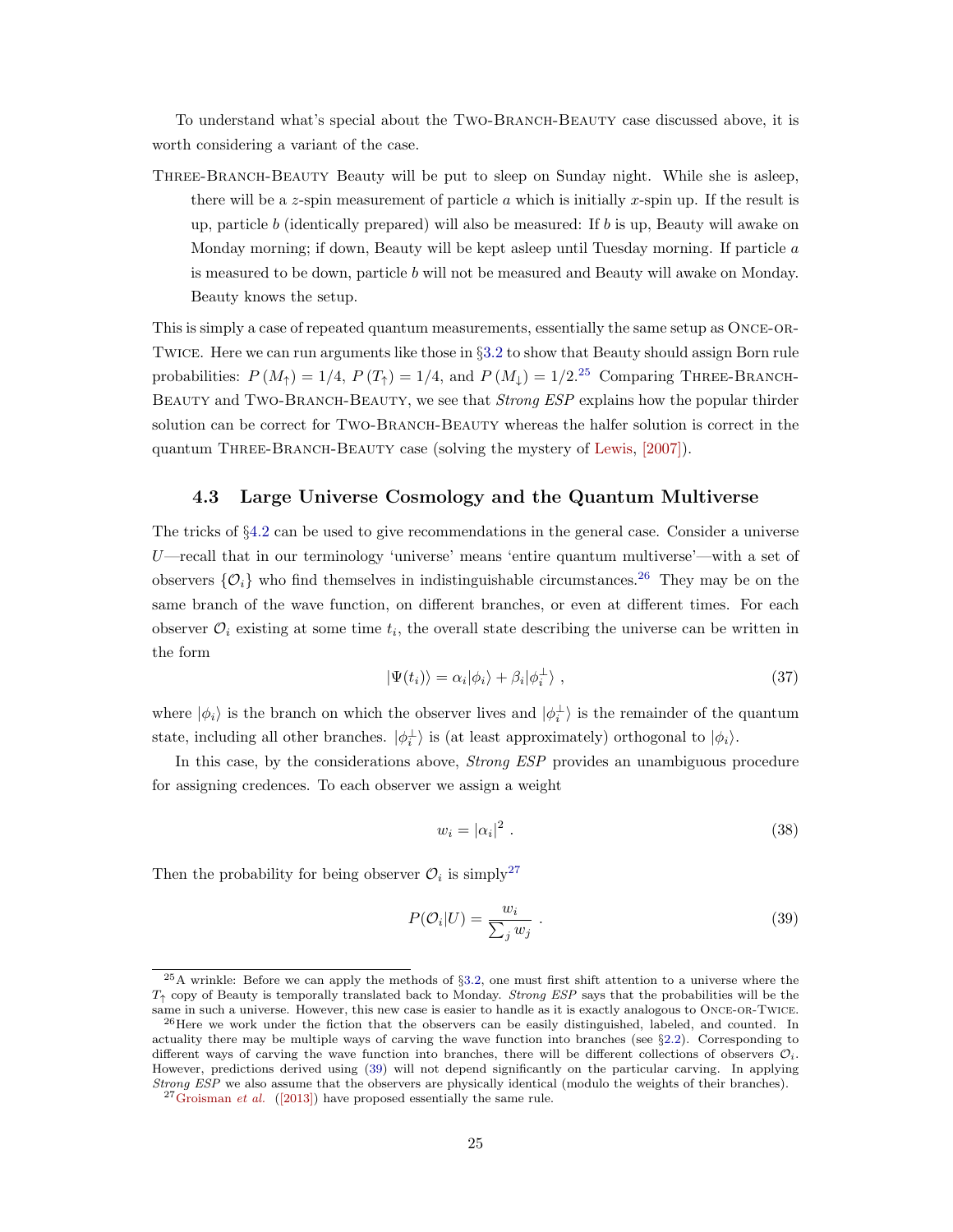Note that the weights  $\{w_i\}$  will not in general sum to unity for a variety of reasons: the weights may be calculated at different times for different observers; there may be multiple observers on a single branch; there may be branches with no observers. This rule reduces to Indifference in the case of multiple observers on a single branch and to the Born rule when there is a single observer on each branch.

This recipe provides a resolution of the ambiguity in applying the Born rule in large universes that was identified by [Page](#page-41-14)  $([2009a], [2009b], [2010])$  $([2009a], [2009b], [2010])$  $([2009a], [2009b], [2010])$  $([2009a], [2009b], [2010])$  $([2009a], [2009b], [2010])$ ; see also  $(A$ guirre & Tegmark,  $[2011]$ ; [Al](#page-40-6)[brecht & Phillips,](#page-40-6) [\[2014\]\)](#page-40-6). Consider a universe that is large enough to contain multiple observers with identical experiences on the same branch of the wave function. Imagine that each observer plans to measure the z-spin of their particle, each particle being in a potentially different pre-measurement state:

<span id="page-25-0"></span>
$$
|\sigma_i\rangle = \gamma_i |\uparrow_z\rangle + \delta_i |\downarrow_z\rangle. \tag{40}
$$

In simple cases of quantum measurement, the Born rule can be expressed as the statement that the probability of an observational outcome is given by the expectation value of a projection operator. For example, in an individual state of the form [\(40\)](#page-25-0), the probability of observing spin-up is  $P(\uparrow_z|\sigma_i) = \langle \sigma_i|\hat{\Pi}_{\uparrow}|\sigma_i\rangle = |\gamma_i|^2$ , where  $\hat{\Pi}_{\uparrow} = |\uparrow_z\rangle\langle\uparrow_z|$ . Page shows that there is no projection operator that gives the probability that an observer, not knowing which observer they are, will measure  $\uparrow_z$  or  $\downarrow_z$ ; in that sense the Born rule is insufficient to fix the probabilities of measurement outcomes. Strong ESP resolves this ambiguity; using [\(39\)](#page-24-4), the probability of z-spin up (post-measurement, pre-observation) is simply given by

$$
P(\uparrow_z|U) = \sum_i P(\mathcal{O}_i|U) \times |\gamma_i|^2 \,,\tag{41}
$$

and analogously for z-spin down. Here  $P(\mathcal{O}_i|U)$  are the probabilities assigned to being different observers before the measurement is conducted.

This result has consequences for the measure problem in cosmology [\(Freivogel,](#page-40-7) [\[2011\];](#page-40-7) [Salem,](#page-41-17) [\[2012\];](#page-41-17) [Vilenkin,](#page-42-10) [\[2012\]\)](#page-42-10), although we will not explore them in detail here. We will only note that the probability one should assign to being a particular observer in the multiverse clearly depends on the amplitude of the branch on which that observer finds themselves. For example, consider one evolving branch on which the temporal density of observers grows exponentially,  $n(t) \propto e^{\omega t}$ , such as might happen in inflationary cosmology. Let B be the subset of observers who live on that branch. According to our prescription, the probability one should assign to being on that branch is not proportional to the integral of  $n(t)$  over time, which is obviously infinite. Rather, it should be weighted by the amplitude  $\alpha(t)$  of the corresponding branch:

$$
P(\mathcal{B}|U) \propto \int dt \, |\alpha(t)|^2 n(t). \tag{42}
$$

If the the amplitude is decaying exponentially in time,  $\alpha(t) \propto e^{-\gamma t}$ , we will have a well-defined finite probability for being a member of B as long as  $\gamma > \omega/2$ . If  $\gamma < \omega/2$ , the numerator and denominator of [\(39\)](#page-24-4) both go to infinity and the rule fails to give a well-defined probability for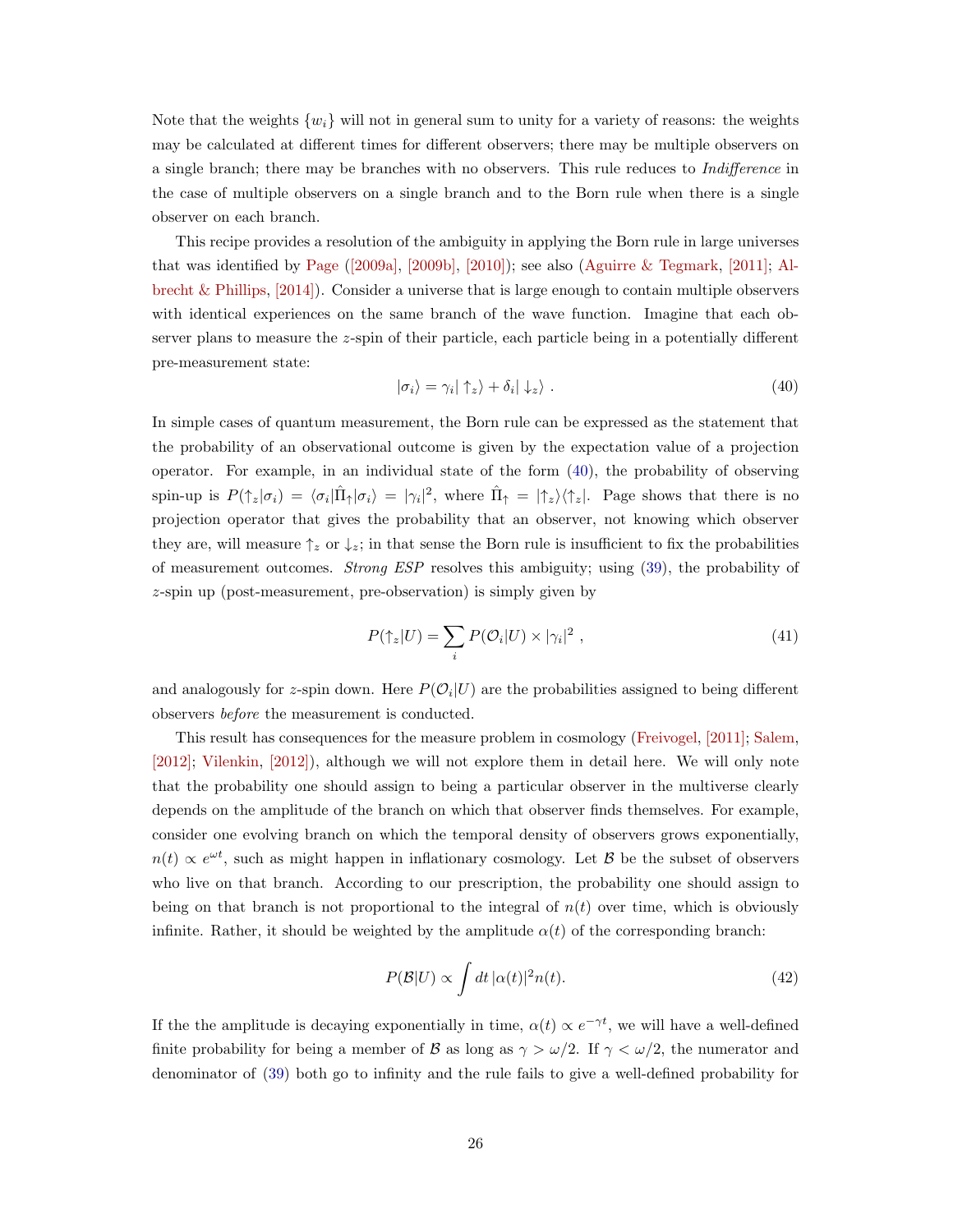## 5 Probability in Practice

<span id="page-26-0"></span>In §[3.2](#page-16-0) we showed that, post-measurement pre-observation, agents should assign probabilities to measurement outcomes in accordance with the Born rule. This alone is not a sufficiently strong result to show that the many-worlds interpretation recovers all of the important aspects of quantum probability. There remain two key problems, identified in [Papineau](#page-41-18) [\(\[1996\]\)](#page-41-18); [Greaves](#page-40-8) [\(\[2007a\]\)](#page-40-8). First, the practical problem. When faced with decisions whose repercussions depend upon the outcomes of future quantum measurements, why should agents act as they would if only one outcome were going to occur with probability determined by the Born rule? Second, the epistemic problem. Why can we infer facts about the wave function from observed long-run frequencies? Also, why do the data usually taken as evidence for quantum mechanics provide evidence for *Everettian* quantum mechanics? As we are primarily concerned with our reasons for believing in the many-worlds interpretation, we focus on the epistemic problem. The practical problem is less urgent. If Everettian quantum mechanics is well-confirmed by the evidence but turns out to recommend that we act differently, then we would do well to adjust the way we make decisions. In §[5.1](#page-27-0) we suggest that perhaps there is no adjustment, that an Everettian can continue to act as if a single outcome will occur with probability given by the Born rule.

A common objection to Everettian quantum mechanics is that there is no way for probabilities to arise in a deterministic theory when the entire physical state and the laws are known. Consider ONCE-OR-TWICE. At  $t_1$  before the measurements have been made, Alice knows what will happen. She will have a successor who sees that particle a was measured to be down and two who see up. If she knows the universal wave function, there is nothing for her to be uncertain of. Of course, as was discussed in §[2.2,](#page-8-0) she will experience self-locating uncertainty at  $t_2$  and  $t_3$ . But, at  $t_1$  there is no uncertainty. Still, it may be that Alice should act as if she was uncertain (perhaps there is, as [Vaidman](#page-42-9) [\[2011\],](#page-42-9) [\[2014a\]](#page-42-5) would say, an 'illusion of probability'). Regardless of how Alice is to act at  $t_1$ , when the data is collected and the theories are tested, between  $t_3$ and  $t<sub>4</sub>$ , the requisite uncertainty is present and confirmation can proceed as usual. Here we follow [Greaves](#page-40-9) [\(\[2004\]\)](#page-40-9) in admitting that Everettian quantum mechanics lacks pre-measurement subjective uncertainty but arguing that it is not thereby refuted.<sup>[28](#page-26-1)</sup> The core problem of this section, whether post-measurement pre-observation probabilities are sufficient for solving the practical and epistemic problems, has been discussed by [Tappenden](#page-42-11) [\(\[2011\]\)](#page-42-11) and we are largely

<span id="page-26-1"></span><sup>28</sup>Although we will not explore the option here, one could try to revive some notion of pre-measurement uncertainty which would be present even in cases where the wave function is known; strategies include conceiving of persons as four-dimensional worms, taking Everettian worlds to be diverging as opposed to overlapping, and/or trying to most charitably interpret words like 'uncertainty' as uttered by agents who unknowingly reside in an Everettian multiverse (see [Saunders & Wallace,](#page-42-12) [\[2008\];](#page-42-12) [Saunders,](#page-42-4) [\[2010b\];](#page-42-4) [Wilson,](#page-43-8) [\[2012\];](#page-43-8) [Wallace,](#page-43-9) [\[2012\],](#page-43-9) ch. 7). Our proof of the Born rule post-measurement could potentially be combined with such an account to justify setting the pre-measurement probabilities in alignment with the Born rule. However, it is not clear that true pre-measurement uncertainty is needed to solve the practical or epistemic problems. Although there may be some way of making sense of pre-measurement probabilities, we hope to show that our approach does not rely on the success of such a program (here we adopt the strategy of [Greaves,](#page-40-8) [\[2007a\],](#page-40-8) §1.3).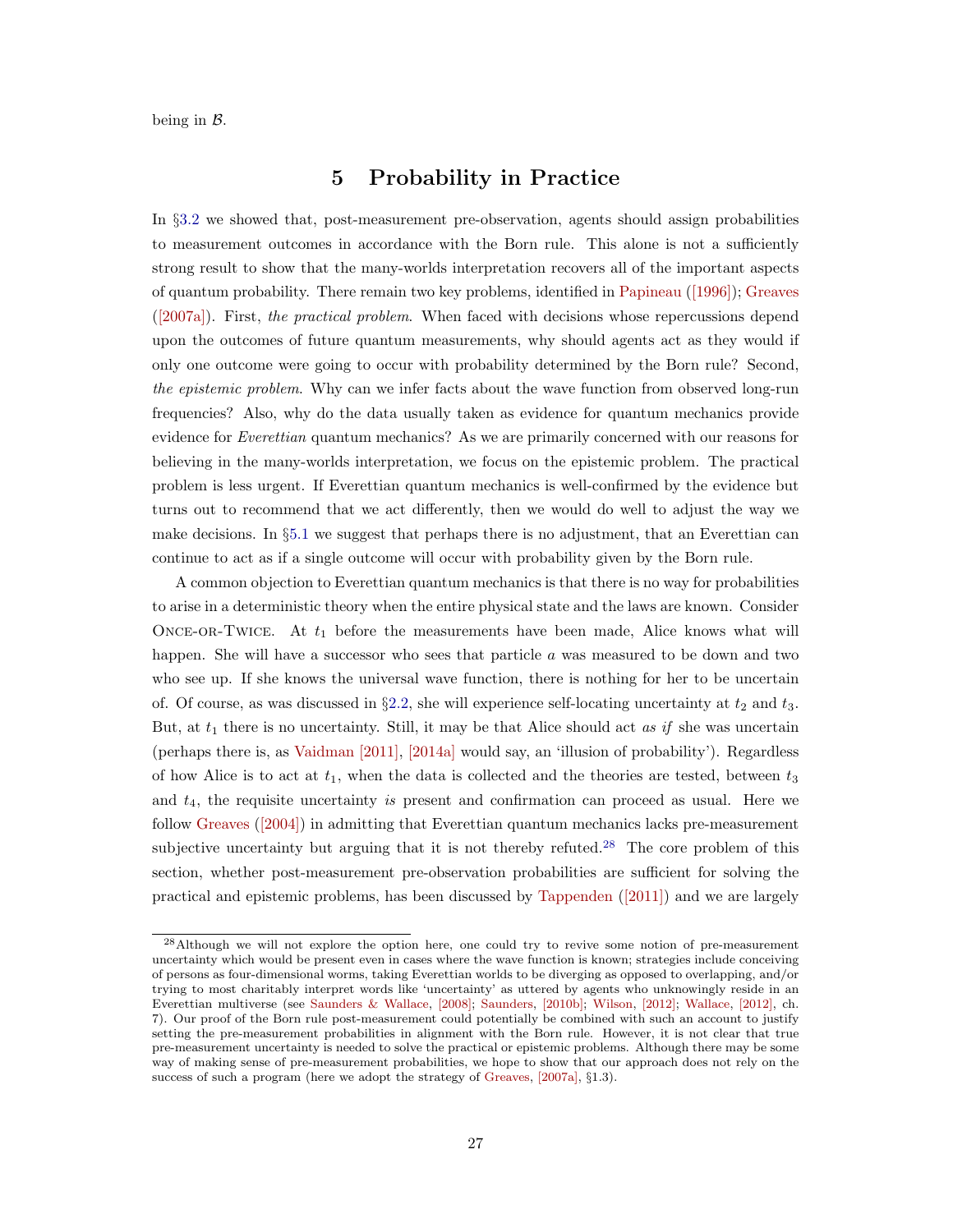<span id="page-27-0"></span>in agreement with his conclusions.

#### 5.1 Betting and Branching

Imagine that, in ONCE-OR-TWICE, at  $t_1$  Alice is offered a bet which costs \$20 and pays \$50 if the first measurement yields down, nothing if up. The net reward or cost is assessed at  $t_4$ . Should Alice accept the bet? At  $t_2$ , all of her successors will wish that she had taken the bet. They each assign a probability of 0.5 to up and 0.5 to down, so the expected value of the bet is \$5. At  $t_3$ , the expected value of the bet is the same and again all of Alice's successors will wish she had taken it. Alice knows ahead of time that although she'll gain no new information about the outcome as time progresses, once the measurement has occurred she will wish she'd taken the bet. So, it seems reasonable that at  $t_1$  she should gamble in the way her future selves will wish she had and accept the bet. Generalizing this reasoning, Alice should always bet as if one outcome were going to occur with probability given by the Born rule since during the inevitable post-measurement pre-observation period all of her successors will approve of choices made under this supposition. (This type of argument is presented and assessed in [Tappenden,](#page-42-11) [\[2011\].](#page-42-11))

When Alice decides, pre-measurement, to accept the bet, she is not doing so because she is trying to make a decision under uncertainty. Instead, she is trying to make a decision about how to distribute goods among her successors. If she distributes goods as recommended above, each successor will think the decision reasonable before they come to know which successor they are. Once they come to realize which branch they're on, they may well not endorse the bet. This should not be surprising. Even the most careful gambler can lose and in such cases would prefer that the bet was never made.

The strategy for arriving at effective pre-measurement uncertainty outlined above has three distinct shortcomings. First, the claim that one's pre-measurement decisions must align with the post-measurement preferences of one's successors must be justified. This alignment might be enforced by some sort of decision-theoretic reflection principle, but such a principle would need to be precisely stated and defended.[29](#page-27-1) Second, this strategy only works if the preferences of agents are narrow: each successor only cares about what's happening in their own branch.<sup>[30](#page-27-2)</sup> If each of Alice's successors only cares about their own wealth, then the bet described above seems lucrative. There is a 50% chance of winning \$30 and a 50% chance of losing \$20. The probability of being on a certain branch acts, for all practical purposes, like the probability that a certain

<span id="page-27-1"></span><sup>29</sup>Some work has already been done in this direction. [Wallace](#page-42-13) [\(\[2002\],](#page-42-13) §8.1) introduces a decision-theoretic reflection principle which is discussed in [Greaves](#page-40-9) [\(\[2004\],](#page-40-9) §4.2) and [Greaves](#page-40-8) [\(\[2007a\],](#page-40-8) §5.2.1). The requirement is roughly that one's betting behavior ought not change over a period of time in which no new evidence is gained (and this is coupled with the idea that the occurrence of an expected branching event provides no new evidence). [Wallace](#page-43-0) [\(\[2010c\],](#page-43-0)[\[2012\]\)](#page-43-9) defends a requirement of diachronic consistency which does similar work. Unfortunately, both of these principles condemn agents we take to be acting rationally in various cases where self-locating uncertainty is important (such cases often violate epistemic reflection principles, see [Lewis,](#page-41-7) [\[2009a\];](#page-41-7) [Arntzenius,](#page-40-10) [\[2003\]\)](#page-40-10). For example, the principles condemn an agent who accepts the Duplicating Dr. Evil Dutch book in appendix [A](#page-34-0) as the agent's betting behavior changes once the duplicate is created. We thus believe that these two principles cannot be correct as stated.

<span id="page-27-2"></span> $30$ [Tappenden](#page-42-11) [\(\[2011\]\)](#page-42-11) is aware of this problem (which was raised in the context of anticipated branching by [Price,](#page-41-19) [\[2010\]\)](#page-41-19).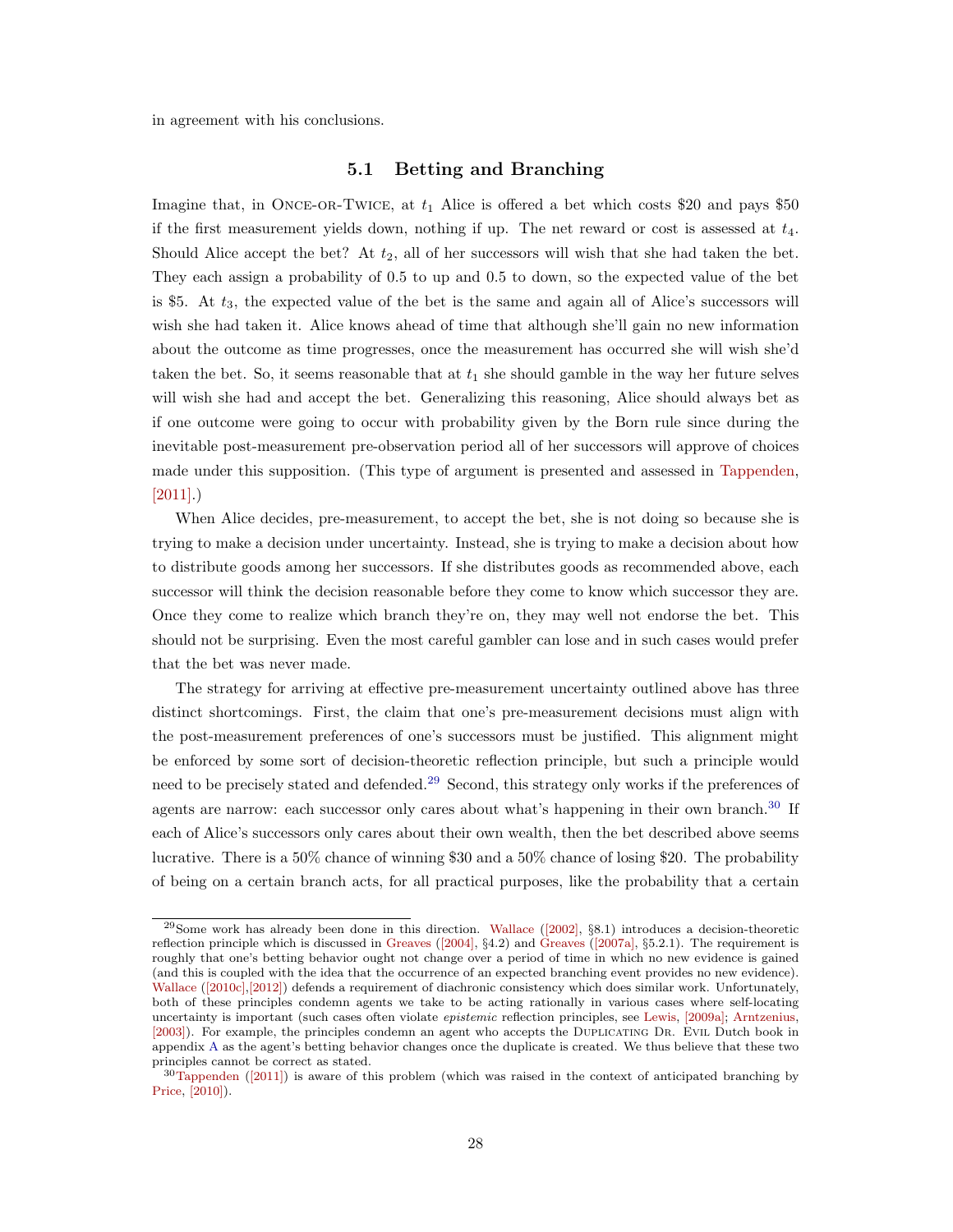thing is happening. But, if the successors care about, say, the average wealth of all successors, then at  $t_2$  it seems like a good bet but at  $t_3$  it does not. (Here we've assumed an idealized case, as in §[2.3,](#page-11-0) where the number of successors is well-defined. Removing the idealization makes decision making harder, but doesn't fix the problem that one's preferences may extend beyond the goings on in one particular branch. For example, one might conceivably desire that no copy of oneself elsewhere in the multiverse be experiencing a truly miserable life [\(Price,](#page-41-19) [\[2010\],](#page-41-19) §7).) Third, the strategy outlined above does not directly address cases where there is no period of uncertainty at all because observation happens immediately upon measurement. We believe such cases are atypical, but perhaps possible  $(\S2.2)$  $(\S2.2)$ . In such a case, one can use the strategy above to argue that had there been a period of uncertainty of any length at all, it would have been rational to treat the psi-squared branch weights as probabilities for the sake of decision making—to care about one's successors in proportion to the weights of the branches they occupy. As the limit of the amount of time after measurement before observation is taken to zero, the same decisions remain rational. It would be very odd if they were not the right actions to take when there is no period of uncertainty at all.<sup>[31](#page-28-1)</sup>

### 5.2 Theory Confirmation

<span id="page-28-0"></span>For the purposes of empirically testing competing theories—about the state of the system or the laws that govern its evolution—it is necessary that when the data come in we can judge whether the data are considered probable or improbable by the various theories under consideration. That is, immediately before the agent observes the result, probabilities of different outcomes must be well-defined. However, it is inessential that there be well-defined probabilities before the measurement is made and the outcome is recorded by the measuring device (the point at which the wave function branches). Post-measurement pre-observation probabilities are sufficient for theory confirmation. On our account, immediately before looking at the outcome of an experiment an agent in an Everettian multiverse is uncertain of what the observed outcome will be and is perfectly capable of quantifying that uncertainty. Theories can be tested in familiar ways.

Although theory testing in Everettian QM proceeds essentially as usual, we discuss two kinds of learning scenarios here for the sake of illustration. First, consider testing theories about the wave function of the system by gathering data about which eigenvalues are measured. We will treat the problem from a Bayesian perspective, but one could apply alternative methods (see [Wallace,](#page-43-9)  $[2012]$ ,  $\S6.2 \& 6.3$ ). For simplicity, consider a case where there are just two theories under consideration:

WHAT WAVE FUNCTION? Alice will measure the z-spin of a single particle which she knows to

<span id="page-28-1"></span><sup>31</sup>A similar limiting argument is made by [Greaves](#page-40-8) [\(\[2007a\],](#page-40-8) §5.2.1), and another appealing to a hypothetical period of uncertainty by [Tappenden](#page-42-11) [\(\[2011\],](#page-42-11) §4)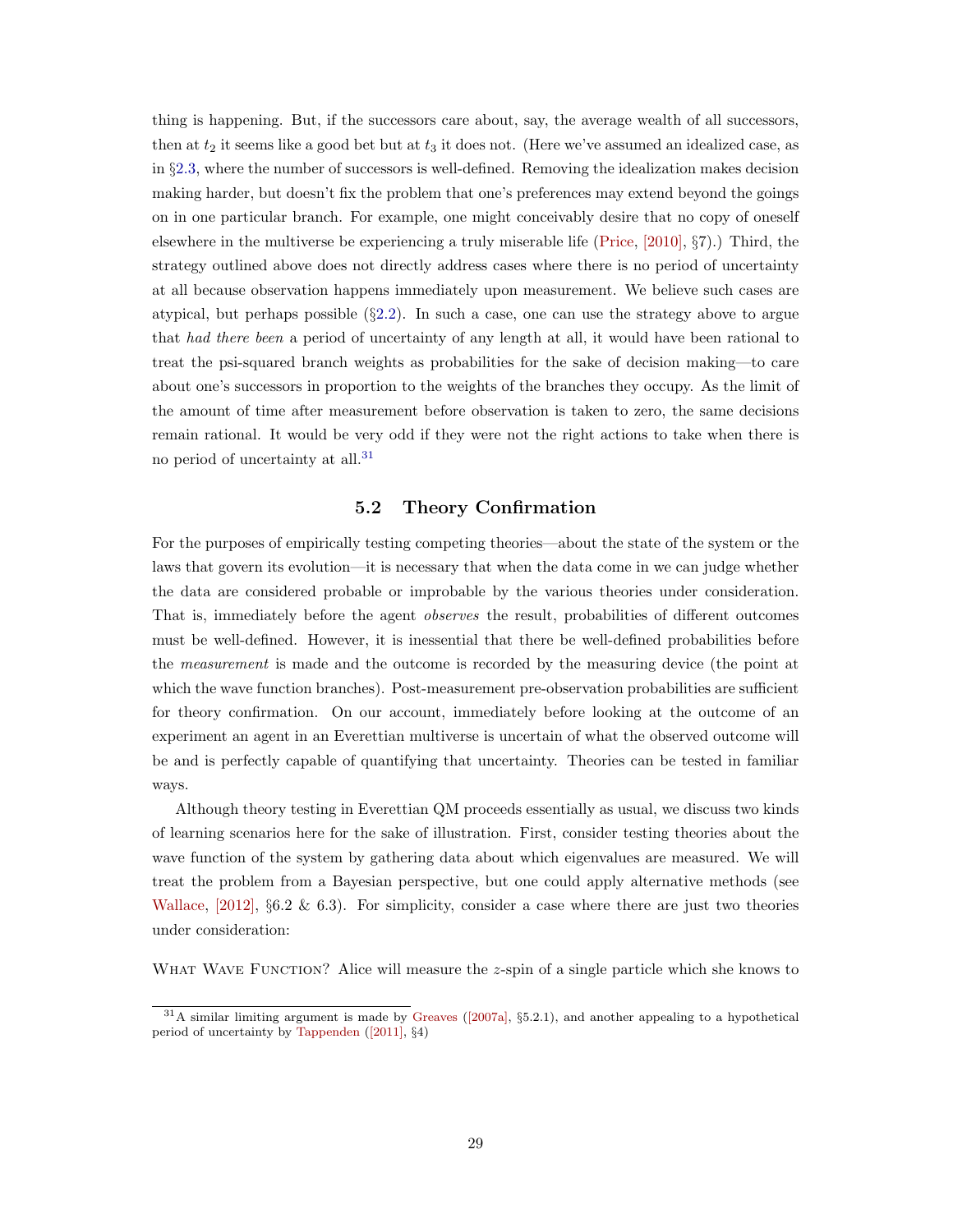be prepared in either state ' $P \uparrow'$ ' ('probably up') or state ' $P \downarrow$ ,'

$$
|\Psi_{P\uparrow}\rangle = \sqrt{\frac{9}{10}} |{\uparrow}_{z}\rangle + \sqrt{\frac{1}{10}} |{\downarrow}_{z}\rangle
$$
  

$$
|\Psi_{P\downarrow}\rangle = \sqrt{\frac{1}{10}} |{\uparrow}_{z}\rangle + \sqrt{\frac{9}{10}} |{\downarrow}_{z}\rangle .
$$
 (43)

Before the experiment, she considers either wave function equally likely. Let  $t_1$  be a time after preparation before measurement,  $t_2$  be post-measurement pre-observation, and  $t_3$  be immediately post-observation.

On our account it is not hard to see that observing an up result confirms  $\Psi_{P\uparrow}$ . At  $t_2$ , Alice assigns conditional probabilities  $P_{t_2}(\uparrow_z|\Psi_{P\uparrow}) = 0.9$  and  $P_{t_2}(\uparrow_z|\Psi_{P\downarrow}) = 0.1$ . As she knows branching has occurred, these are the probabilities she assigns to being on an up branch conditional on particular initial wave functions. If upon observation she sees that the spin was up, she should update her credence in  $\Psi_{P\uparrow}$  by conditionalizing on her new evidence,

<span id="page-29-0"></span>
$$
P_{t_3}(\Psi_{P\uparrow}) = \frac{P_{t_2}(\uparrow_z |\Psi_{P\uparrow}) P_{t_2}(\Psi_{P\uparrow})}{P_{t_2}(\uparrow_z |\Psi_{P\uparrow}) P_{t_2}(\Psi_{P\uparrow}) + P_{t_2}(\uparrow_z |\Psi_{P\downarrow}) P_{t_2}(\Psi_{P\downarrow})}
$$
  
= 
$$
\frac{0.9 \times 0.5}{0.9 \times 0.5 + 0.1 \times 0.5} = 0.9.
$$
 (44)

The credence Alice assigns to  $\Psi_{P\uparrow}$  jumps from 0.5 to 0.9, as it should. Continuing to observe more up results than down in identically prepared systems would further confirm the  $\Psi_{P\uparrow}$  hypothesis over  $\Psi_{P\downarrow}$ . In analyzing this case we've assumed that Alice should update as usual, by [\(44\)](#page-29-0), even though some of the probabilities involved quantify her self-locating uncertainty, like  $P_{t_2}(\uparrow_z|\Psi_{P\uparrow})$ .<sup>[32](#page-29-1)</sup>

Next, consider a second type of learning scenario. We can empirically confirm Everettian quantum mechanics over competing empirically inequivalent hypotheses about the physical laws by observing Born rule statistics. Suppose we run a large number of experiments without observing the outcomes (one could equally well look after each experiment, but this way things will be a bit simpler). Some sequences of results would be deemed likely by the Born rule and others would be judged very improbable. Suppose that the actual sequence of outcomes,  $\mathscr{S}$ , is one that the Born rule judges likely. For example, imagine that of a large number of measurements of A on systems prepared in the same state  $|\Psi\rangle$ , the fraction in which eigenvalue a is observed is approximately  $|\langle a|\Psi\rangle|^2$ . Then, the probability of the evidence given the theory,  $P(\mathscr{S}|\text{EQM\&\Psi})$ , is high for Everettian quantum mechanics, EQM, because Everettian probabilities match the Born rule probabilities (§[3.2\)](#page-16-0). If another theory considered such sequences to be less probable,

<span id="page-29-1"></span><sup>&</sup>lt;sup>32</sup>There is a way in which the case of theory testing here is different from normal cases. On either of the two hypotheses about the wave function, it was guaranteed that a version of Alice would see spin up. This leads to a worry: What Alice learns upon seeing up is that 'in my universe, one of the copies saw up'—which doesn't provide evidence for either theory over the other as Alice already knew with certainty that it would happen—and that 'I'm the one who saw up'—which is purely self-locating information about where she is in the universe and thus not informative about the way the universe is. We side with [Titelbaum](#page-42-14) [\(\[2008\]\)](#page-42-14) and [Greaves & Myrvold](#page-40-11) [\(\[2010\],](#page-40-11) pp. 294-295) in rejecting the final step, 'purely self-locating evidence' can be informative about the way the world is. For a theory about learning from evidence that disagrees on this point, see [Meacham](#page-41-6) [\(\[2008\]\)](#page-41-6).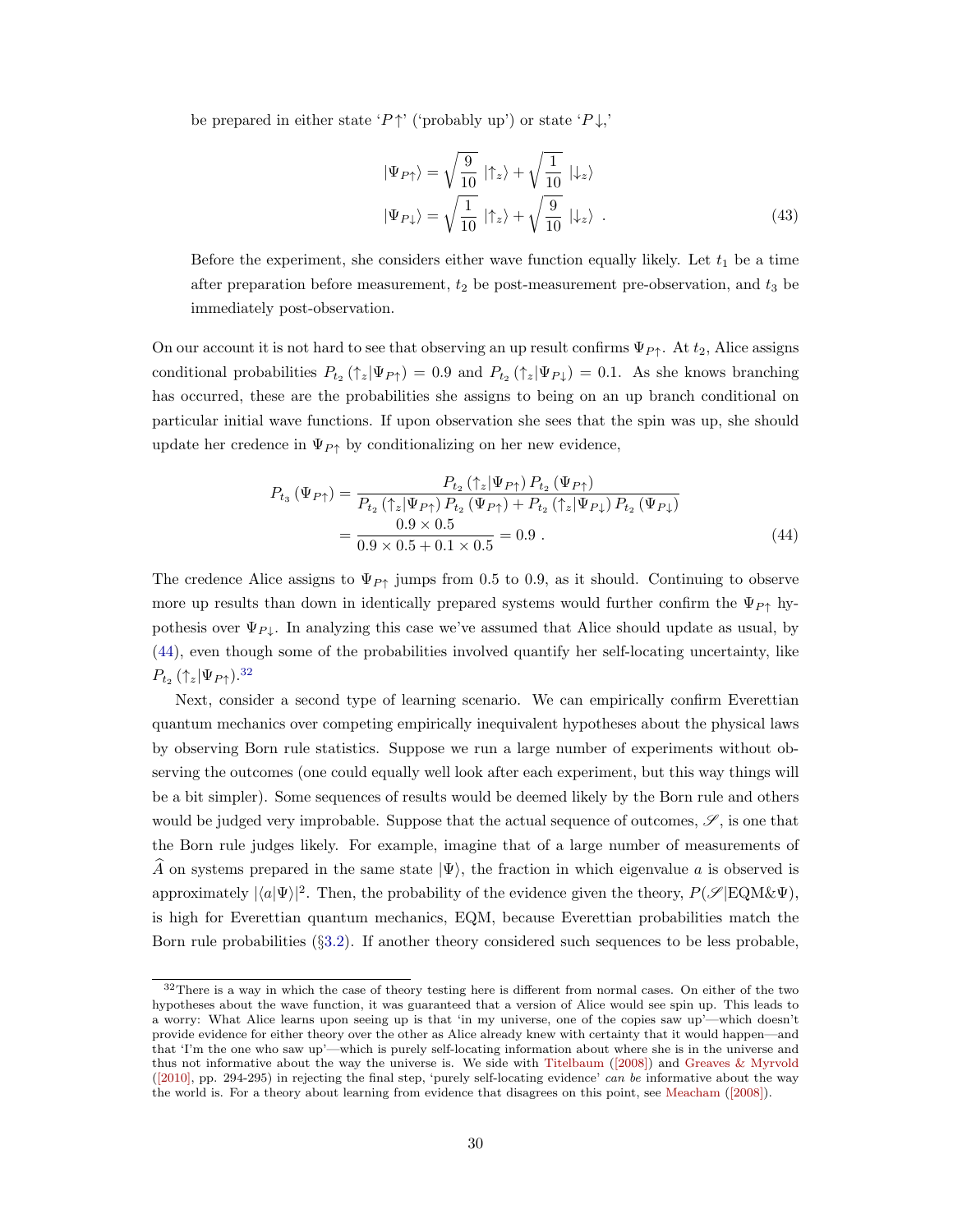then updating on  $\mathscr S$  would support Everettian quantum mechanics over this competing theory. If the alternative theory assigned the same probability to  $\mathscr{S}$ , the data would not discern between the two theories.

In general, confirmation will work as usual in cases where Alice has a period of uncertainty before the outcome is revealed to her. What happens if in WHAT WAVE FUNCTION? Alice sees that the particle is  $\uparrow_z$  exactly when the branching occurs so that there is no post-measurement pre-observation period? This is a tricky question. Alice might try to update her credences immediately after branching by conditionalization as in [\(44\)](#page-29-0) (now moving directly from the pre-measurement time  $t_1$  to the post-observation time  $t_3$  as there is no post-measurement preobservation period),

$$
P_{t_3}(\Psi_{P\uparrow}) = \frac{P_{t_1}(\uparrow_z|\Psi_{P\uparrow})\,P_{t_1}\,(\Psi_{P\uparrow})}{P_{t_1}\,(\uparrow_z|\Psi_{P\uparrow})\,P_{t_1}\,(\Psi_{P\uparrow}) + P_{t_1}\,(\uparrow_z|\Psi_{P\downarrow})\,P_{t_1}\,(\Psi_{P\downarrow})} \,. \tag{45}
$$

In this equation, the probability  $P_{t_1}(\uparrow_z|\Psi_{P\uparrow})$  is hard to interpret. It's definitely not the probability that the particle was up given  $\Psi_{P\uparrow}$  at  $t_1$  since the particle was in a superposition of up and down before the measurement was made. It cannot be Alice's pre-measurement probability that 'I will see up' given that the particle is currently in state  $\Psi_{P\uparrow}$  since the claim is ill-defined; some successors will see up and others will see down, all are Alice's descendants. It should not be interpreted as the probability that *some* successor of Alice sees up. In cases where stochastic theories are under consideration this proposal would make Everettian QM too easy to confirm all outcomes that one might observe are given probability one (see [Greaves,](#page-40-8) [\[2007a\],](#page-40-8) p. 140). Standard Bayesian methods break down. The question of how to revise Bayesian confirmation theory is difficult and numerous proposals have been made—many of which rely on Elga's indifference principle and thus are incompatible with  $ESP$  (see footnote [2.2\)](#page-8-2). To thoroughly address the question of how to update when the outcome is immediately observed upon branching, we must await philosophical progress.[33](#page-30-1) There is reason to be optimistic. Plausibly, in the case of immediate observation one should adjust their beliefs in the way they would if there were a short period of self-locating uncertainty as the adjustment is the same no matter how short the period of self-locating uncertainty is [\(Tappenden,](#page-42-11) [\[2011\],](#page-42-11) p. 107).

## 6 Comparison to Other Approaches

<span id="page-30-0"></span>The main purpose of this article is to present our derivation of the Born rule. It is consistent with the success of our derivation that other attempts to derive the Born rule are also satisfactory. However, there would have been little motivation to embark on this project if we did not have

<span id="page-30-1"></span><sup>&</sup>lt;sup>33</sup>One appealing recent suggestion is to replace  $P_{t_1}(\uparrow_z|\Psi_{P\uparrow})$  with  $\tau(\Psi_{P\uparrow} \to \uparrow_z)$  where  $\tau(\Psi_{P\uparrow} \to \uparrow_z)$  is a 'transition probability,' capturing something like the degree to which the copies of Alice on ↑<sup>z</sup> branches are Alice's successors if the initial wave function is  $\Psi_{P\uparrow}$ ; or, more operationally, specifying how much of Alice's credence in  $\Psi_{P\uparrow}$  should shift to the  $\uparrow_z$  branches at  $t_3$  before she takes account of any new evidence [\(Schwarz,](#page-42-15) [\[forthcoming\]\)](#page-42-15). If Schwarz's suggestion is adopted, one could argue that the transition probabilities should be given by the amplitude-squared of the wave function by requiring that belief update when there is no period self-locating uncertainty agree with the case of an arbitrarily small period of self-locating uncertainty.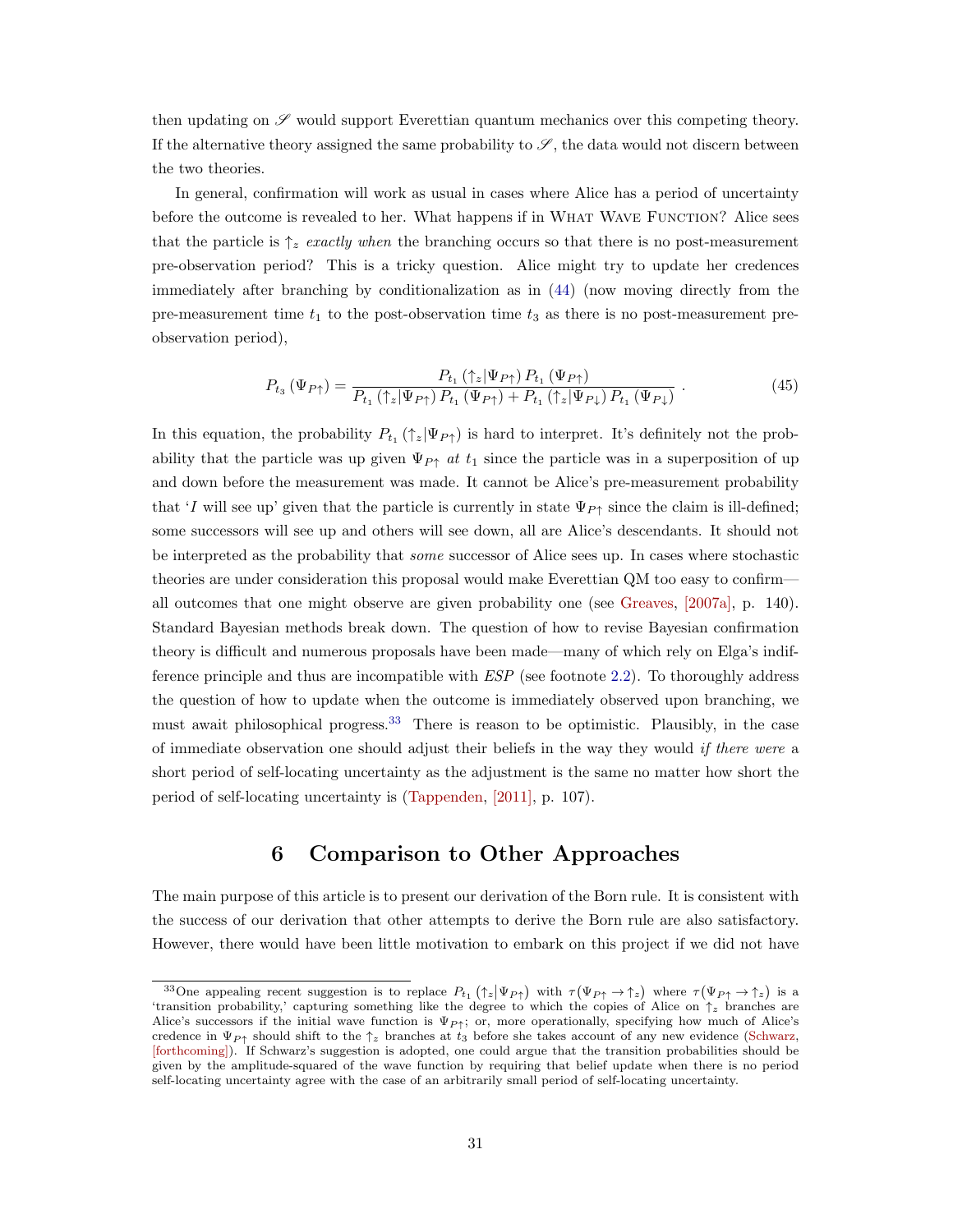concerns about existing approaches. In this section we will highlight the differences between our derivation and two existing programs: Zurek's envariance-based derivation and the decisiontheoretic approach.

#### 6.1 Zurek's Envariance-based Derivation of the Born Rule

<span id="page-31-0"></span>Here we will briefly present [Zurek's](#page-43-1) [\(\[2005\]\)](#page-43-1) argument in the simplest case and mention some of the limitations of his approach.

According to Zurek, the probabilities for a system S to manifest various properties upon measurement depend only on the state of the system ('Fact 2'). Further, the state of a system is not affected by unitary transformations on the environment ('Fact 1'). From these assumptions, one can prove that the probabilities for different measurement outcomes are in agreement with the Born rule in ordinary scenarios. For example, suppose the state of the universe is

$$
\frac{1}{\sqrt{2}}\left(\left|\uparrow_{z}\right\rangle_{S}\left|E_{1}\right\rangle+\left|\downarrow_{z}\right\rangle_{S}\left|E_{2}\right\rangle\right),\tag{46}
$$

where  $E_1$  and  $E_2$  are orthogonal. It is taken to follow from the perfect entanglement between system and environment that  $P(\uparrow_z) = P(E_1)$ . The following universal state can be reached by a unitary swap of the environment states (or a unitary swap of the system states),

<span id="page-31-1"></span>
$$
\frac{1}{\sqrt{2}}\left(\left|\downarrow_z\right\rangle_S\left|E_1\right\rangle+\left|\uparrow_z\right\rangle_S\left|E_2\right\rangle\right). \tag{47}
$$

This swap does not change the state of the system or the environment, it only affects the entan-glement between the two. The perfect entanglement of [\(47\)](#page-31-1) yields  $P(\downarrow_z) = P(E_1)$ . Combining these two results gives  $P(\uparrow_z) = P(\downarrow_z)$ , in agreement with the Born rule.<sup>[34](#page-31-2)</sup>

Zurek has provided a compelling argument that the Born Rule gives the only sensible probability measure in Everettian quantum mechanics. However, that has arguably already been established by Gleason's Theorem [\(Gleason,](#page-40-12) [\[1957\]\)](#page-40-12). What Zurek fails to explain is how probabilities arise at all in this deterministic theory—self-locating uncertainty is not discussed. Thus in his derivation the nature of the probabilities involved is obscure. Zurek claims that he is calculating probabilities for future measurement outcomes, but he does not explain clearly what these are probabilities of, saying that the 'observer can be ignorant of his future state, of the outcome of the measurement he has decided to carry out' [\(Zurek,](#page-43-1)  $[2005]$ ,  $\S$ VII.C).<sup>[35](#page-31-3)</sup> This would be reasonable if only one outcome were expected to occur. However, as explained in §[2.2,](#page-8-0) it is not obvious that there is anything for one to assign probabilities to in the many-worlds interpretation when all outcomes will occur and the future evolution of the wave function is known.[36](#page-31-4)

<span id="page-31-2"></span><sup>34</sup>In our exposition of [\(Zurek,](#page-43-1) [\[2005\],](#page-43-1) §II.C) we take option 3 since it seems strongest and is most similar to the reasoning in our derivation.

<span id="page-31-4"></span><span id="page-31-3"></span> $35$ See also FAQ  $#5$  of [\(Zurek,](#page-43-15) [\[2010\]\)](#page-43-15).

<sup>36</sup>[Zurek](#page-43-1) [\(\[2005\],](#page-43-1) §III.C) recognizes this challenge and responds by departing from the many-worlds interpretation and discussing his Existential interpretation instead. This raises doubts about the applicability of his proof to Everettian quantum mechanics.

[Wallace](#page-43-9) [\(\[2012\],](#page-43-9) ch. 7, esp. §7.6) argues that we should expand our concept of subjective probability so that one can not only assign probabilities to ways the world might be and locations they might have in it, but also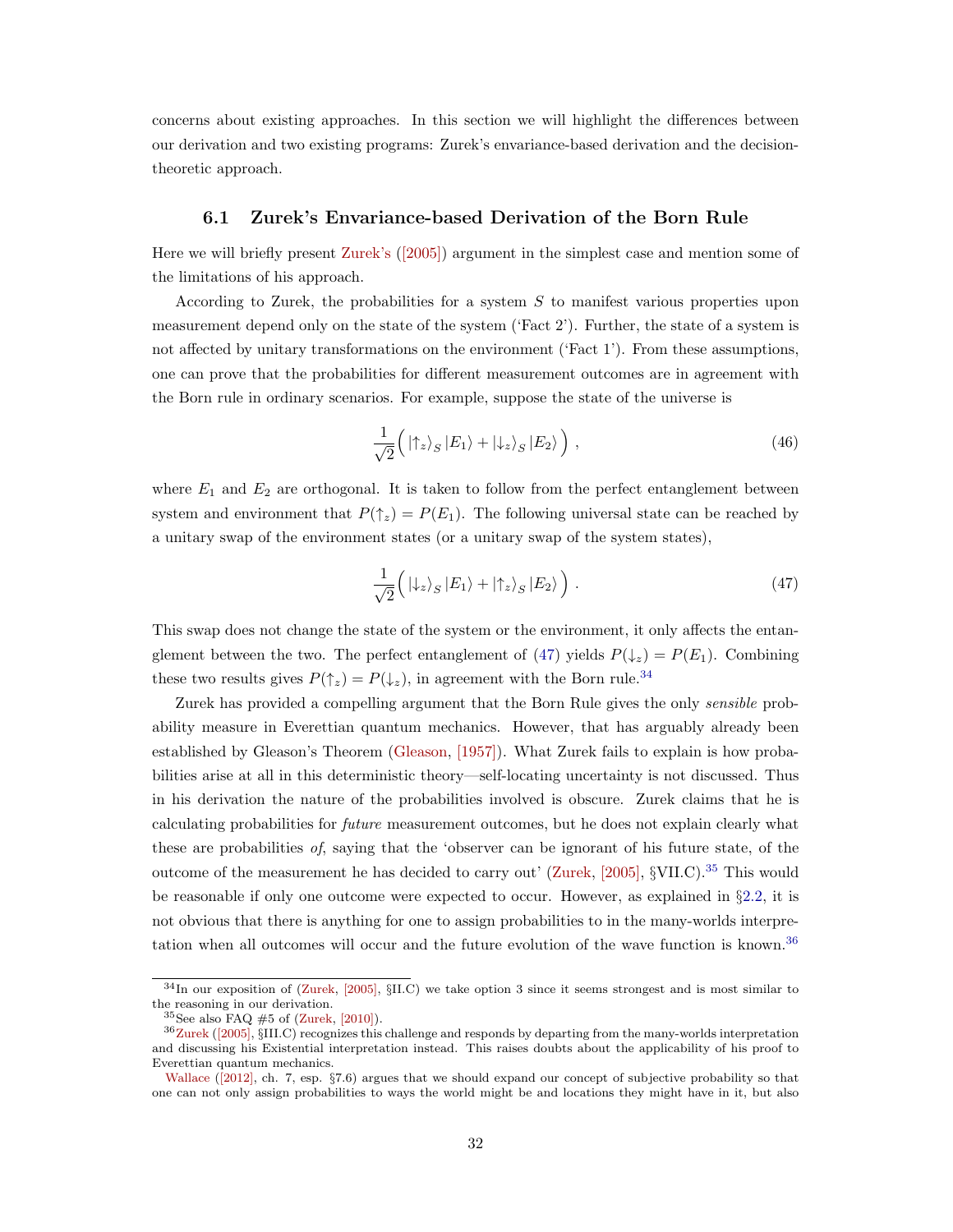One could reasonably argue that Facts 1 and 2 are insufficiently motivated in Zurek's treat-ment, especially given that the probabilities involved are not the usual sort.<sup>[37](#page-32-1)</sup> Although our derivation relies on an assumption as well,  $ESP-QM$  (which is similar to Facts 1 and 2 taken together), we have attempted to provide a more thorough justification of our assumption and a more philosophically careful treatment of the probabilities involved.

#### 6.2 The Decision-theoretic Program

<span id="page-32-0"></span>Starting with [\(Deutsch,](#page-40-0) [\[1999\]\)](#page-40-0), there have been a variety of attempts to justify Born rule probabilities using decision theory [\(Greaves,](#page-40-9) [\[2004\],](#page-40-9) [\[2007a\];](#page-40-8) [Greaves & Myrvold,](#page-40-11) [\[2010\];](#page-40-11) [Wallace,](#page-43-12) [\[2003b\];](#page-43-12) [\[2010c\],](#page-43-0) [\[2012\];](#page-43-9) [Wilson,](#page-43-16) [\[2013\]\)](#page-43-16). The basic strategy is to argue that plausible constraints on rational preferences ensure that when we make bets about the outcomes of future quantum measurements we will act as if we assign Born rule probabilities to the various branches. The success of their program is compatible with the success of our purely epistemic arguments. In fact, the mathematical methods used to derive the Born rule are quite similar.<sup>[38](#page-32-2)</sup> At this point, many remain unconvinced by the decision-theoretic program [\(Baker,](#page-40-13) [\[2007\];](#page-40-13) [Albert,](#page-40-14) [\[2010\];](#page-40-14) [Price,](#page-41-19) [\[2010\];](#page-41-19) [Dizadji-Bahmani,](#page-40-15) [\[forthcoming\];](#page-40-15) [Maudlin,](#page-41-20) [\[2014\]\)](#page-41-20). We focus on one particular type of concern here to highlight an advantage of our approach.

The constraints proposed in the decision-theoretic approaches may reasonably be doubted as they manifestly conflict with a *prima facie* reasonable epistemic principle, *Indifference*. Deutsch's original formulation of the decision-theoretic argument for the Born rule implicitly appeals to the following assumption [\(Wallace,](#page-43-12) [\[2003b\]\)](#page-43-12):

Measurement Neutrality. A rational agent is indifferent between any two quantum bets that agree on the state  $|\Psi\rangle$  on which the measurement is to be performed, the observable  $\widehat{X}$  to be measured, and the 'payoff function' P from the spectrum of  $\widehat{X}$  to the set of consequences. [\(Greaves,](#page-40-16) [\[2007b\],](#page-40-16) p. 119)

[Wallace](#page-43-11) [\(\[2007\]\)](#page-43-11) has proved that Measurement Neutrality is equivalent to:

Equivalence. A rational agent is indifferent between any two quantum bets that agree, for each possible reward, on the mod-squared measure of branches on which that reward is given. [\(Greaves,](#page-40-16) [\[2007b\],](#page-40-16) p. 119)

The arguments in [\(Deutsch,](#page-40-0) [\[1999\];](#page-40-0) [Greaves,](#page-40-9) [\[2004\],](#page-40-9) [\[2007b\];](#page-40-16) [Wallace,](#page-43-12) [\[2003b\]\)](#page-43-12) appeal to this assumption in one of its manifestations. *Measurement Neutrality* may have some intuitive plausibility but, looking at *Equivalence*, it is obvious that this assumption will be inconsistent with a branch-counting rule for assigning probabilities. The principle seems to beg the question against

to different futures within a branching Everettian multiverse. Doing this would help preserve the correctness of language used by agents in Everettian worlds. Wallace may be right that such an extension is possible and advisable, but to the extent that it is, it requires a significant change in the way we understand probability. In this new context, fact 2 is far from obvious. Wallace's derivation of the Born rule is not susceptible to similar concerns as his assumptions are about the preferences of ideal agents, not their probability assignments.

<span id="page-32-2"></span><span id="page-32-1"></span> $37$ See also [\(Schlosshauer & Fine,](#page-42-16) [\[2005\],](#page-42-16) esp.  $\S$ III.F2; [Albert,](#page-40-14) [\[2010\],](#page-40-14)  $\S 3.1$ ).

<sup>38</sup>Compare [Wallace's,](#page-43-9) [\[2012\],](#page-43-9) §5.5, use of erasure to ignore irrelevant details and our use of ESP-QM in §[3.2](#page-16-0) to do the same.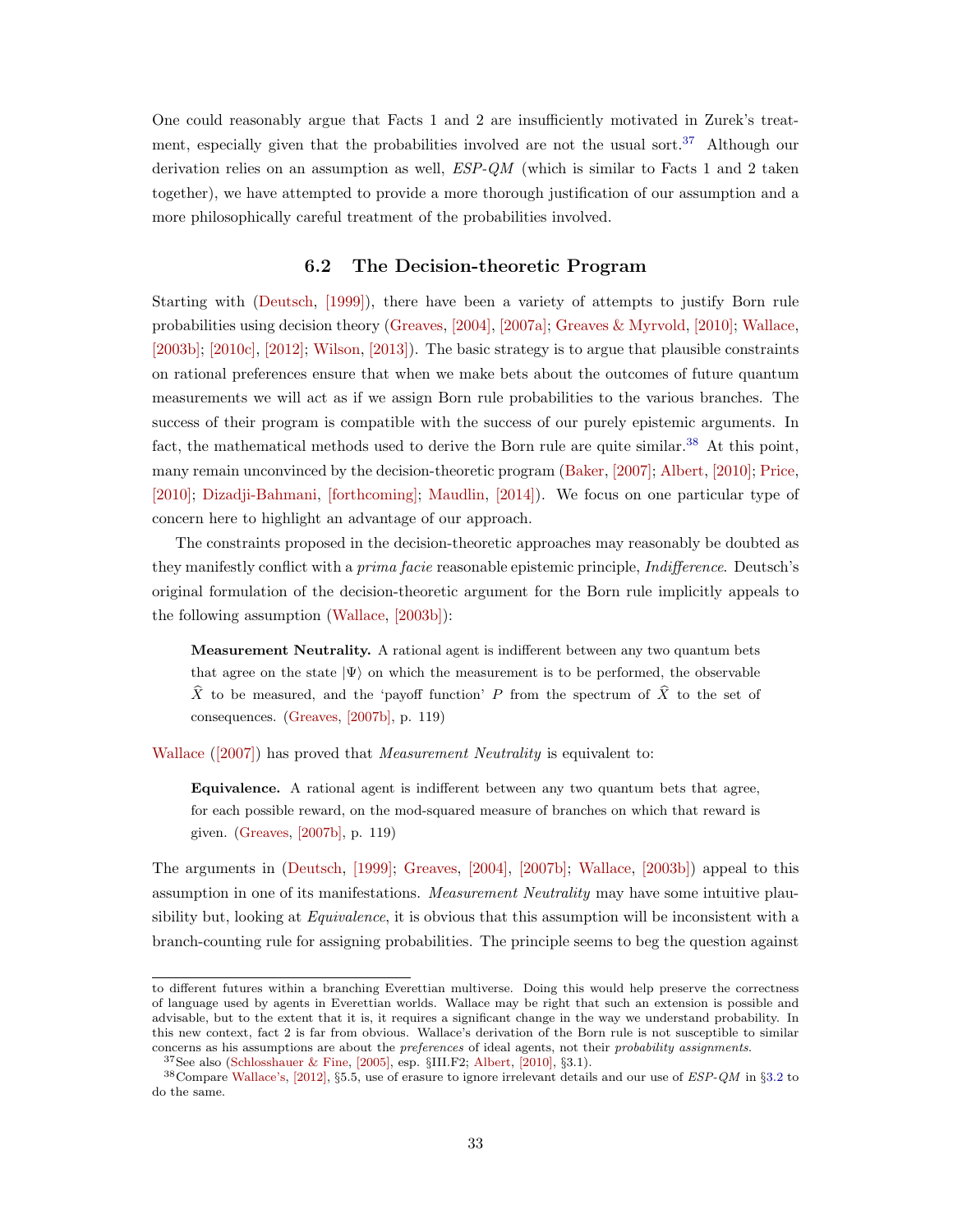the defender of Indifference who takes branch-counting to be the proper way to assign probabilities in Everettian quantum mechanics. Defenders of the decision-theoretic program typically point out that the conflict with branch-counting should not cause doubt about *Equivalence* since there are independent reasons to think branch-counting is wrong. Two main reasons are given. First, branches cannot generally be counted so branch-counting is not a rule one could actually apply. As discussed in §[2.3,](#page-11-0) there are cases, albeit somewhat contrived, where branch number is well-defined and in these cases branch-counting gives definite recommendations which are in conflict with the Born rule. The fact that it is unclear how to apply a rule in some cases is not necessarily a reason to think it incorrect when it yields a clear judgment. Second, branchcounting is diachronically inconsistent. We do not take this to be a strong reason to reject branch-counting (see appendix [A\)](#page-34-0).

In more recent decision-theoretic derivations of the Born rule, [Wallace](#page-43-0) [\(\[2010c\],](#page-43-0) [\[2012\]\)](#page-43-9) introduces a somewhat different collection of rationality axioms, multiple of which might be contested by the defender of branch-counting. Wallace argues in favor of these axioms and does not take their conflict with branch-counting [\(Wallace,](#page-43-9)  $[2012]$ ,  $\S 5.8.1$ ) as a reason to think them incorrect, since branch-counting can be shown to be irrational. For one who believes his axioms, this gives reason to doubt branch-counting. But for the proponent of Indifference, it gives reason to doubt Wallace's axioms. We also reject *Indifference* because it conflicts with an assumption about rationality (ESP). However, we take our argument to be potentially more persuasive to the proponent of Indifference for two main reasons: ESP is a single, simple, general epistemic principle which we believe has similar (if not more) initial plausibility than Indifference; ESP is consistent with *Indifference* (and *Strong ESP* entails it) in cases of classical self-locating uncertainty and thus it is capable of explaining why (and how) quantum cases are to be handled differently (though see footnote [19\)](#page-20-0). A strength of our approach, over both the decision-theoretic program and Zurek's derivation, is that it can be applied in both cases of classical duplication and in cases of quantum branching.

## 7 Conclusion

<span id="page-33-0"></span>In this paper we have presented a justification for the Born rule in Everettian quantum mechanics in which self-locating uncertainty played a fundamental role. The policy of reacting to self-locating uncertainty by treating each observer as equiprobable, *Indifference*, is reasonable in classical scenarios but yields strange recommendations in quantum contexts. Instead we proposed the Strong Epistemic Separability Principle (Strong ESP), which extends smoothly from Indifference in the classical regime to the Born rule in cases of quantum measurement.

Following the consequences of Strong ESP leads us to a simple and physically transparent derivation of the Born rule in the many-worlds interpretation. The appearance of probabilities in a deterministic theory is explained by evolution from perfect knowledge to unavoidable selflocating uncertainty. Our approach provides a unified perspective on uncertainties in both the classical and quantum contexts, with implications for large-universe cosmology as well as for the foundations of quantum mechanics.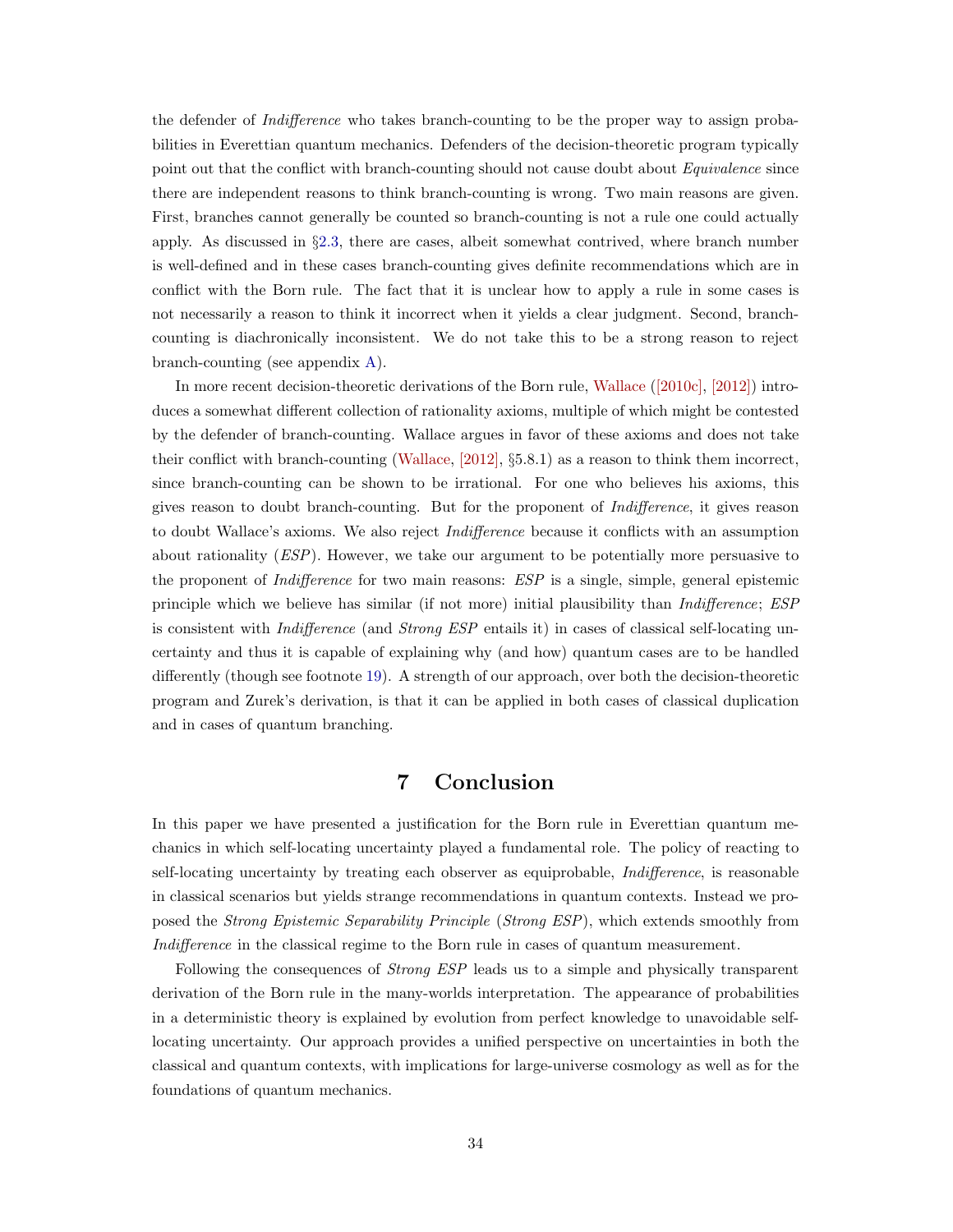There are a few ways in which future work could strengthen the approach to probability in Everettian quantum mechanics developed in this article. First, although Strong ESP has some intuitive appeal, one could seek further philosophical justification for the principle and a more precise formulation of it. Second, more work could be done in justifying the appeal to reduced density matrices as the correct way of representing subsystems in Everettian quantum mechanics. Third, one might hope to reach more definitive conclusions about the connection between post-measurement probabilities and pre-measurement decision making. Fourth, the assumption in §[2.2](#page-8-0) that branching happens globally could be further defended in the context of a detailed account of when and how branching occurs.

#### Funding

National Science Foundation (DGE 0718128 to C.S.); Department of Energy (DE-FG02- 92ER40701 to S.C.); Gordon and Betty Moore Foundation through Caltech Moore Center for Theoretical Cosmology and Physics (776 to S.C. and C.S.).

#### Acknowledgments

Charles Sebens would like to thank John-Mark Allen, David Baker, Gordon Belot, Adrian Kent (see [Kent,](#page-41-21) [\[2014\]\)](#page-41-21), David Manley, Daniel Peterson, Barry Loewer, and Laura Ruetsche for very useful comments on drafts of this article. He would also like to thank Simon Saunders and David Wallace for a wonderful introduction to the Everett interpretation.

Sean Carroll would like to thank Scott Aaronson, David Albert, Andreas Albrecht, Hirosi Ooguri, Simon Saunders, and David Wallace for helpful conversations.

## A What's Not Wrong with Branch-counting

<span id="page-34-0"></span>[Wallace](#page-43-9) [\(\[2012\],](#page-43-9) §4.3) gives the following diagnosis of why the switch from  $P_{t_2}(up) = \frac{1}{2}$  to  $P_{t_3}(\text{up}) = \frac{2}{3}$  in ONCE-OR-TWICE is irrational: it is diachronically inconsistent.<sup>[39](#page-34-1)</sup> According to 'the standard rules of the probability calculus,' the probability of particle  $a$  being up at  $t_3$  ought to be

<span id="page-34-2"></span>
$$
P_{t_3}(\text{up at } t_3) = P_{t_2}(\text{up at } t_3 | \text{up at } t_2) P_{t_2}(\text{up at } t_2) + P_{t_2}(\text{up at } t_3 | \text{down at } t_2) P_{t_2}(\text{down at } t_2).
$$
\n(48)

But, it clearly is not if

<span id="page-34-3"></span>
$$
P_{t_3}(\text{up at } t_3) = \frac{2}{3}
$$
  
\n
$$
P_{t_2}(\text{up at } t_3 | \text{up at } t_2) = 1
$$
  
\n
$$
P_{t_2}(\text{up at } t_3 | \text{down at } t_2) = 0
$$
  
\n
$$
P_{t_2}(\text{up at } t_2) = P_{t_2}(\text{down at } t_2) = \frac{1}{2},
$$
\n(49)

<span id="page-34-1"></span><sup>39</sup>He credits Deutsch with giving a version of the argument in conversation [\(Wallace,](#page-43-17) [\[2013\],](#page-43-17) footnote 15).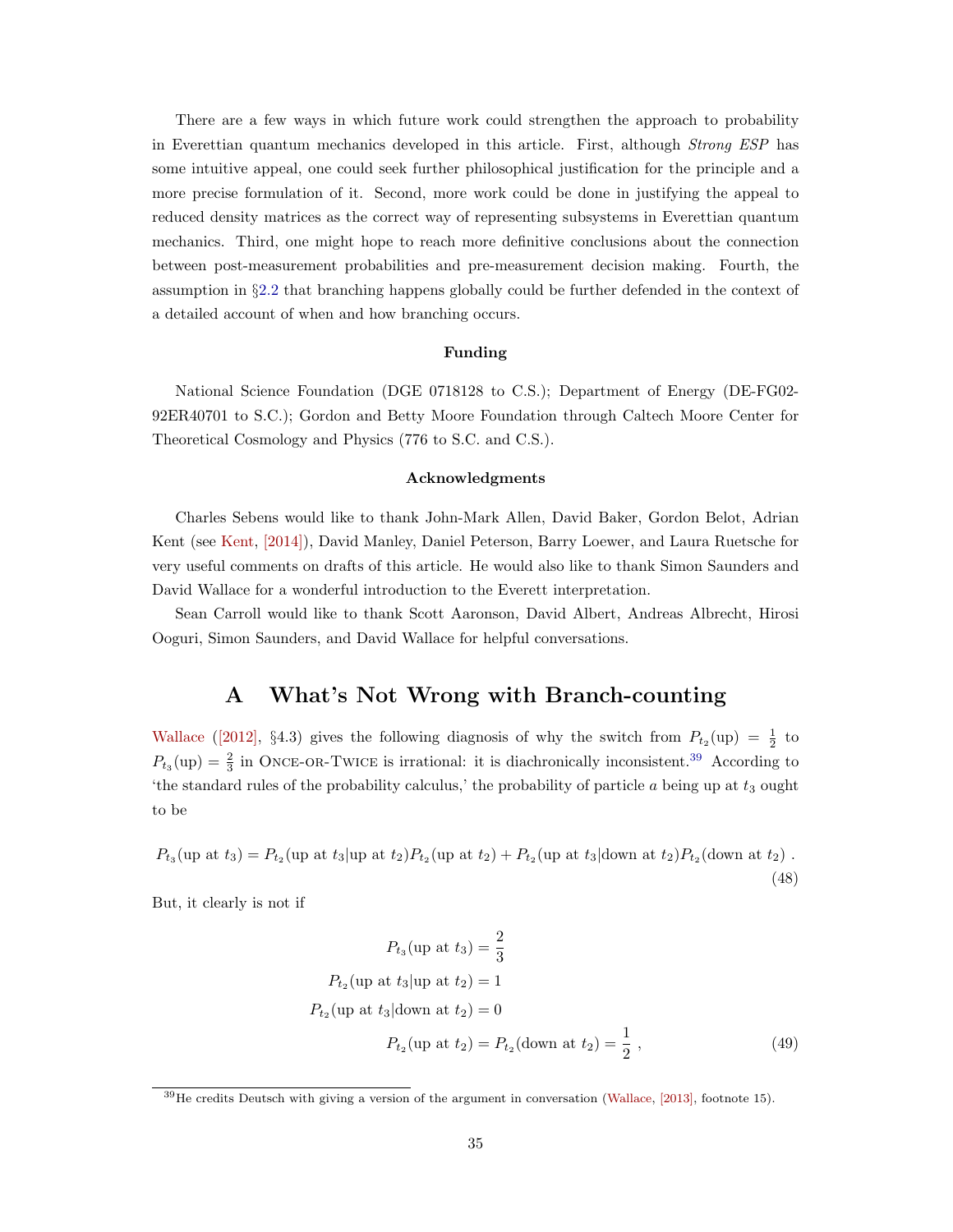as recommended by *Indifference*. Without the subscripts, the point is certainly valid. At  $t_2$  or  $t_3$  (or any other time), it must be the case that

$$
P(\text{up at } t_3) = P(\text{up at } t_3 | \text{up at } t_2) P(\text{up at } t_2) + P(\text{up at } t_3 | \text{down at } t_2) P(\text{down at } t_2), \quad (50)
$$

provided 'up at  $t_2$ ' and 'down at  $t_2$ ' are mutually exclusive and exhaustive alternatives. This forbids certain unsophisticated ways of filling in the branch-counting story, but is of no concern to the defender of *Indifference*. At  $t_2$ ,  $P(\text{up at } t_3)$  is only 1/2. At  $t_3$ ,  $P(\text{up at } t_2)$  has risen to 2/3.

[\(48\)](#page-34-2) is not a requirement of consistency for one's credences at a time, it is a constraint on the way one *ought to* adjust their credences over time and not one that a proponent of *Indifference* should accept. At  $t_2$  Alice knows that there's a  $50/50$  chance that she's on an up branch and that if she is on one she'll definitely still be on one later. However, once the second measurement is made she realizes there are three branches she might be on and that none of her evidence discerns between the three possibilities. So, by the logic of *Indifference*, she should think it more likely that she's on an up branch since there are twice as many of them.

[Wallace](#page-43-9) [\(\[2012\],](#page-43-9) §5.4) rightly notes that because of the prevalence of branching in Everettian quantum mechanics, such credence shifts will be so common that deliberative action will be near impossible. Such are the dangers of living in a wildly branching multiverse.

The violation of  $(48)$  can be made more worrisome as it leads to an Everettian Dutch book.<sup>[40](#page-35-0)</sup> If Alice reasons by Indifference, there are a series of bets which can be given to her and her successors such that each bet will be judged fair but the combination of bets guarantees a loss on every branch. Here is a way of constructing the Dutch book (from [Peterson,](#page-41-12) [\[2011\],](#page-41-12)  $\S2$ ): At  $t_2$ a bet is offered which pays \$15 if particle a is down and  $-\$15$  if up. At  $t_3$  a bet is offered which pays \$10 if particle a is up and  $-$ \$20 if down. All costs/rewards will be collected/paid at  $t_4$ . If Alice assigns probabilities as in [\(49\)](#page-34-3), these bets will seem fair. However, if she accepts both bets then she will lose \$5 on each branch. There is an apparent inconsistency here. Looking forward from  $t_1$  Alice can see that this series of bets will guarantee her a loss and thus would presumably choose not to take them if offered as a package before the branching starts. However, as she goes through the experiment and her credences shift (in a way which she could have anticipated), she finds each bet fair when offered.

The defender of *Indifference* should not be perturbed.<sup>[41](#page-35-1)</sup> Consider this potential Dutch book for Dr. Evil in the DUPLICATING DR. EVIL case: Before  $t$  (that is, before the duplication), Dr. Evil is offered a bet that some time long after t will pay out \$100 to Dr. Evil and  $-$ \$300 to Dup. Not long after t, he is offered a second bet which will pay out \$200 to Dup and  $-$ \$200 to Dr. Evil. If both bets are accepted, Dr. Evil and Dup will each lose \$100. The first bet seems lucrative. Since Dup has yet to come into existence, Dr. Evil can be sure he's not the duplicate. The second bet is fair by *Indifference*. Thus it turns out that accepting *Indifference* 

<span id="page-35-0"></span><sup>40</sup>Wallace would likely see this as a friendly strengthening of his quick argument (see [Wallace,](#page-43-9) [\[2012\],](#page-43-9) §4.8 together with [Wallace,](#page-43-18) [\[2010b\],](#page-43-18) p. 247). For an alternate strategy, see [\(Wallace,](#page-43-18) [\[2010b\],](#page-43-18) §II).

<span id="page-35-1"></span> $^{41}$ Thanks to David Manley for essential discussion here. See [\(Lewis,](#page-41-7) [\[2009a\]\)](#page-41-7) for a related point.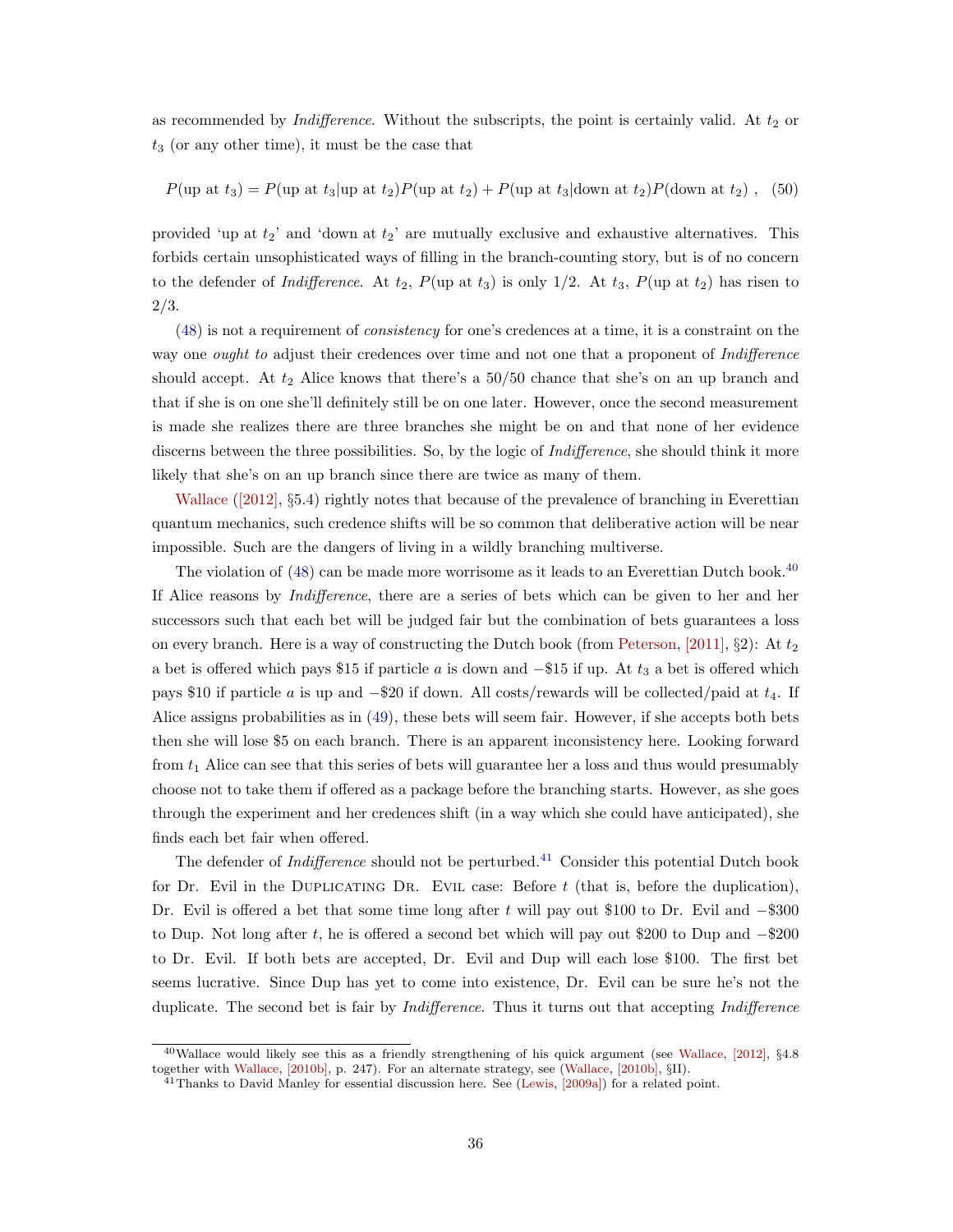in the original case where the principle was most plausible already leads to a diachronic Dutch book. The defender of Indifference finds the recommendations of the principle reasonable in cases like Duplicating Dr. Evil and thus must reject the idea that this kind of diachronic Dutch book demonstrates irrationality. The Everettian Dutch book discussed above raises no new concerns for Indifference.

The same point can be expressed in another way. If the fission in Once-or-Twice, depicted in figure [1,](#page-7-0) was classical fission instead of quantum fission then assigning credences in accord with Indifference and betting accordingly would be reasonable (imagine cases of amoeba-like division as discussed in, e.g., [Parfit,](#page-41-22) [\[1971\]\)](#page-41-22). If these beliefs and betting behaviors are acceptable in the classical case, why not in the quantum case as well? The charge of diachronic inconsistency does not raise distinctively quantum problems for Indifference.

# B Circularity

<span id="page-36-0"></span>There are reasons to be concerned that an appeal to reduced density matrices in deriving the Born rule involves some sort of illegitimate circularity [\(Zeh,](#page-43-19) [\[1997\];](#page-43-19) [Baker,](#page-40-13) [\[2007\];](#page-40-13) [Schlosshauer,](#page-42-2) [\[2007\],](#page-42-2) §8.2.2; [Zurek,](#page-43-3) [\[2003b\],](#page-43-3) [\[2005\],](#page-43-1) [\[2010\];](#page-43-15) [Kent,](#page-41-23) [\[2010\],](#page-41-23) §5.4). This objection comes in a variety of forms. We'll consider three.

First, one might be concerned that the very use of inner products, partial trace operations, and reduced density matrices is forbidden until one has derived a connection between squared inner product and probability. This cannot be right. How could one derive such a thing without ever writing an inner product? Partial trace operations and reduced density matrices are perfectly well-defined mathematically within the framework of quantum theory. Their definition does not *require* understanding any number as a probability. The concern about circularity must then be a concern about the *physical interpretation* of these mathematical objects (see also [Zurek,](#page-43-15) [\[2010\],](#page-43-15) FAQ  $\#6$ ).

Second, the idea that the reduced density matrix describes the state of a subsystem—which we use in our derivation of the Born rule—could be doubted.

It is not obvious that the reduced density operator for system  $A$  is in any sense a description for the state of system A. The physical justification for making this identification is that the reduced density operator provides the correct measurement statistics for measurements made on system A. [\(Nielsen & Chuang,](#page-41-2) [\[2010\],](#page-41-2)  $\S 2.4.3$ )

It is true that the use of reduced density matrices to describe subsystems is often motivated by the fact that the reduced density matrix retains enough information about the state to deduce Born rule probabilities for outcomes of measurements performed solely on that system [\(Schlosshauer,](#page-42-2) [\[2007\],](#page-42-2) §2.4.6; [Nielsen & Chuang,](#page-41-2) [\[2010\],](#page-41-2) box 2.6). However, we believe an alternative justification is possible which has nothing to do with probabilities or measurements. (We only give a first pass at such a justification here. In particular, we do not show that reduced density matrices are the only viable way to mathematically represent the state of a subsystem.<sup>[42](#page-36-1)</sup>) In §[3.1](#page-13-1) we

<span id="page-36-1"></span><sup>42</sup>Alternatively, one might appeal to Zurek's envariance-based argument for the use of reduced density matrices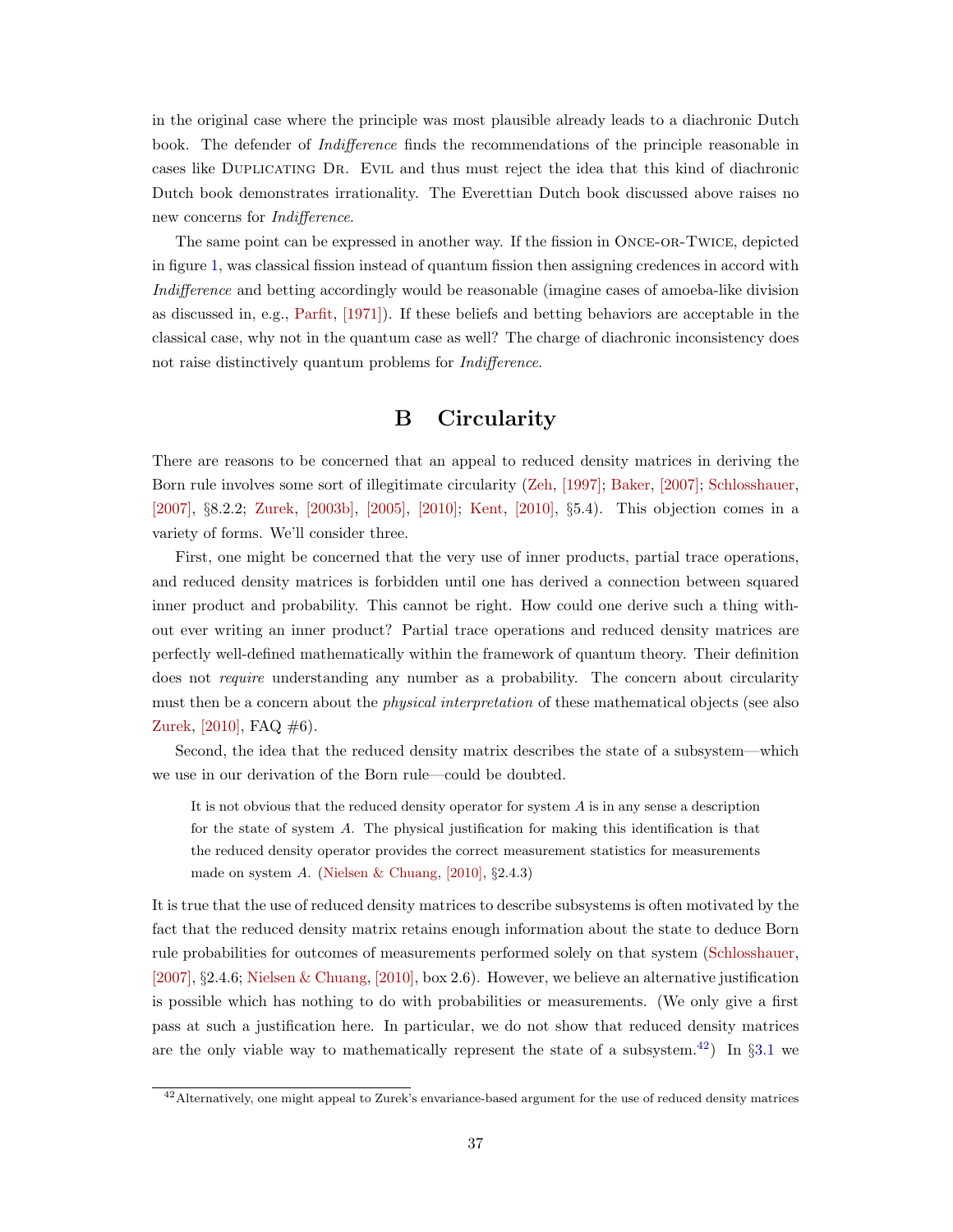proposed that the mathematical representation of the state of a subsystem should (1) together with the states of all other subsystems and facts about the connections between the subsystems yield the total state, and (2) be sufficient to determine its own evolution when the subsystem is isolated. In general, the reduced density matrix for a composite system  $AB$ ,  $\hat{\rho}_{AB}$ , cannot be constructed uniquely from the separated reduced density matrices for A and B. The matrix  $\hat{\rho}_{AB}$ also encodes facts about the entanglement between  $A$  and  $B$ . But, as these are just facts about how A and B are connected, condition  $(1)$  is satisfied. To see that condition  $(2)$  is met, suppose that at least for a time subsystem A is isolated from everything else, E. Let  $\hat{U}_t$  be the unitary operator that gives the time evolution of the total state. Since  $A$  and  $E$  are non-interacting,  $\widehat{U}_t = \widehat{U}_A \otimes \widehat{U}_E$ . The time evolution of  $\widehat{\rho}_A$  is then given by  $\widehat{U}_A \widehat{\rho}_A \widehat{U}_A^{\dagger}$  ( $\widehat{U}_E$  is irrelevant).

Third, there is a worry that we cannot assume a structure of branching quantum worlds without assuming squared-amplitudes give probabilities. Suppose that the reduced density matrix for a macroscopic system is approximately diagonal. Why are we justified in treating the diagonal terms as branches and the off-diagonal terms as somehow unimportant and certainly not branches themselves? (See [Baker,](#page-40-13) [\[2007\];](#page-40-13) brief reply in [Wallace,](#page-43-9) [\[2012\],](#page-43-9) pp. 243-254.) Our derivation treats the probabilities involved as purely *epistemic*, quantifying an agent's uncertainty about which world they are in. The question of how patterns in the wave function give rise to distinct worlds—and people who can wonder about which world they are in—is primarily metaphysical. In this article we've offered no additional insights on how this important project is to be completed, choosing to work under the assumption that it can be.

It should be noted that the use of density matrices, while convenient, is not strictly necessary for our derivation of the Born rule. The proof of the Born rule could equally well be derived using purely the language of state vectors. Instead of starting from the idea that the state of the environment is irrelevant, we could begin with the closely related thought that changes in the environment—represented by unitary transformations—ought not change the probabilities one assigns. In [Carroll & Sebens](#page-40-17)  $(2014)$  we gave a derivation along these lines.

## C Generalization of the Born Rule Derivation

<span id="page-37-0"></span>In the main text we showed how one can derive the Born rule in two simple cases. Here we extend the arguments of  $\S 3.2$  $\S 3.2$  to the more general case of N orthogonal branches with arbitrary rational squared-amplitudes and arbitrary phases. As the proof here is restricted to *rational* squaredamplitudes, one might be concerned about whether the account gives any advice at all when the squared-amplitudes are irrational. This is especially worrisome as there are more irrational numbers than rational numbers. However, if we assume (plausibly) that the probabilities vary continuously with small changes in the amplitudes, the restricted proof is sufficient. For any wave function with irrational squared-amplitudes there exist arbitrarily similar wave functions with rational squared-amplitudes (as the rationals are a dense subset of the reals).

without accepting his later steps concerning probabilities [\(Zurek,](#page-43-1) [\[2005\],](#page-43-1) II.B).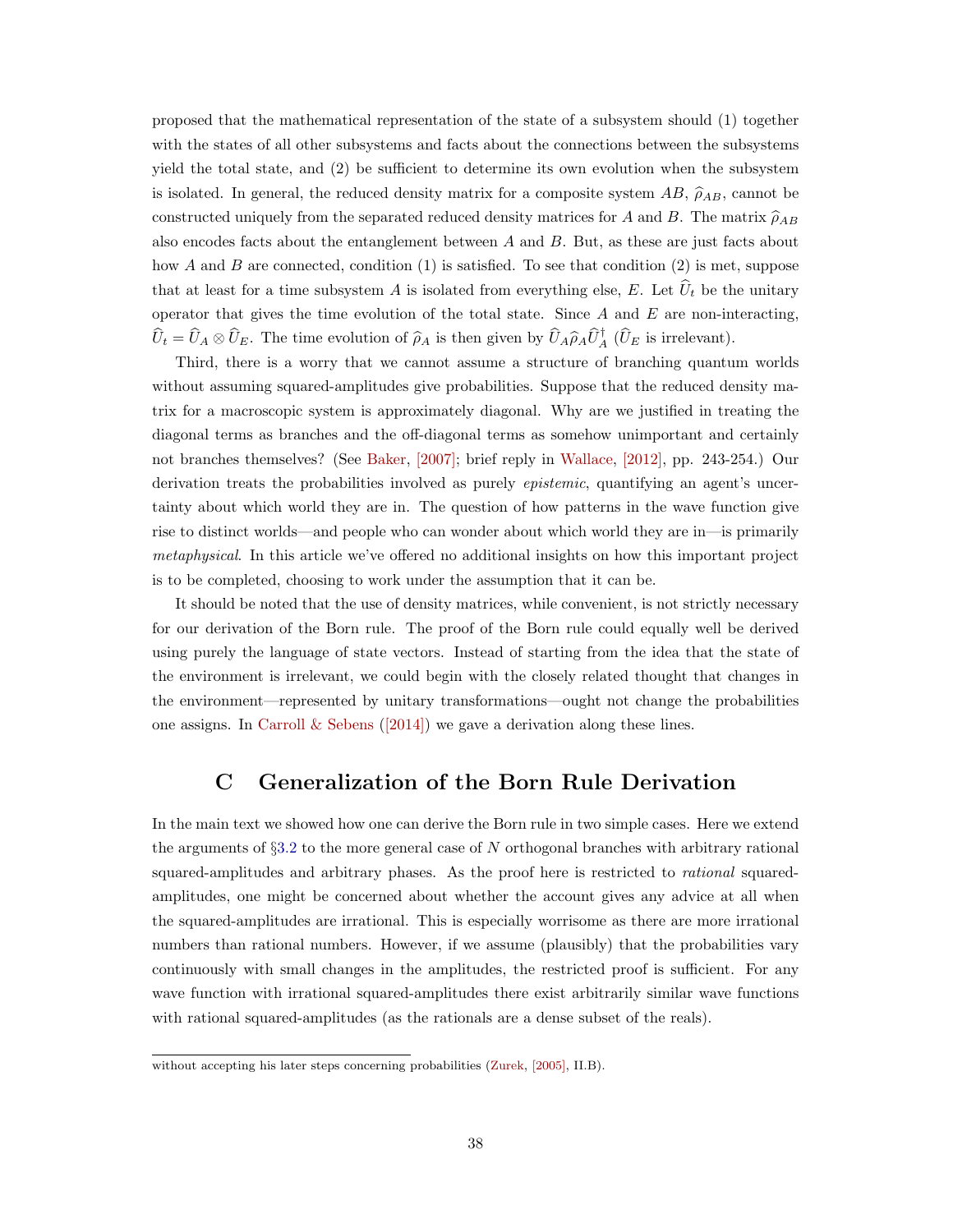A general state of the above form can be written as

$$
\begin{split} \left| \Psi_{0} \right\rangle &= \frac{c_{1}}{T} e^{i\theta_{1}} \left| R \right\rangle_{A} \left| d_{1} \right\rangle_{D} \left| E_{1} \right\rangle + \frac{c_{2}}{T} e^{i\theta_{2}} \left| R \right\rangle_{A} \left| d_{2} \right\rangle_{D} \left| E_{2} \right\rangle + \dots + \frac{c_{N}}{T} e^{i\theta_{N}} \left| R \right\rangle_{A} \left| d_{N} \right\rangle_{D} \left| E_{N} \right\rangle \\ &= \sum_{k=1}^{N} \frac{c_{k}}{T} e^{i\theta_{k}} \left| R \right\rangle_{A} \left| d_{k} \right\rangle_{D} \left| e_{k} \right\rangle_{E} \,, \end{split} \tag{51}
$$

where each  $c_k > 0$ ,  $c_k^2 \in \mathbb{Z}^+$ ,  $\theta_k \in \mathbb{R}$ , and  $T = \sqrt{\sum_k c_k^2}$ .  $|R\rangle_A$  is Alice's state which is taken to be the same on every branch.  $|d_k\rangle_D$  are possible states of the detector or system of interest, D, the entity whose states Alice is assigning probabilities to.  $|E_k\rangle$  are the possible states of the environment. Here Alice would like to know what probabilities to assign to each possible state  $d_k$ . We will show that the appropriate probability of  $d_k$  is  $\frac{c_k^2}{T^2}$  (unless  $d_k = d_j$  for some j, a situation where the particle is in the same state for two or more different environments, in which case the probability is given by the sum of the amplitude-squared for each j such that  $d_k = d_j$ including  $j = k$ ,  $\sum_j$  $\frac{c_j^2}{T^2}$ ). The probability that Alice ought to assign to each  $p_k$  will be unchanged if we make the following transformation on each environment state (this follows from ESP-QM, since the transformation leaves the Alice+Detector reduced density matrix unaffected),

$$
|E_k\rangle \longrightarrow \frac{1}{c_k} \left\{ |E'_{k,1}\rangle + \dots + |E'_{k,c_k^2}\rangle \right\} . \tag{52}
$$

The environment state  $E_k$  is taken to a superposition of  $c_k^2$  different environment states. These transformations take  $\Psi_0$  to

$$
\left|\Psi_{eqamp}\right\rangle = \sum_{k=1}^{N} \sum_{j=1}^{c_k^2} \frac{1}{T} e^{i\theta_k} \left|R\right\rangle_A \left|d_k\right\rangle_D \left|E'_{k,j}\right\rangle. \tag{53}
$$

In this state, all of the components have equal amplitude. Further, there are  $c_k^2$  terms where D is in state  $d_k$  (unless  $d_k = d_j$  for some j, in which case there are  $\sum_j c_j^2$  terms). Presently we will prove that each component of  $\Psi_{eqamp}$  has equal probability. Looking at the number of terms with each  $d_k$ , it is clear that this is all that is needed to show that the probabilities in  $\Psi_0$ for each  $d_k$  are given by the Born rule. The above method for moving from a state of unequal amplitudes to one of equal amplitudes is also used in [\(Zurek,](#page-43-1) [\[2005\],](#page-43-1) §II.D).

We've reduced the problem to showing that terms in equal amplitude superpositions are equiprobable. A general state with equal amplitude terms, such as  $\Psi_{eqamp}$ , can be written as

<span id="page-38-0"></span>
$$
|\Psi\rangle = \sum_{k=1}^{N} \frac{1}{\sqrt{N}} e^{i\theta_k} |R\rangle_A |d_k\rangle_D |E_k\rangle.
$$
 (54)

Here some states  $d_k$  may be identical. Now consider two possible transformations which leave the Alice+Detector reduced density matrix unchanged. First, consider a transformation which entangles N display screens with each environment state  $E_k$ . The symbol on the first screen, symbol 1, may be either  $S_1$  or  $S'_1$ , maybe either  $\heartsuit$  or  $\diamondsuit$ , symbol 2 might be  $S_2$  or  $S'_2$ , etc. The first transformation entangles the  $k$ th state with  $N$  displays, most of which show the unprimed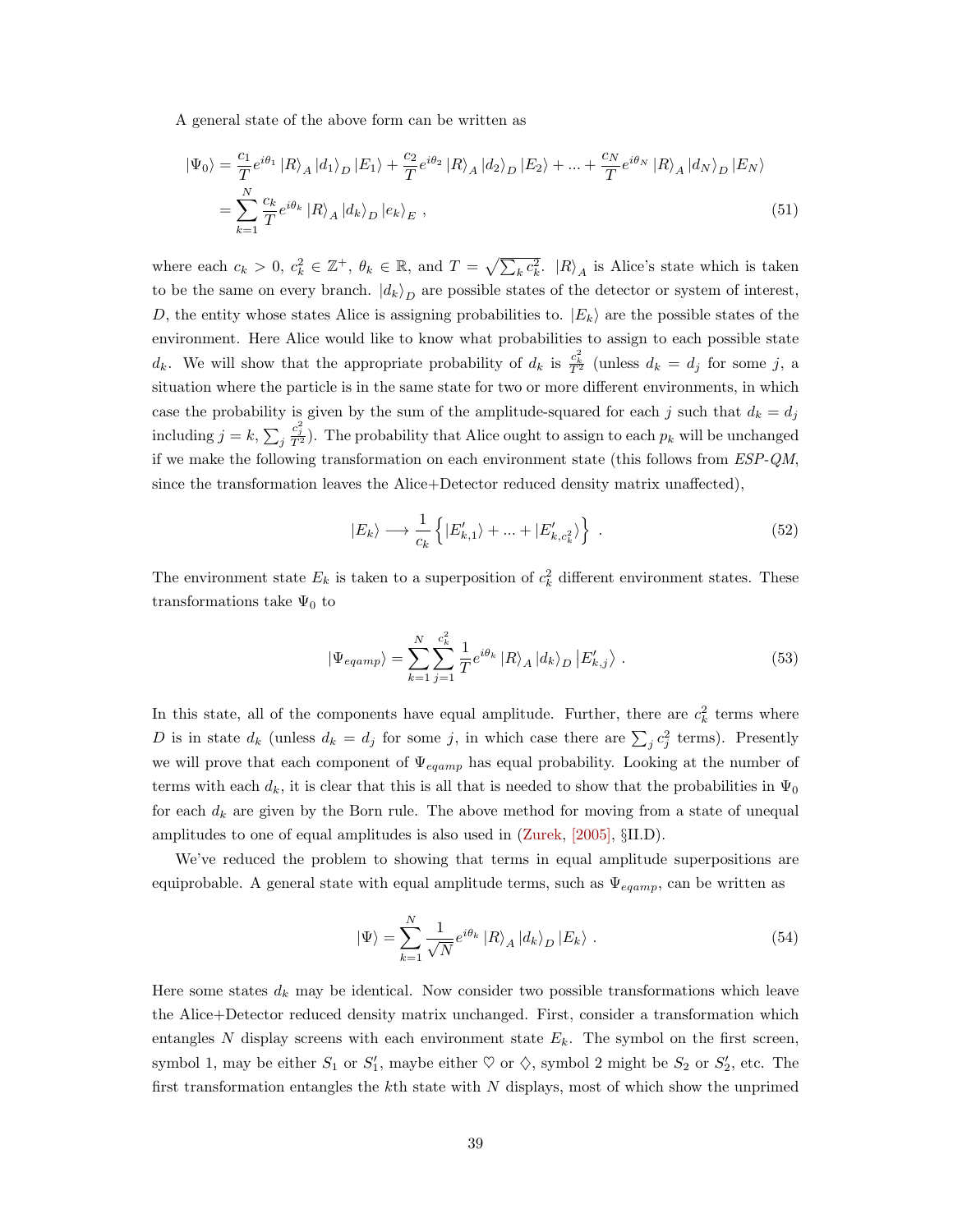symbols but the kth display shows the primed symbol:

$$
|E_k\rangle \longrightarrow |S_1\rangle |S_2\rangle \dots |S'_k\rangle \dots |S_N\rangle |E_k^*\rangle . \tag{55}
$$

This takes the state  $\Psi$  to

<span id="page-39-0"></span>
$$
|\Psi_{\alpha}\rangle = \sum_{k=1}^{N} \frac{1}{\sqrt{N}} e^{i\theta_k} |R\rangle_A |d_k\rangle_D |S_1\rangle \dots |S'_k\rangle \dots |S_N\rangle |E_k^*\rangle . \tag{56}
$$

The second transformation gives most environment states the same set of symbols, except the Nth state which gets all of the primed symbols,

$$
|E_{k}\rangle \longrightarrow \begin{cases} |S_{1}\rangle |S_{2}\rangle ... |S_{N}\rangle |E_{k}^{**}\rangle & \text{if } k \neq N \\ |S'_{1}\rangle |S'_{2}\rangle ... |S'_{N}\rangle |E_{k}^{**}\rangle & \text{if } k = N \end{cases}
$$
(57)

This takes Ψ to

$$
\left| \Psi_{\beta} \right\rangle = \sum_{k=1}^{N-1} \frac{1}{\sqrt{N}} e^{i\theta_k} \left| R \right\rangle_A \left| d_k \right\rangle_D \left| S_1 \right\rangle \left| S_2 \right\rangle \dots \left| S_N \right\rangle \left| E_k^{**} \right\rangle + \frac{1}{\sqrt{N}} e^{i\theta_N} \left| R \right\rangle_A \left| d_N \right\rangle_D \left| S_1' \right\rangle \left| S_2' \right\rangle \dots \left| S_N' \right\rangle \left| E_N^{**} \right\rangle . \tag{58}
$$

Now we use similar techniques as in §[3.2](#page-16-0) to show that the probabilities of each component of  $\Psi_{\alpha}$ are the same as the probability of the N-th component of  $\Psi_{\beta}$ . Focusing on the reduced density matrix of Alice+Display  $k$ , we see that

$$
P(d_k|\Psi_{\alpha}) = P(d_N|\Psi_{\beta}) \tag{59}
$$

Combining these results for all k, we see that the probability of each term in  $\Psi_{\alpha}$  must be equal and thus that the probability of each  $d_k$  in state  $\Psi$  is given by the Born rule (because  $\Psi_\alpha$ , [\(56\)](#page-39-0), and  $\Psi$ , [\(54\)](#page-38-0), agree on the Alice+Detector reduced density matrix). In combination with the discussion in the previous paragraph, this completes the proof that the probabilities for different states  $d_k$  in the general state  $\Psi_0$  are given by the Born rule.

> Charles T. Sebens Department of Philosophy, University of Michigan 435 South State Street, Ann Arbor, MI 48109, USA csebens@gmail.com

Sean M. Carroll Department of Physics, California Institute of Technology 1200 East California Boulevard, Pasadena, CA 91125, USA seancarroll@gmail.com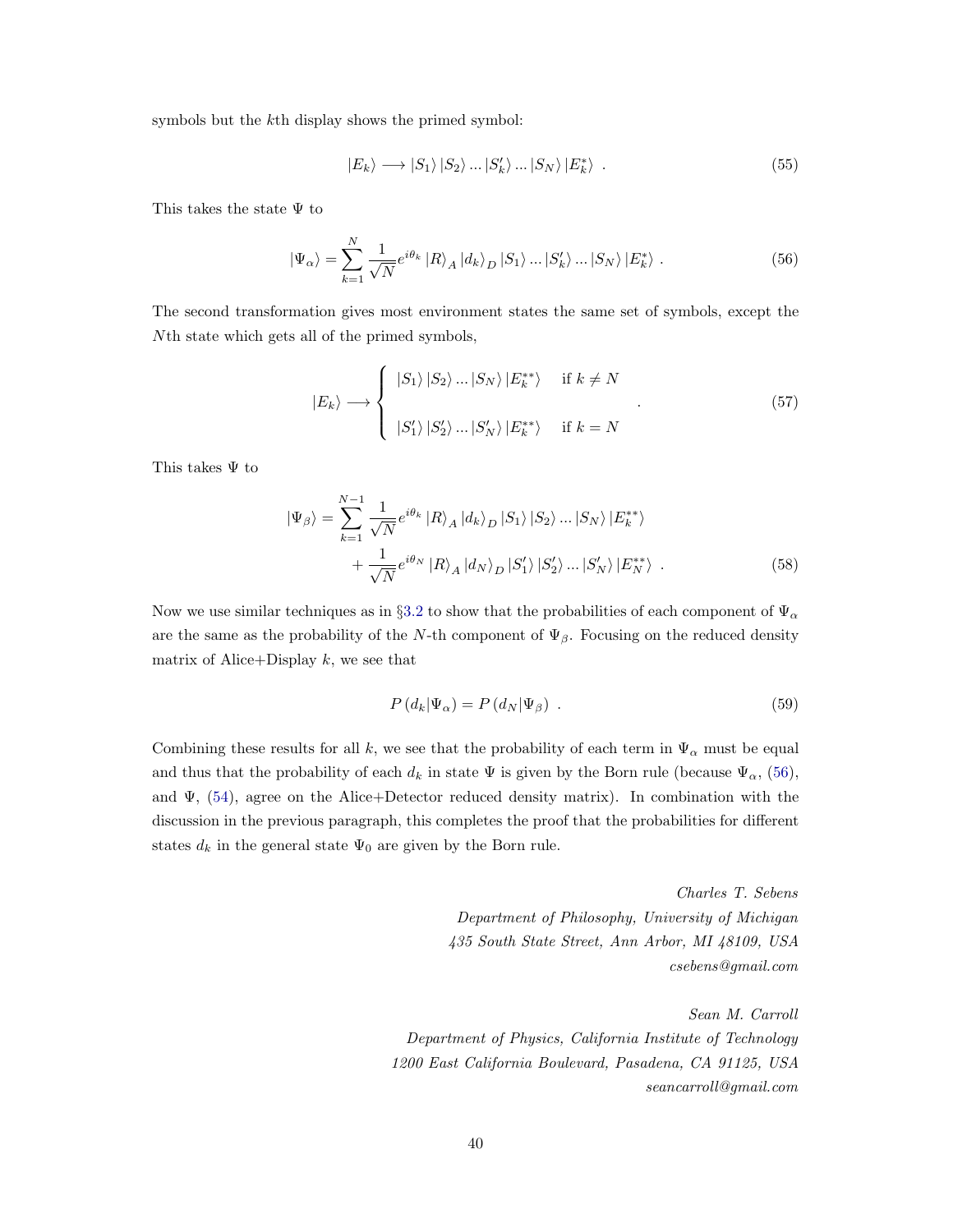## References

- <span id="page-40-5"></span>Aguirre, A., & Tegmark, M. [2011]. 'Born in an Infinite Universe: A Cosmological Interpretation of Quantum Mechanics'. Physical Review D, 84, 105002.
- <span id="page-40-14"></span><span id="page-40-6"></span>Albert, D. Z. [2010]. 'Probability in the Everett Picture'. pp. 355–68. in [Saunders](#page-42-17) et al. [\(\[2010\]\)](#page-42-17).
- Albrecht, A., & Phillips, D. [2014]. 'Origin of Probabilities and their Application to the Multiverse'. Physical Review D, 90, 123514.
- <span id="page-40-10"></span>Arntzenius, F. [2003]. 'Some Problems for Conditionalization and Reflection'. The Journal of Philosophy,  $100(7)$ , pp. 356–70.
- <span id="page-40-13"></span>Baker, D. J. [2007]. 'Measurement Outcomes and Probability in Everettian Quantum Mechanics'. Studies In History and Philosophy of Science Part B: Studies In History and Philosophy of Modern Physics, 38(1), pp. 153–69.
- <span id="page-40-2"></span>Bostrom, N. [2002]. Anthropic Bias: Observation Selection Effects in Science and Philosophy. Routledge.
- <span id="page-40-3"></span>Bradley, D. J. [2011]. 'Confirmation in a Branching World: The Everett Interpretation and Sleeping Beauty'. The British Journal for the Philosophy of Science,  $62(2)$ , pp. 323–42.
- <span id="page-40-4"></span>Bradley, D. J. [forthcoming]. 'Everettian Confirmation and Sleeping Beauty: Reply to Wilson'. The British Journal for the Philosophy of Science.
- <span id="page-40-17"></span>Carroll, S. M., & Sebens, C. T. [2014]. 'Self-Locating Uncertainty and the Origin of Probability in Everettian Quantum Mechanics'. Pages 157–69 of: Struppa, D., & Tollaksen, J. (eds), Quantum Theory: A Two-Time Success Story, Yakir Aharonov Festschrift. Springer.
- <span id="page-40-0"></span>Deutsch, D. [1999]. 'Quantum Theory of Probability and Decisions'. Proceedings of the Royal Society of London, A458, pp. 3129–37.
- <span id="page-40-15"></span>Dizadji-Bahmani, F. [forthcoming]. 'The Probability Problem in Everettian Quantum Mechanics Persists'. The British Journal for the Philosophy of Science.
- <span id="page-40-1"></span>Elga, A. [2004]. 'Defeating Dr. Evil with Self-Locating Belief'. Philosophy and Phenomenological *Research*,  $69(2)$ , pp. 383–96.
- <span id="page-40-7"></span>Freivogel, B. [2011]. 'Making Predictions in the Multiverse'. Classical and Quantum Gravity, 28, 204007.
- <span id="page-40-12"></span>Gleason, A. M. [1957]. 'Measures on the Closed Subspaces of a Hilbert Space'. Journal of Mathematics and Mechanics, **6**, pp. 885–94.
- <span id="page-40-9"></span>Greaves, H. [2004]. 'Understanding Deutsch's Probability in a Deterministic Multiverse'. Studies In History and Philosophy of Science Part B: Studies In History and Philosophy of Modern *Physics*, **35**(3), pp. 423–56.
- <span id="page-40-8"></span>Greaves, H. [2007a]. 'On the Everettian Epistemic Problem'. Studies In History and Philosophy of Science Part B: Studies In History and Philosophy of Modern Physics, 38(1), pp. 120–52.
- <span id="page-40-16"></span>Greaves, H. [2007b]. 'Probability in the Everett Interpretation'. Philosophy Compass, 2(1), pp. 109–28.
- <span id="page-40-11"></span>Greaves, H., & Myrvold, W. [2010]. 'Everett and Evidence'. pp. 264–304. in [Saunders](#page-42-17) et al.  $([2010]).$  $([2010]).$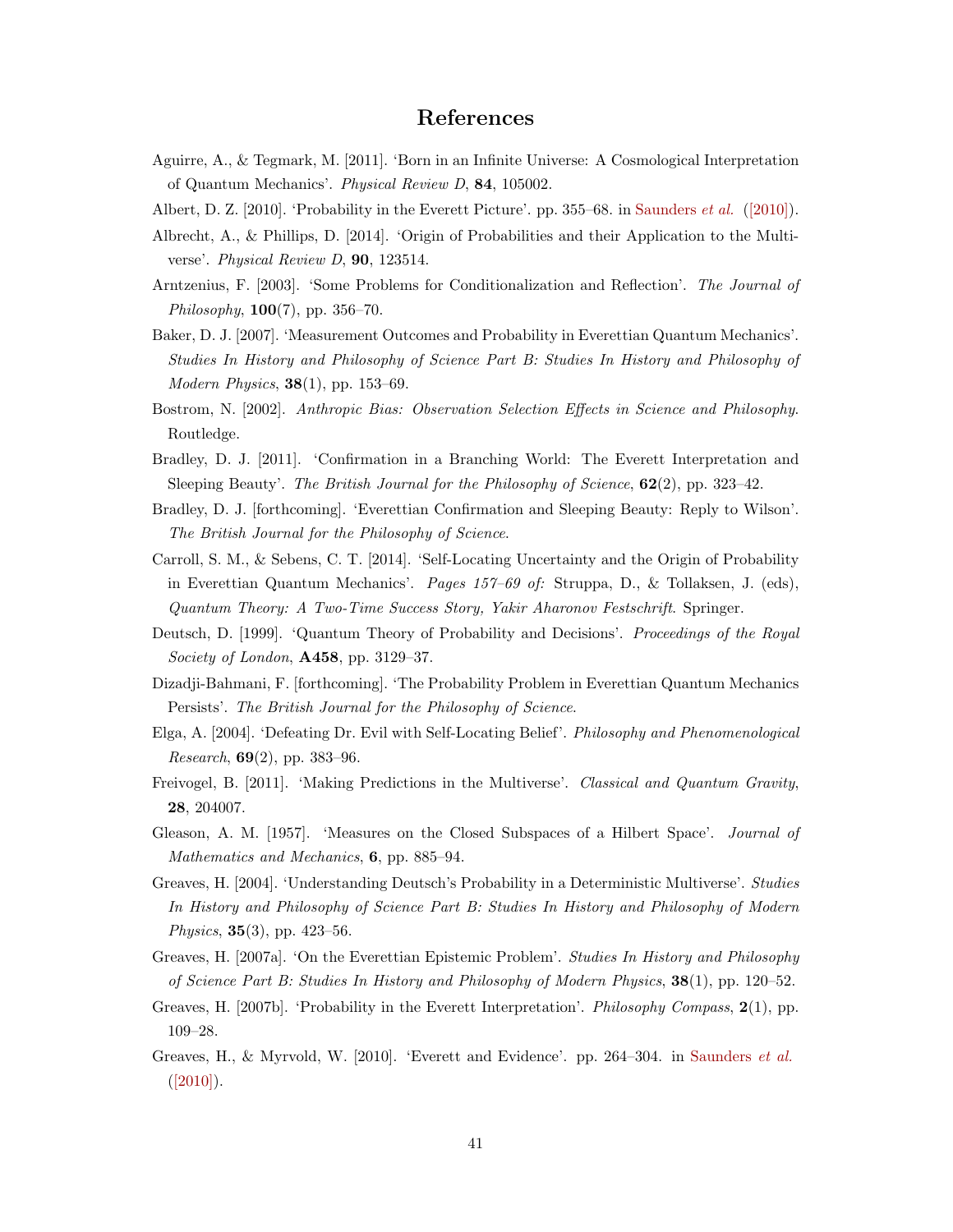- <span id="page-41-13"></span>Groisman, B., Hallakoun, N., & Vaidman, L. [2013]. 'The Measure of Existence of a Quantum World and the Sleeping Beauty Problem'. Analysis, 73(4), pp. 695–706.
- <span id="page-41-23"></span><span id="page-41-0"></span>Hartle, J. B., & Srednicki, M. [2007]. 'Are We Typical?'. Physical Review D, 75(12), 123523.
- Kent, A. [2010]. 'One World Versus Many: The Inadequacy of Everettian Accounts of Evolution, Probability, and Scientific Confirmation'. pp. 307–54. in [Saunders](#page-42-17) *et al.* [\(\[2010\]\)](#page-42-17).
- <span id="page-41-21"></span>Kent, A. [2014]. 'Does it Make Sense to Speak of Self-Locating Uncertainty in the Universal Wave Function? Remarks on Sebens and Carroll'. Foundations of Physics, 1–7.
- <span id="page-41-4"></span>Lewis, D. K. [1979]. 'Attitudes *De Dicto* and *De Se'. The Philosophical Review*, **88**(4), pp. 513–43.
- <span id="page-41-8"></span><span id="page-41-7"></span>Lewis, P. J. [2007]. 'Quantum Sleeping Beauty'. Analysis, 67(293), pp. 59–65.
- Lewis, P. J. [2009a]. 'Probability, Self-Location, and Quantum Branching'. Philosophy of Science, 76(5), pp. 1009–19.
- <span id="page-41-9"></span><span id="page-41-5"></span>Lewis, P. J.  $[2009b]$ . 'Reply to Papineau and Durà-Vilà'. Analysis,  $69(1)$ , pp. 86–9.
- <span id="page-41-20"></span>Manley, D. [unpublished]. 'On Being a Random Sample'.
- Maudlin, T. [2014]. 'Critical Study David Wallace, The Emergent Multiverse: Quantum Theory According to the Everett Interpretation'. Noûs,  $48(4)$ , pp. 794–808.
- <span id="page-41-6"></span>Meacham, C. [2008]. 'Sleeping Beauty and the Dynamics of De Se Beliefs'. Philosophical Studies, 138(2), pp. 245–69.
- <span id="page-41-2"></span>Nielsen, M. A., & Chuang, I. L. [2010]. Quantum Computation and Quantum Information. Cambridge University Press.
- <span id="page-41-1"></span>Page, D. N. [2007]. 'Typicality Defended'.  $\langle \arxiv.org/abs/0707.4169 \rangle$ .
- <span id="page-41-14"></span>Page, D. N. [2009a]. 'The Born Rule Fails in Cosmology'. Journal of Cosmology and Astroparticle Physics, 0907, 008.
- <span id="page-41-16"></span><span id="page-41-15"></span>Page, D. N. [2009b]. 'Born Again'.  $\langle \arxiv.org/abs/0907.4152 \rangle$ .
- <span id="page-41-18"></span>Page, D. N. [2010]. 'Born's Rule Is Insufficient in a Large Universe'. harxiv.org/abs/1003.2419i.
- Papineau, D. [1996]. 'Many Minds are No Worse than One'. The British Journal for the Philosophy of Science,  $47(2)$ , pp. 233–41.
- <span id="page-41-10"></span>Papineau, D., & Durà-Vilà, V. [2009a]. 'A Thirder and an Everettian: A Reply to Lewis's "Quantum Sleeping Beauty"'. Analysis,  $69(1)$ , pp. 78–86.
- <span id="page-41-11"></span>Papineau, D., & Durà-Vilà, V. [2009b]. 'Reply to Lewis: Metaphysics Versus Epistemology'. *Analysis*,  $69(1)$ , pp. 89–91.
- <span id="page-41-22"></span><span id="page-41-12"></span>Parfit, D. [1971]. 'Personal Identity'. The Philosophical Review, 80(1), pp. 3–27.
- Peterson, D. [2011]. 'Qeauty and the Books: A Response to Lewis's Quantum Sleeping Beauty Problem'. Synthese, 181(3), pp. 367–74.
- <span id="page-41-19"></span>Price, H. [2010]. 'Decisions, Decisions, Decisions: Can Savage Salvage Everettian Probability?'. pp. 369–90. in [Saunders](#page-42-17) et al. [\(\[2010\]\)](#page-42-17).
- <span id="page-41-17"></span>Salem, M. P. [2012]. 'Bubble Collisions and Measures of the Multiverse'. Journal of Cosmology and Astroparticle Physics, 1201, 021.
- <span id="page-41-3"></span>Saunders, S. [2010a]. 'Many Worlds? An Introduction'. pp. 1–49. in [Saunders](#page-42-17) et al. [\(\[2010\]\)](#page-42-17).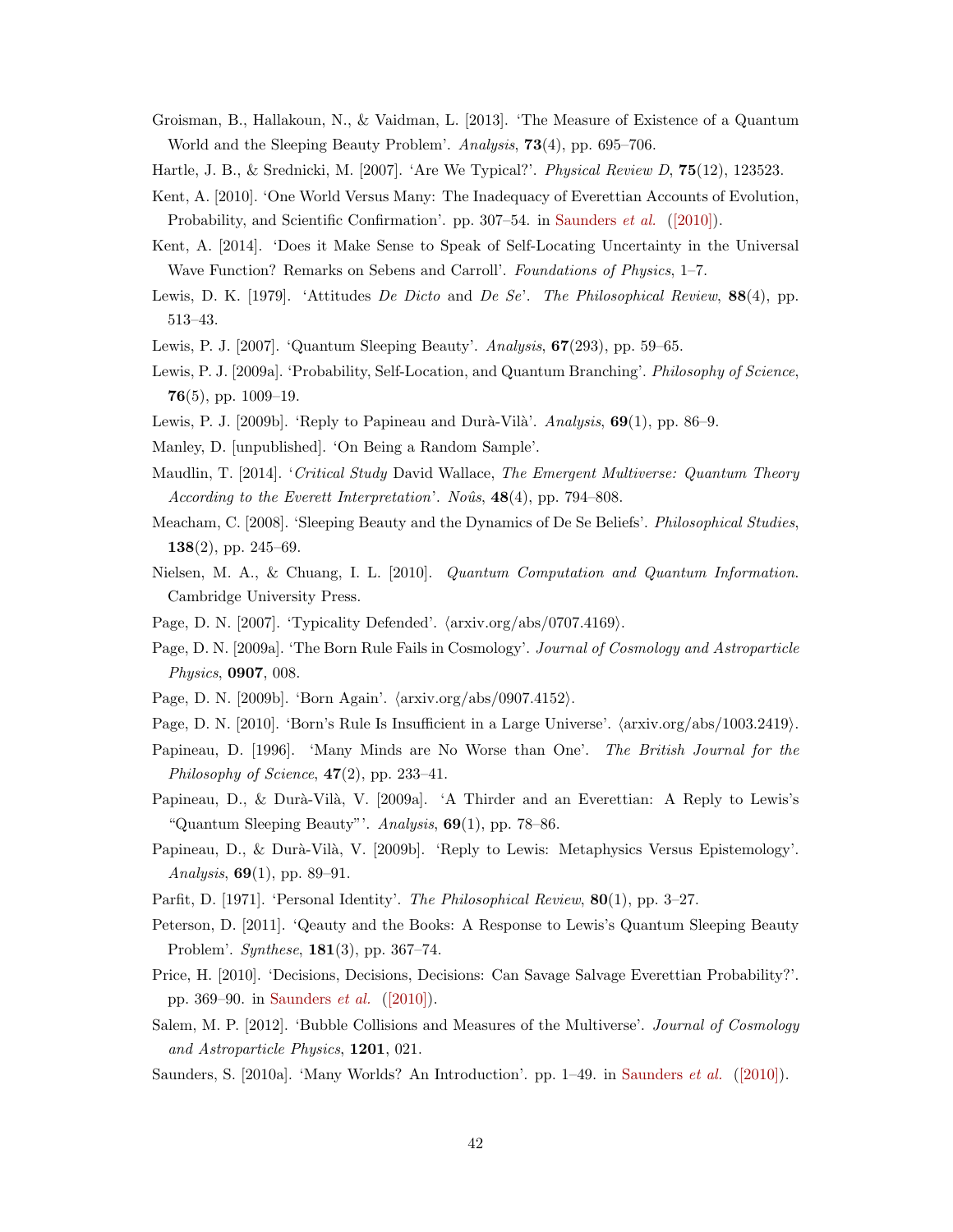- <span id="page-42-4"></span>Saunders, S. [2010b]. 'Chance in the Everett Interpretation'. pp. 181–205. in [Saunders](#page-42-17) et al.  $([2010]).$  $([2010]).$
- <span id="page-42-12"></span>Saunders, S., & Wallace, D. [2008]. 'Branching and Uncertainty'. The British Journal for the Philosophy of Science,  $59(3)$ , pp. 293-305.
- <span id="page-42-17"></span>Saunders, S., Barrett, J., Kent, A., & Wallace, D. (eds). [2010]. Many Worlds?: Everett, Quantum Theory, & Reality. Oxford University Press.
- <span id="page-42-3"></span>Schlosshauer, M. A. [2005]. 'Decoherence, the Measurement Problem, and Interpretations of Quantum Mechanics'. Reviews of Modern Physics, 76(4), 1267.
- <span id="page-42-2"></span>Schlosshauer, M. A. [2007]. 'Decoherence and the Quantum-to-Classical Transition'. Springer Verlag.
- <span id="page-42-16"></span>Schlosshauer, M. A., & Fine, A. [2005]. 'On Zurek's Derivation of the Born Rule'. Foundations of Physics,  $35(2)$ , pp. 197–213.
- <span id="page-42-15"></span>Schwarz, W. [forthcoming]. 'Belief Update across Fission'. The British Journal for the Philosophy of Science.
- <span id="page-42-0"></span>Srednicki, M., & Hartle, J. [2010]. 'Science in a Very Large Universe'. *Physical Review D*, **81**(12), 123524.
- <span id="page-42-11"></span>Tappenden, P. [2011]. 'Evidence and Uncertainty in Everett's Multiverse'. The British Journal for the Philosophy of Science,  $62(1)$ , pp. 99–123.
- <span id="page-42-14"></span>Titelbaum, M. G. [2008]. 'The Relevance of Self-Locating Beliefs'. Philosophical Review, 117(4), pp. 555–606.
- <span id="page-42-8"></span>Vaidman, L. [1998]. 'On Schizophrenic Experiences of the Neutron or Why We Should Believe in the Many-Worlds Interpretation of Quantum Theory'. International Studies in the Philosophy of Science,  $12(3)$ , pp. 245–61.
- <span id="page-42-9"></span>Vaidman, L. [2011]. 'Probability in the Many-Worlds Interpretation of Quantum Mechanics'. In: Ben-Menahem, Y., & Hemmo, M. (eds), The Probable and the Improbable: Understanding Probability in Physics, Essays in Memory of Itamar Pitowsky. Springer.
- <span id="page-42-5"></span>Vaidman, L. [2014a]. Quantum Theory and Determinism. Quantum Studies: Mathematics and Foundations, 1, 5–38.
- <span id="page-42-6"></span>Vaidman, L. [2014b]. 'Many-Worlds Interpretation of Quantum Mechanics'. In: Zalta, E. N. (ed), The Stanford Encyclopedia of Philosophy. (plato.stanford.edu/archives/win2014/entries/qmmanyworlds/ $\rangle$ .
- <span id="page-42-7"></span>Vaidman, L. [forthcoming]. 'Bell Inequality and Many-Worlds Interpretation'. In: Bell, M., & Gao, S. (eds), Quantum Non-locality and Reality: 50 Years of Bell's Theorem. Cambridge University Press.
- <span id="page-42-10"></span>Vilenkin, A. [2012]. 'Global Structure of the Multiverse and the Measure Problem'. AIP Conference Proceedings,  $1514$ , pp.  $7-13$ .
- <span id="page-42-13"></span>Wallace, D. [2002]. 'Quantum Probability and Decision Theory, Revisited'.  $\langle$ arxiv.org/abs/quant-ph/0211104 $\rangle$ .
- <span id="page-42-1"></span>Wallace, D. [2003a]. 'Everett and Structure'. Studies In History and Philosophy of Science Part B: Studies In History and Philosophy of Modern Physics, 34(1), pp. 87–105.